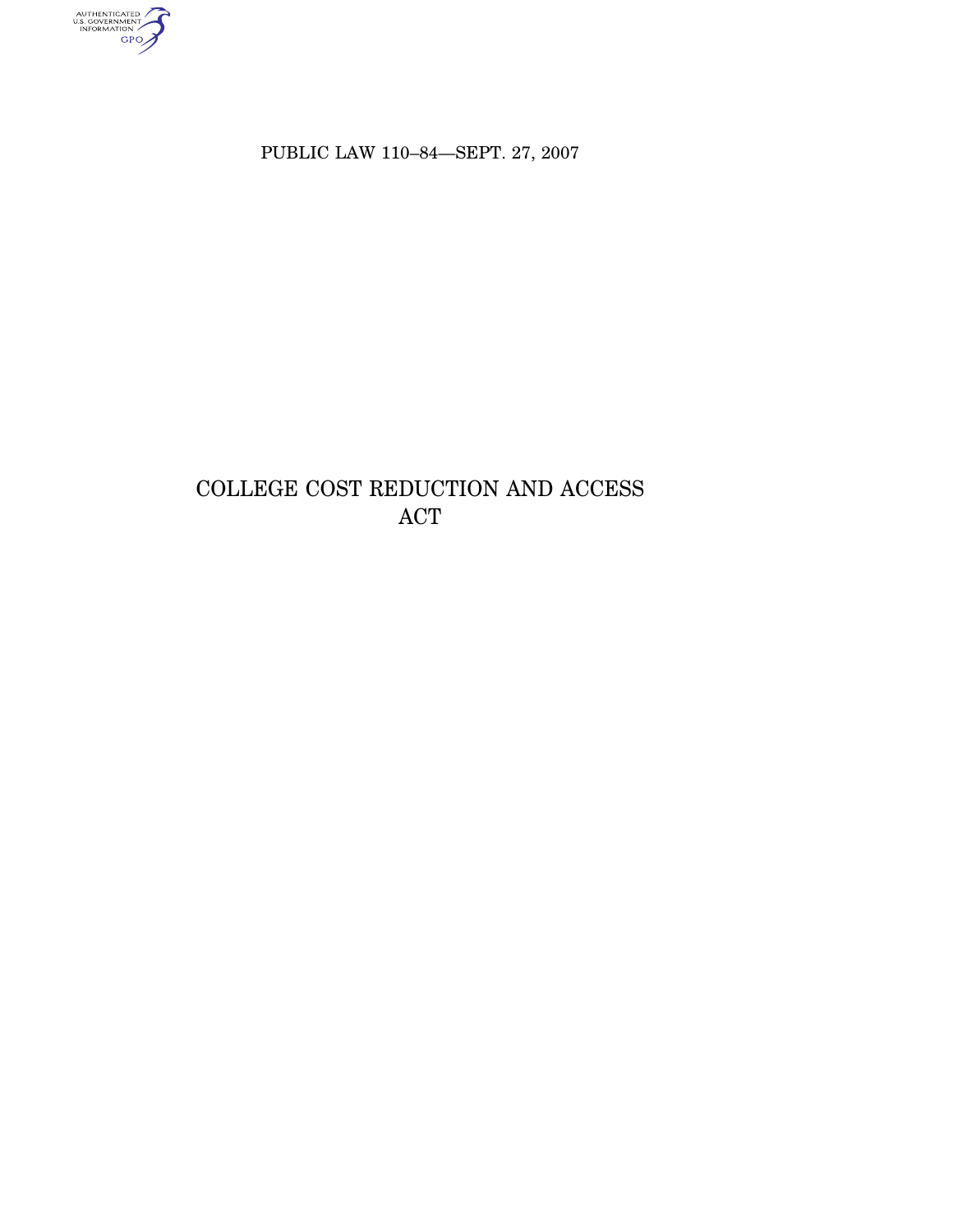# Public Law 110–84 110th Congress

## An Act

Sept. 27, 2007

[H.R. 2669]

To provide for reconciliation pursuant to section 601 of the concurrent resolution on the budget for fiscal year 2008.

*Be it enacted by the Senate and House of Representatives of the United States of America in Congress assembled,* 

College Cost Reduction and Access Act. 20 USC 1001 note.

20 USC 1070a note.

#### **SECTION 1. SHORT TITLE; REFERENCES.**

(a) SHORT TITLE.—This Act may be cited as the ''College Cost Reduction and Access Act''.

(b) REFERENCES.—Except as otherwise expressly provided, whenever in this Act an amendment or repeal is expressed in terms of an amendment to, or repeal of, a section or other provision, the reference shall be considered to be made to a section or other provision of the Higher Education Act of 1965 (20 U.S.C. 1001 et seq.).

(c) EFFECTIVE DATE.—Except as otherwise expressly provided, the amendments made by this Act shall be effective on October 1, 2007.

# **TITLE I—GRANTS TO STUDENTS IN AT-TENDANCE AT INSTITUTIONS OF HIGHER EDUCATION**

## **SEC. 101. TUITION SENSITIVITY.**

(a) AMENDMENT.—Section 401(b) (20 U.S.C. 1070a(b)) is amended—

(1) by striking paragraph (3); and

(2) by redesignating paragraphs (4) through (9) as paragraphs (3) through (8), respectively.

(b) EFFECTIVE DATE.—The amendments made by subsection (a) shall be effective with respect to determinations of Federal Pell Grant amounts for award years beginning on or after July 1, 2007.

(c) AUTHORIZATION AND APPROPRIATION OF FUNDS.—There is authorized to be appropriated, and there is appropriated, out of any money in the Treasury not otherwise appropriated, for the Department of Education to carry out the amendment made by subsection (a), \$11,000,000 for fiscal year 2008.

#### **SEC. 102. MANDATORY PELL GRANT INCREASES.**

(a) EXTENSION OF AUTHORITY.—Section 401(a) (20 U.S.C.  $1070a(a)$ ) is amended by striking "fiscal year  $2004$ " and inserting ''fiscal year 2017''.

20 USC 1070a note.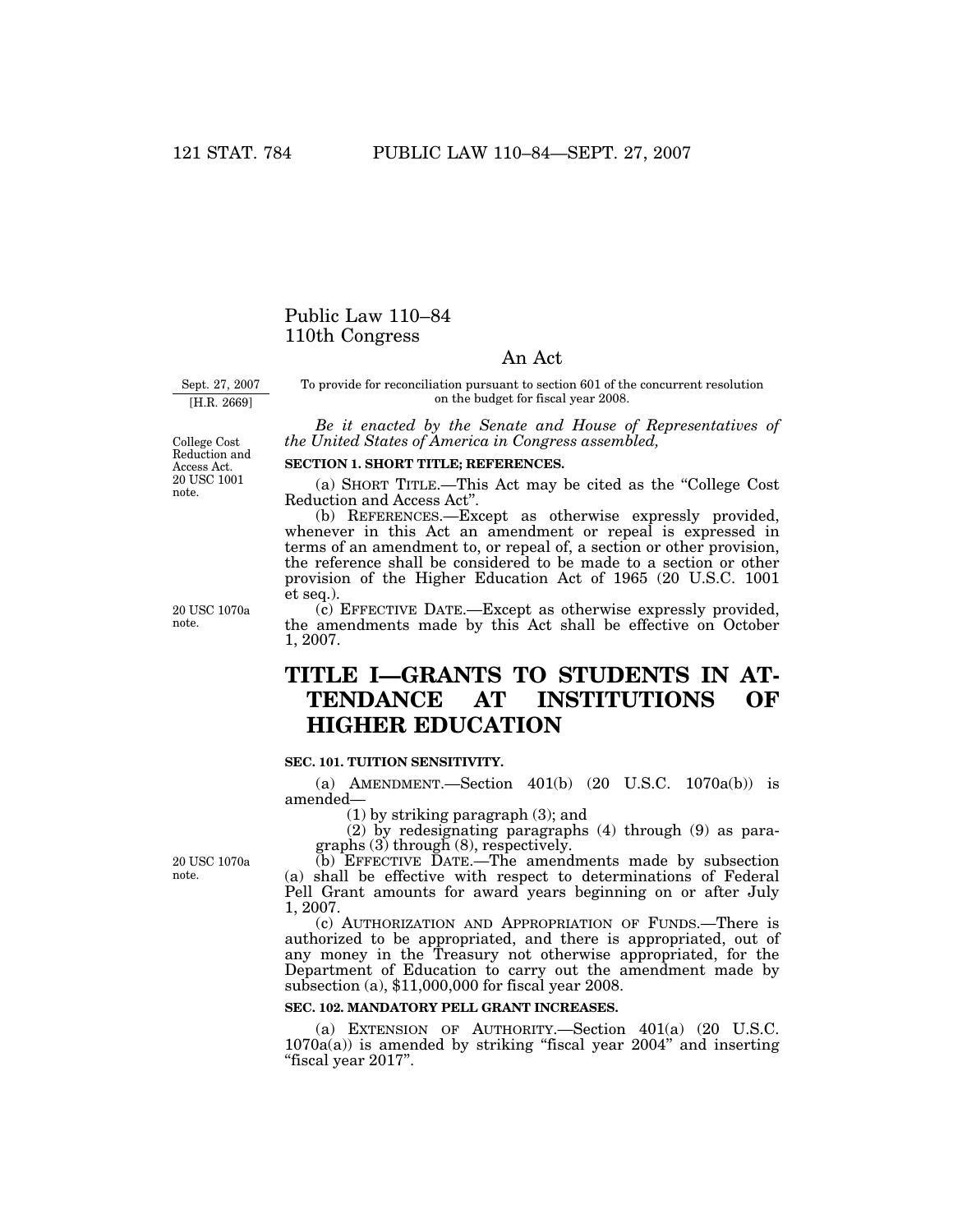(b) FUNDING FOR INCREASES.—Section 401(b) (20 U.S.C. 1070a(b)) is amended by adding at the end the following new paragraph:

''(9) ADDITIONAL FUNDS.—

"(A) In GENERAL.—There are authorized to be appropriated, and there are appropriated, to carry out subparagraph (B) of this paragraph (in addition to any other amounts appropriated to carry out this section and out of any money in the Treasury not otherwise appropriated) the following amounts—

''(i) \$2,030,000,000 for fiscal year 2008;

"(ii) \$2,090,000,000 for fiscal year 2009;

''(iii) \$3,030,000,000 for fiscal year 2010;

"(iv) \$3,090,000,000 for fiscal year 2011;

''(v) \$5,050,000,000 for fiscal year 2012;

"(vi) \$105,000,000 for fiscal year 2013;

''(vii) \$4,305,000,000 for fiscal year 2014;

"(viii) \$4,400,000,000 for fiscal year 2015;

"(ix) \$4,600,000,000 for fiscal year 2016; and

''(x) \$4,900,000,000 for fiscal year 2017.

''(B) INCREASE IN FEDERAL PELL GRANTS.—The amounts made available pursuant to subparagraph (A) of this paragraph shall be used to increase the amount of the maximum Federal Pell Grant for which a student shall be eligible during an award year, as specified in the last enacted appropriation Act applicable to that award year, by—

"(i)  $$490$  for each of the award years  $2008-2009$ and 2009–2010;

''(ii) \$690 for each of the award years 2010–2011 and 2011–2012; and

"(iii) \$1,090 for award year 2012-2013.

''(C) ELIGIBILITY.—The Secretary shall only award an increased amount of a Federal Pell Grant under this section for any award year pursuant to the provisions of this paragraph to students who qualify for a Federal Pell Grant award under the maximum grant award enacted in the annual appropriation Act for such award year without regard to the provisions of this paragraph.

''(D) FORMULA OTHERWISE UNAFFECTED.—Except as provided in subparagraphs (B) and (C), nothing in this paragraph shall be construed to alter the requirements of this section, or authorize the imposition of additional requirements, for the determination and allocation of Federal Pell Grants under this section.<br>"(E) RATABLE INCREASES

AND DECREASES.—The amounts specified in subparagraph (B) shall be ratably increased or decreased to the extent that funds available under subparagraph (A) exceed or are less than (respectively) the amount required to provide the amounts specified in subparagraph (B).

"(F) USE OF FISCAL YEAR FUNDS FOR AWARD YEARS.— The amounts made available by subparagraph (A) for any fiscal year shall be available and remain available for use under subparagraph (B) for the award year that begins in such fiscal year.''.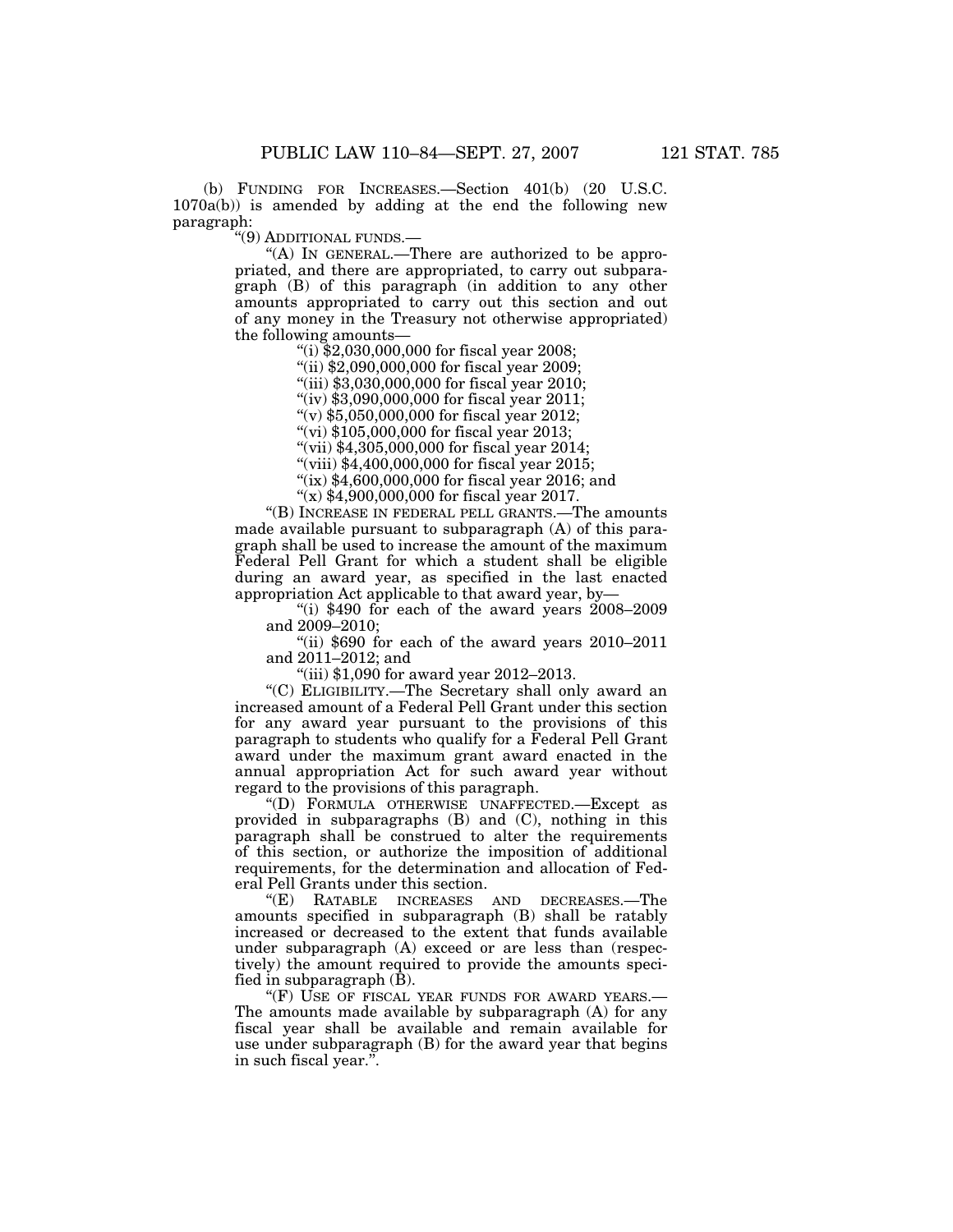#### **SEC. 103. UPWARD BOUND.**

20 USC 1070a–13.

Section 402C is further amended by adding at the end the following new subsection:

''(f) ADDITIONAL FUNDS.—

''(1) AUTHORIZATION AND APPROPRIATION.—There are authorized to be appropriated, and there are appropriated to the Secretary, from funds not otherwise appropriated,  $$57,000,000$  for each of the fiscal years 2008 through 2011 to carry out paragraph (2), except that any amounts that remain unexpended for such purpose for each of such fiscal years may be available for technical assistance and administration costs for the Upward Bound program. The authority to award grants under this subsection shall expire at the end of fiscal year 2011.

''(2) USE OF FUNDS.—The amounts made available by para $graph (1)$  shall be available to provide assistance to all Upward Bound projects that did not receive assistance in fiscal year 2007 and that have a grant score above 70. Such assistance shall be made available in the form of 4-year grants.''.

#### **SEC. 104. TEACH GRANTS.**

Part A of title IV (20 U.S.C. 1070 et seq.) is amended by adding at the end the following new subpart:

## **''Subpart 9—TEACH Grants**

20 USC 1070g.

### **''SEC. 420L. DEFINITIONS.**

''For the purposes of this subpart:

''(1) ELIGIBLE INSTITUTION.—The term 'eligible institution' means an institution of higher education, as defined in section 102, that the Secretary determines—

"(A) provides high quality teacher preparation and professional development services, including extensive clinical experience as a part of pre-service preparation;

''(B) is financially sound;

''(C) provides pedagogical course work, or assistance in the provision of such coursework, including the monitoring of student performance, and formal instruction related to the theory and practices of teaching; and

''(D) provides supervision and support services to teachers, or assistance in the provision of such services, including mentoring focused on developing effective teaching skills and strategies.

''(2) POST-BACCALAUREATE.—The term 'post-baccalaureate' means a program of instruction for individuals who have completed a baccalaureate degree, that does not lead to a graduate degree, and that consists of courses required by a State in order for a teacher candidate to receive a professional certification or licensing credential that is required for employment as a teacher in an elementary school or secondary school in that State, except that such term shall not include any program of instruction offered by an eligible institution that offers a baccalaureate degree in education.

''(3) TEACHER CANDIDATE.—The term 'teacher candidate' means a student or teacher described in subparagraph (A) or  $(B)$  of section  $420N(a)(2)$ .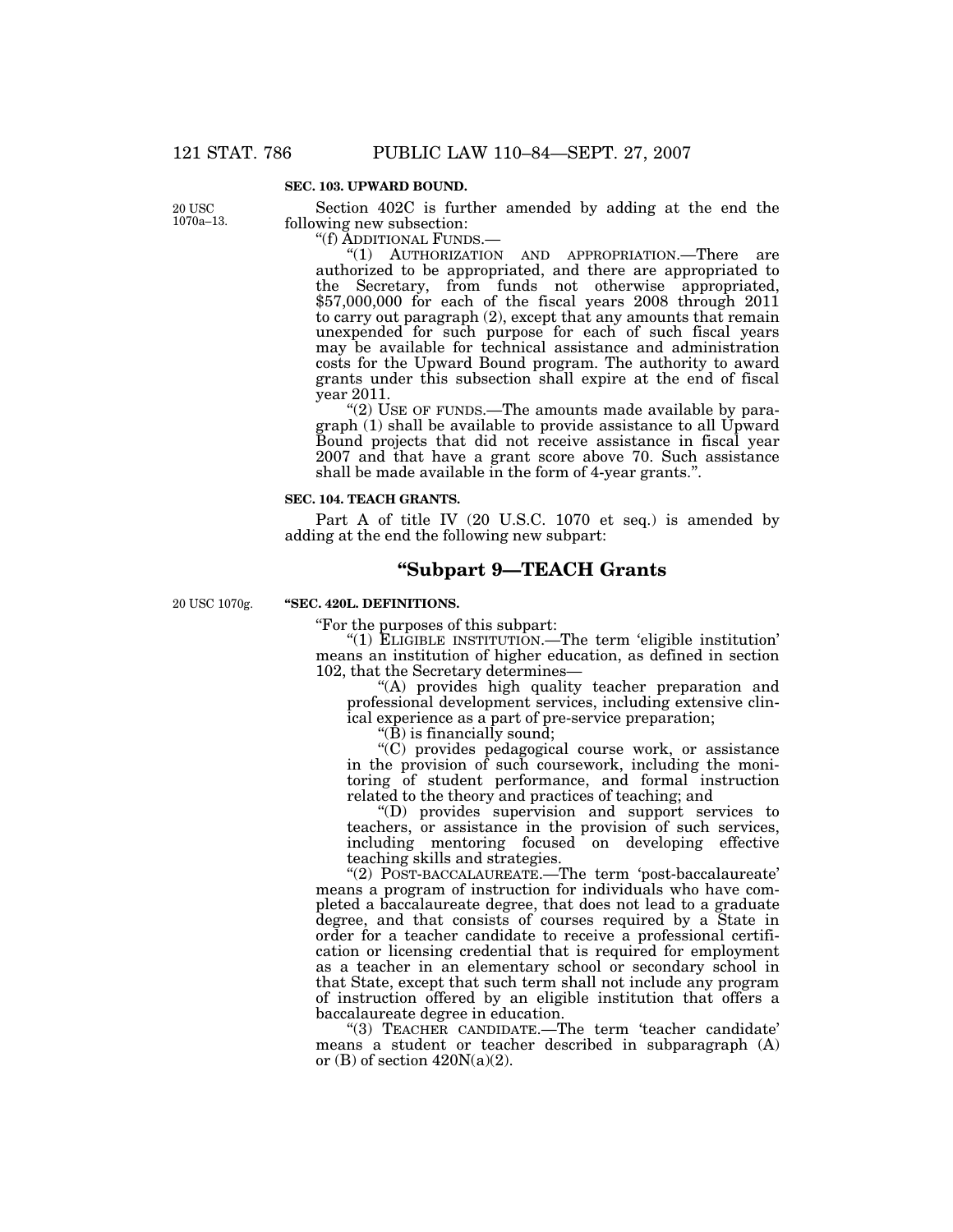#### **''SEC. 420M. PROGRAM ESTABLISHED.**

''(a) PROGRAM AUTHORITY.— ''(1) PAYMENTS REQUIRED.—The Secretary shall pay to each eligible institution such sums as may be necessary to pay to each teacher candidate who files an application and agreement in accordance with section 420N, and who qualifies under paragraph  $(2)$  of section  $420N(a)$ , a TEACH Grant in the amount of \$4,000 for each academic year during which that teacher candidate is in attendance at the institution.

"(2) REFERENCES.—Grants made under paragraph (1) shall be known as 'Teacher Education Assistance for College and Higher Education Grants' or 'TEACH Grants'.

" $(1)$  PREPAYMENT.—Not less than 85 percent of any funds provided to an eligible institution under subsection (a) shall be advanced to the eligible institution prior to the start of each payment period and shall be based upon an amount requested by the institution as needed to pay teacher candidates until such time as the Secretary determines and publishes in the Federal Register with an opportunity for comment, an alternative payment system that provides payments to institutions in an accurate and timely manner, except that this sentence shall not be construed to limit the authority of the Secretary to place an institution on a reimbursement system of payment.

''(2) DIRECT PAYMENT.—Nothing in this section shall be interpreted to prohibit the Secretary from paying directly to teacher candidates, in advance of the beginning of the academic term, an amount for which teacher candidates are eligible, in cases where the eligible institution elects not to participate in the disbursement system required by paragraph  $(1)$ .

"(3) DISTRIBUTION OF GRANTS TO TEACHER CANDIDATES.-Payments under this subpart shall be made, in accordance with regulations promulgated by the Secretary for such purpose, in such manner as will best accomplish the purposes of this subpart. Any disbursement allowed to be made by crediting the teacher candidate's account shall be limited to tuition and fees and, in the case of institutionally-owned housing, room and board. The teacher candidate may elect to have the institution provide other such goods and services by crediting the teacher candidate's account.

"(c) REDUCTIONS IN AMOUNT.-

"(1) PART-TIME STUDENTS.—In any case where a teacher candidate attends an eligible institution on less than a fulltime basis (including a teacher candidate who attends an eligible institution on less than a half-time basis) during any academic year, the amount of a grant under this subpart for which that teacher candidate is eligible shall be reduced in proportion to the degree to which that teacher candidate is not attending on a full-time basis, in accordance with a schedule of reductions established by the Secretary for the purposes of this subpart, computed in accordance with this subpart. Such schedule of reductions shall be established by regulation and published in the Federal Register in accordance with section 482 of this Act.

"(2) NO EXCEEDING COST.—The amount of a grant awarded under this subpart, in combination with Federal assistance

Regulations. Federal Register, publication.

20 USC 1070g–1.

Federal Register, publication.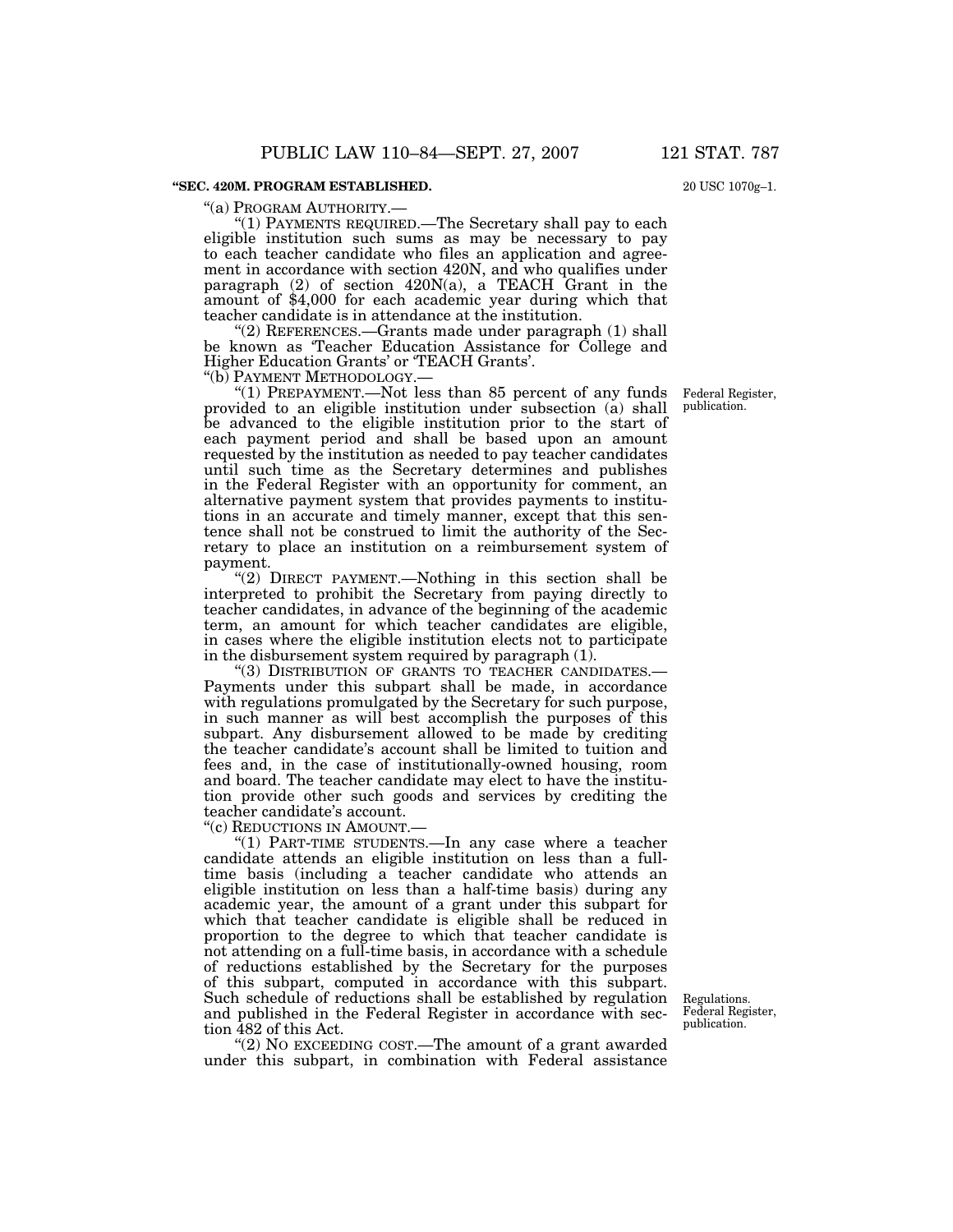and other student assistance, shall not exceed the cost of attendance (as defined in section 472) at the eligible institution at which that teacher candidate is in attendance. If, with respect to any teacher candidate for any academic year, it is determined that the amount of a TEACH Grant exceeds the cost of attendance for that year, the amount of the TEACH Grant shall be reduced until such grant does not exceed the cost of attendance at the eligible institution.

''(d) PERIOD OF ELIGIBILITY FOR GRANTS.—

''(1) UNDERGRADUATE AND POST-BACCALAUREATE STU-DENTS.—The period during which an undergraduate or postbaccalaureate student may receive grants under this subpart shall be the period required for the completion of the first undergraduate baccalaureate or post-baccalaureate course of study being pursued by the teacher candidate at the eligible institution at which the teacher candidate is in attendance, except that—

 $(A)$  any period during which the teacher candidate is enrolled in a noncredit or remedial course of study as described in paragraph (3) shall not be counted for the purpose of this paragraph; and

''(B) the total amount that a teacher candidate may receive under this subpart for undergraduate or post-baccalaureate study shall not exceed \$16,000.

''(2) GRADUATE STUDENTS.—The period during which a graduate student may receive grants under this subpart shall be the period required for the completion of a master's degree course of study pursued by the teacher candidate at the eligible institution at which the teacher candidate is in attendance, except that the total amount that a teacher candidate may receive under this subpart for graduate study shall not exceed \$8,000.

''(3) REMEDIAL COURSE; STUDY ABROAD.—Nothing in this section shall be construed to exclude from eligibility courses of study which are noncredit or remedial in nature (including courses in English language acquisition) which are determined by the eligible institution to be necessary to help the teacher candidate be prepared for the pursuit of a first undergraduate baccalaureate or post-baccalaureate degree or certificate or, in the case of courses in English language instruction, to be necessary to enable the teacher candidate to utilize already existing knowledge, training, or skills. Nothing in this section shall be construed to exclude from eligibility programs of study abroad that are approved for credit by the home institution at which the teacher candidate is enrolled.

20 USC 1070g–2.

#### **''SEC. 420N. APPLICATIONS; ELIGIBILITY.**

''(a) APPLICATIONS; DEMONSTRATION OF ELIGIBILITY.—

''(1) FILING REQUIRED.—The Secretary shall periodically set dates by which teacher candidates shall file applications for grants under this subpart. Each teacher candidate desiring a grant under this subpart for any year shall file an application containing such information and assurances as the Secretary may determine necessary to enable the Secretary to carry out the functions and responsibilities of this subpart.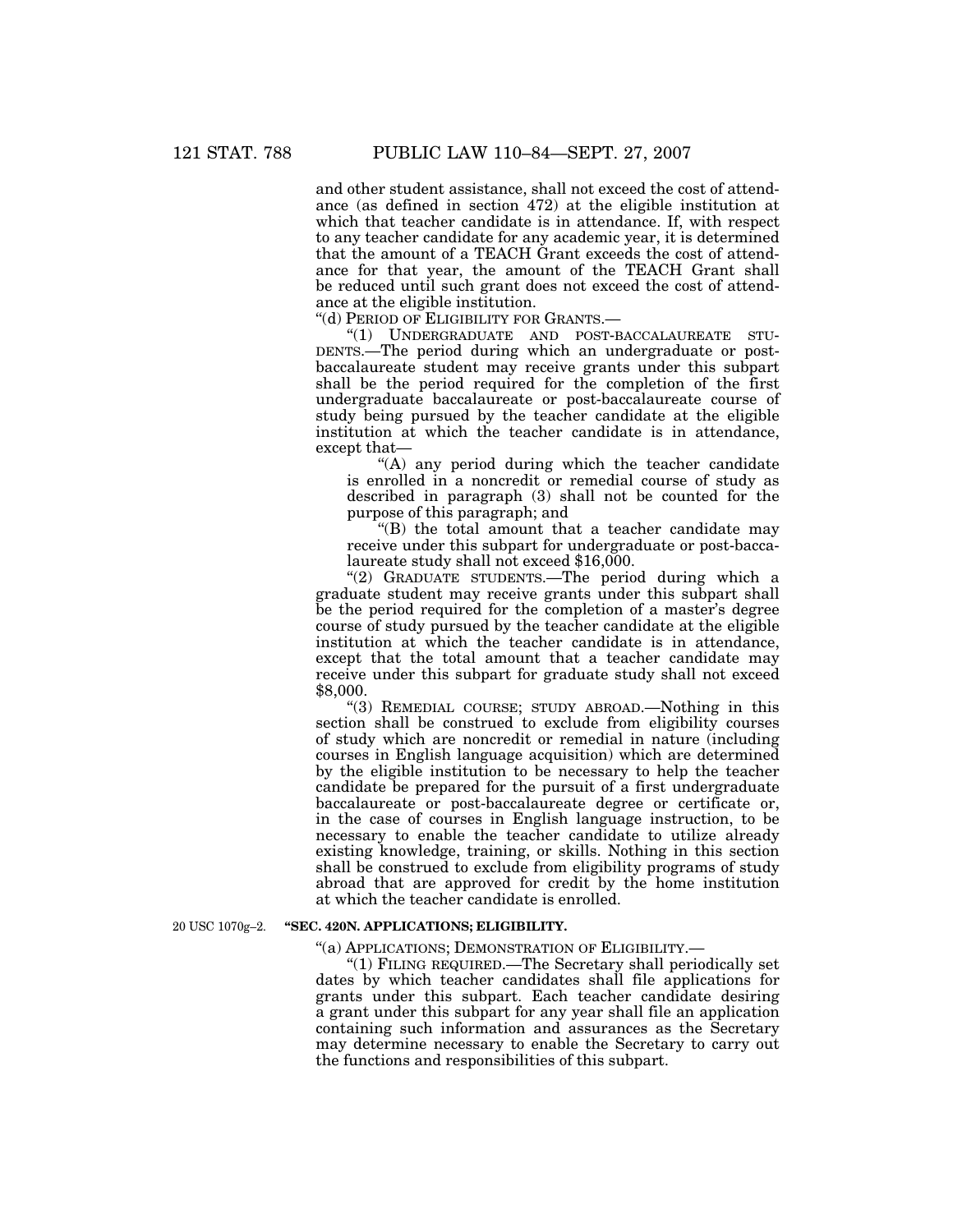"(2) DEMONSTRATION OF TEACH GRANT ELIGIBILITY.—Each application submitted under paragraph (1) shall contain such information as is necessary to demonstrate that—

"(A) if the applicant is an enrolled student—

"(i) the student is an eligible student for purposes" of section 484;

''(ii) the student—

''(I) has a grade point average that is determined, under standards prescribed by the Secretary, to be comparable to a 3.25 average on a zero to 4.0 scale, except that, if the student is in the first year of a program of undergraduate education, such grade point average shall be determined on the basis of the student's cumulative secondary school grade point average; or

''(II) displayed high academic aptitude by receiving a score above the 75th percentile on at least one of the batteries in an undergraduate, post-baccalaureate, or graduate school admissions test; and

"(iii) the student is completing coursework and other requirements necessary to begin a career in teaching, or plans to complete such coursework and requirements prior to graduating; or

''(B) if the applicant is a current or prospective teacher applying for a grant to obtain a graduate degree—

''(i) the applicant is a teacher or a retiree from another occupation with expertise in a field in which there is a shortage of teachers, such as mathematics, science, special education, English language acquisition, or another high-need subject; or

(ii) the applicant is or was a teacher who is using high-quality alternative certification routes, such as Teach for America, to get certified.

''(b) AGREEMENTS TO SERVE.—Each application under subsection (a) shall contain or be accompanied by an agreement by the applicant that—

 $''(1)$  the applicant will—

''(A) serve as a full-time teacher for a total of not less than 4 academic years within 8 years after completing the course of study for which the applicant received a TEACH Grant under this subpart;

"(B) teach in a school described in section  $465(a)(2)(A);$ 

 $C$ <sup>'</sup>(C) teach in any of the following fields—

''(i) mathematics;

"(ii) science;

"(iii) a foreign language;

"(iv) bilingual education;

"(v) special education;

''(vi) as a reading specialist; or

"(vii) another field documented as high-need by the Federal Government, State government, or local educational agency, and approved by the Secretary;

''(D) submit evidence of such employment in the form Certification. of a certification by the chief administrative officer of the school upon completion of each year of such service; and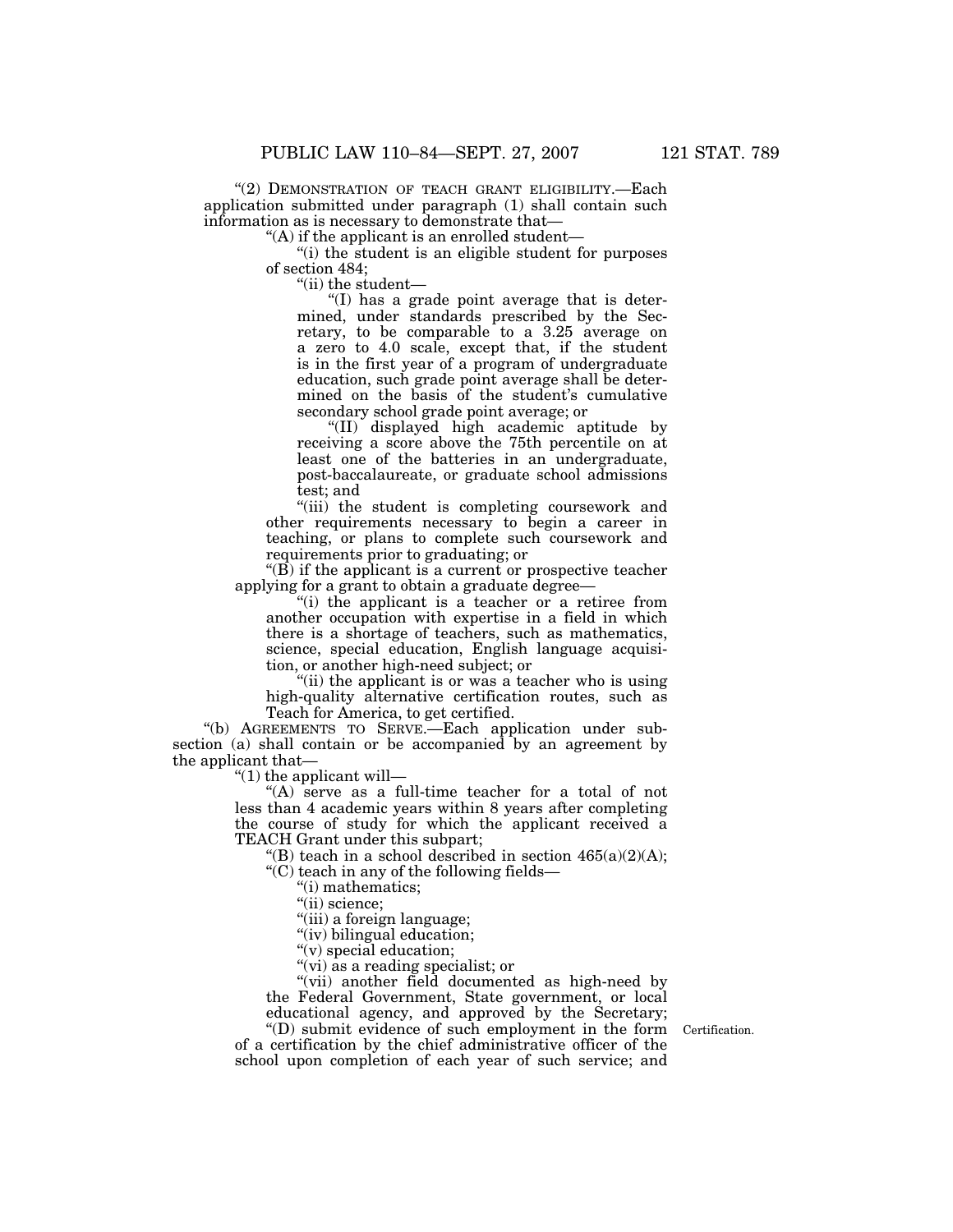" $(E)$  comply with the requirements for being a highly qualified teacher as defined in section 9101 of the Elementary and Secondary Education Act of 1965; and

" $(2)$  in the event that the applicant is determined to have failed or refused to carry out such service obligation, the sum of the amounts of any TEACH Grants received by such applicant will be treated as a loan and collected from the applicant in accordance with subsection (c) and the regulations thereunder.

"(c) REPAYMENT FOR FAILURE TO COMPLETE SERVICE.—In the event that any recipient of a grant under this subpart fails or refuses to comply with the service obligation in the agreement under subsection (b), the sum of the amounts of any TEACH Grants received by such recipient shall, upon a determination of such a failure or refusal in such service obligation, be treated as a Federal Direct Unsubsidized Stafford Loan under part D of title IV, and shall be subject to repayment, together with interest thereon accruing from the date of the grant award, in accordance with terms and conditions specified by the Secretary in regulations under this subpart.

20 USC 1070g–3.

#### **''SEC. 420O. PROGRAM PERIOD AND FUNDING.**

''Beginning on July 1, 2008, there shall be available to the Secretary to carry out this subpart, from funds not otherwise appropriated, such sums as may be necessary to provide TEACH Grants in accordance with this subpart to each eligible applicant.''.

# **TITLE II—STUDENT LOAN BENEFITS, TERMS, AND CONDITIONS**

### **SEC. 201. INTEREST RATE REDUCTIONS.**

(a) FFEL INTEREST RATES.—

(1) Section 427A(l) (20 U.S.C. 1077a(l)) is amended by adding at the end the following new paragraph:

''(4) REDUCED RATES FOR UNDERGRADUATE SUBSIDIZED LOANS.—Notwithstanding subsection (h) and paragraph (1) of this subsection, with respect to any loan to an undergraduate student made, insured, or guaranteed under this part (other than a loan made pursuant to section 428B, 428C, or 428H) for which the first disbursement is made on or after July 1, 2006, and before July 1, 2012, the applicable rate of interest shall be as follows:

''(A) For a loan for which the first disbursement is made on or after July 1, 2006, and before July 1, 2008, 6.8 percent on the unpaid principal balance of the loan.

''(B) For a loan for which the first disbursement is made on or after July 1, 2008, and before July 1, 2009, 6.0 percent on the unpaid principal balance of the loan.

''(C) For a loan for which the first disbursement is made on or after July 1, 2009, and before July 1, 2010, 5.6 percent on the unpaid principal balance of the loan.

 $f(D)$  For a loan for which the first disbursement is made on or after July 1, 2010, and before July 1, 2011, 4.5 percent on the unpaid principal balance of the loan.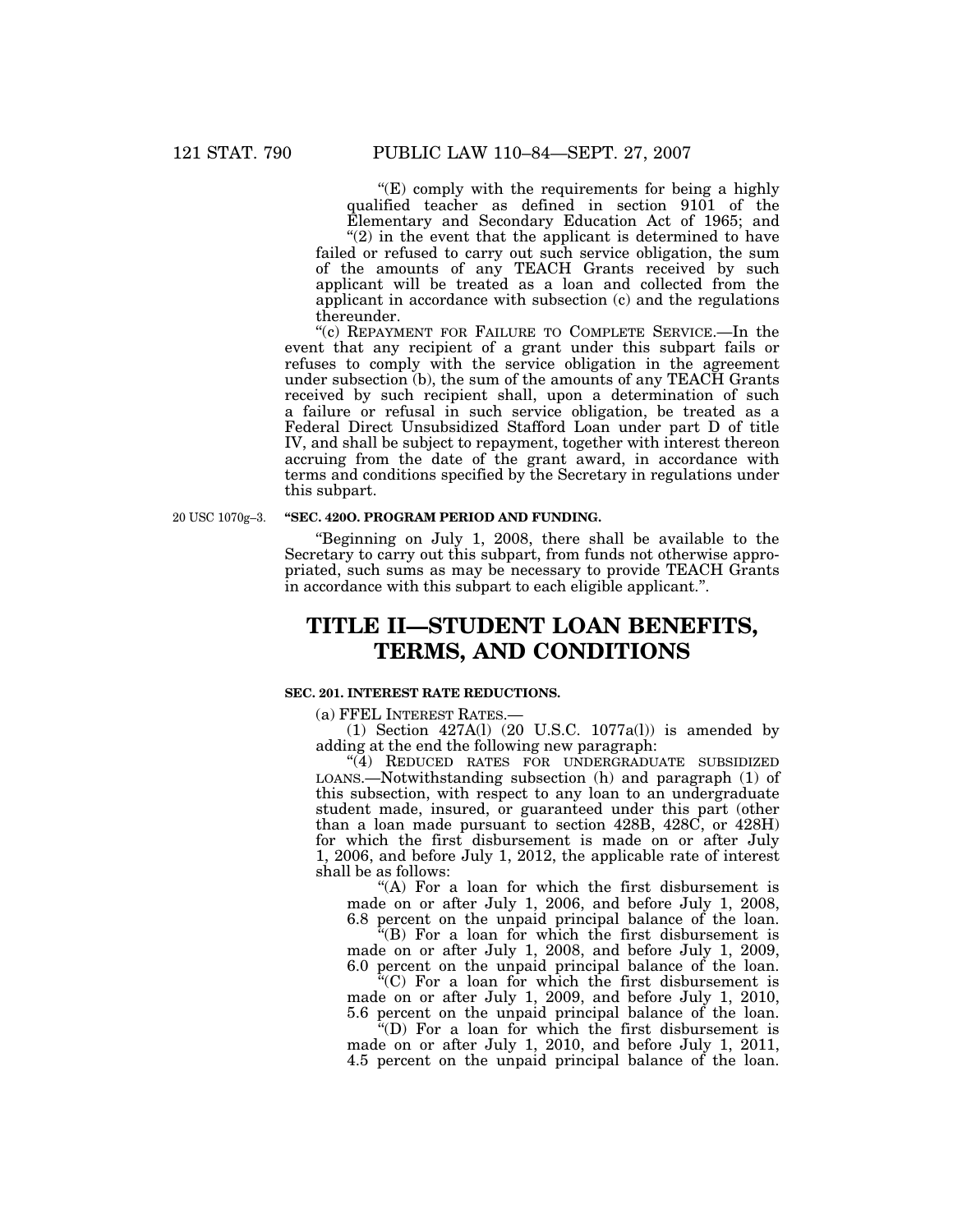" $(E)$  For a loan for which the first disbursement is made on or after July 1, 2011, and before July 1, 2012, 3.4 percent on the unpaid principal balance of the loan.''.

(2) SPECIAL ALLOWANCE CROSS REFERENCE.—Section  $438(b)(2)(I)(ii)(II)$  (20 U.S.C. 1087-1(b)(2)(I)(ii)(II)) is amended by striking "section  $427A(1)(1)$ " and inserting "section  $427A(1)(1)$ " or  $(l)(4)$ ".

(b) DIRECT LOAN INTEREST RATES.—Section 455(b)(7) (20 U.S.C.  $1087e(b)(7)$  is amended by adding at the end the following new subparagraph:

''(D) REDUCED RATES FOR UNDERGRADUATE FDSL.—Notwithstanding the preceding paragraphs of this subsection and subparagraph (A) of this paragraph, for Federal Direct Stafford Loans made to undergraduate students for which the first disbursement is made on or after July 1, 2006, and before July 1, 2012, the applicable rate of interest shall be as follows:

''(i) For a loan for which the first disbursement is made on or after July 1, 2006, and before July 1, 2008, 6.8 percent on the unpaid principal balance of the loan.

"(ii) For a loan for which the first disbursement is made on or after July 1, 2008, and before July 1, 2009, 6.0 percent on the unpaid principal balance of the loan.

"(iii) For a loan for which the first disbursement is made on or after July 1, 2009, and before July 1, 2010, 5.6 percent on the unpaid principal balance of the loan.

"(iv) For a loan for which the first disbursement is made on or after July 1, 2010, and before July 1, 2011, 4.5 percent on the unpaid principal balance of the loan.

" $(v)$  For a loan for which the first disbursement is made on or after July 1, 2011, and before July 1, 2012, 3.4 percent on the unpaid principal balance of the loan.''.

#### **SEC. 202. STUDENT LOAN DEFERMENT FOR CERTAIN MEMBERS OF THE ARMED FORCES.**

(a) FEDERAL FAMILY EDUCATION LOANS.—Section  $428(b)(1)(M)(iii) (20 U.S.C. 1078(b)(1)(M)(iii))$  is amended—

(1) in the matter preceding subclause (I), by striking ''not in excess of 3 years'';

 $(2)$  in subclause  $(II)$ , by striking "; or" and inserting a comma; and

(3) by adding at the end the following:

''and for the 180-day period following the demobilization date for the service described in subclause (I)

or (II); or<br>DIRECT L (b)  $DIRECT$  LOANS.—Section  $455(f)(2)(C)$  (20 U.S.C.  $1087e(f)(2)(C)$ ) is amended-

(1) in the matter preceding clause (i), by striking ''not in excess of 3 years'';

 $(2)$  in clause (ii), by striking "; or" and inserting a comma; and

(3) by adding at the end the following: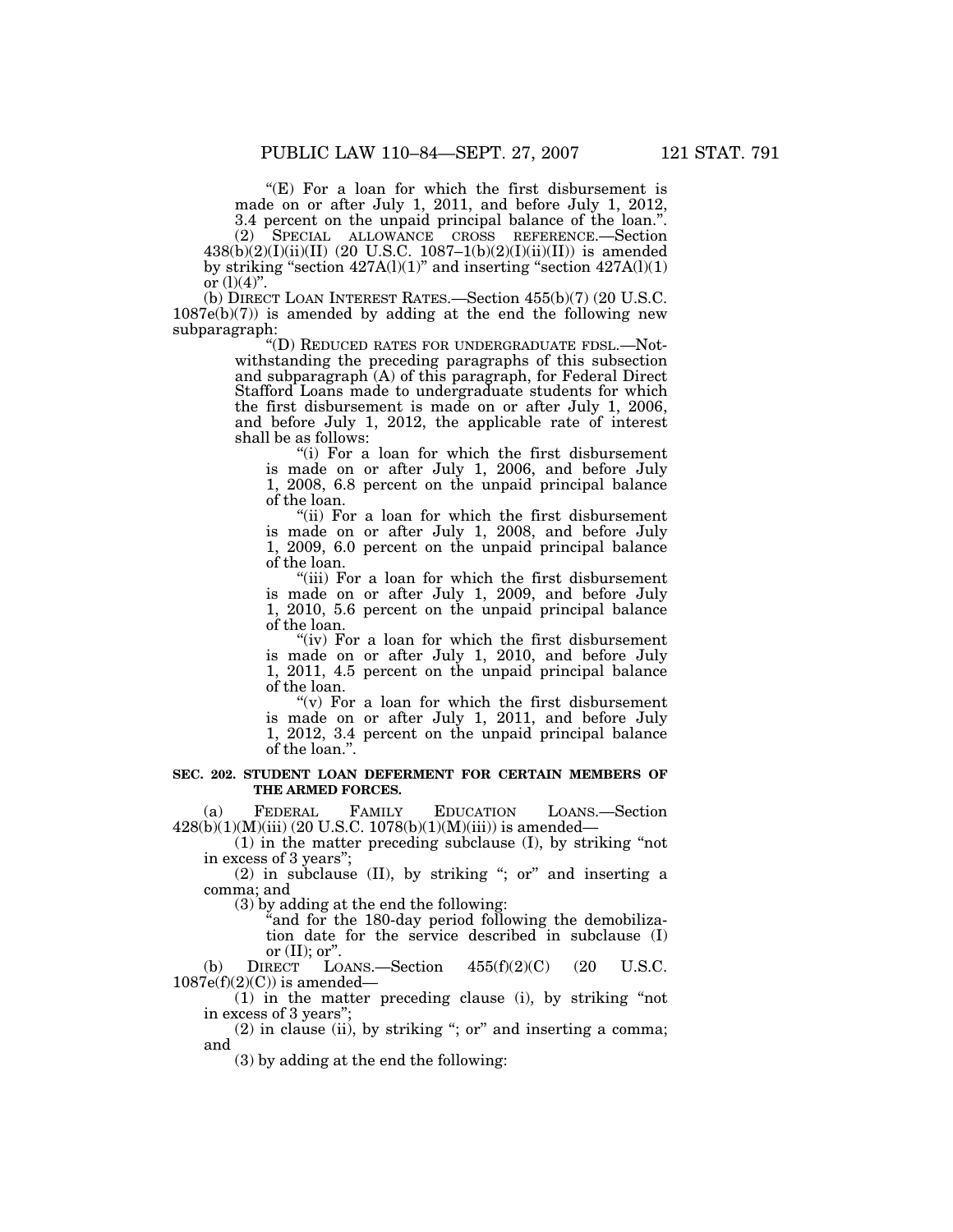''and for the 180-day period following the demobilization date for the service described in clause (i) or (ii); or''. (c) PERKINS LOANS.—Section  $464(c)(2)(A)(iii)$  (20 U.S.C.

 $1087dd(c)(2)(A)(iii)$ ) is amended-

(1) in the matter preceding subclause (I), by striking ''not in excess of 3 years'';

(2) in subclause (II), by striking the semicolon and inserting a comma; and

(3) by adding at the end the following:

"and for the 180-day period following the demobilization date for the service described in subclause (I) or (II);"

(d) APPLICABILITY.—Section  $8007(f)$  of the Higher Education Reconciliation Act of 2005 (20 U.S.C. 1078 note) is amended by striking ''loans for which'' and all that follows through the period at the end and inserting ''all loans under title IV of the Higher Education Act of 1965.''.

### **SEC. 203. INCOME-BASED REPAYMENT.**

(a) AMENDMENT.—Part G of title IV (20 U.S.C. 1088 et seq.) is amended by adding at the end the following:

20 USC 1098e.

#### **''SEC. 493C. INCOME-BASED REPAYMENT.**

''(a) DEFINITIONS.—In this section:

''(1) EXCEPTED PLUS LOAN.—The term 'excepted PLUS loan' means a loan under section 428B, or a Federal Direct PLUS Loan, that is made, insured, or guaranteed on behalf of a dependent student.

''(2) EXCEPTED CONSOLIDATION LOAN.—The term 'excepted consolidation loan' means a consolidation loan under section 428C, or a Federal Direct Consolidation Loan, if the proceeds of such loan were used to the discharge the liability on an excepted PLUS loan.

''(3) PARTIAL FINANCIAL HARDSHIP.—The term 'partial financial hardship', when used with respect to a borrower, means that for such borrower—

''(A) the annual amount due on the total amount of loans made, insured, or guaranteed under part B or D (other than an excepted PLUS loan or excepted consolidation loan) to a borrower as calculated under the standard repayment plan under section 428(b)(9)(A)(i) or 455(d)(1)(A), based on a 10-year repayment period; exceeds

''(B) 15 percent of the result obtained by calculating, on at least an annual basis, the amount by which—

"(i) the borrower's, and the borrower's spouse's (if applicable), adjusted gross income; exceeds

''(ii) 150 percent of the poverty line applicable to the borrower's family size as determined under section 673(2) of the Community Services Block Grant Act (42 U.S.C. 9902(2)).

''(b) INCOME-BASED REPAYMENT PROGRAM AUTHORIZED.—Notwithstanding any other provision of this Act, the Secretary shall carry out a program under which—

" $(1)$  a borrower of any loan made, insured, or guaranteed under part B or D (other than an excepted PLUS loan or excepted consolidation loan) who has a partial financial hardship (whether or not the borrower's loan has been submitted to a guaranty agency for default aversion or is already in default) may elect, during any period the borrower has the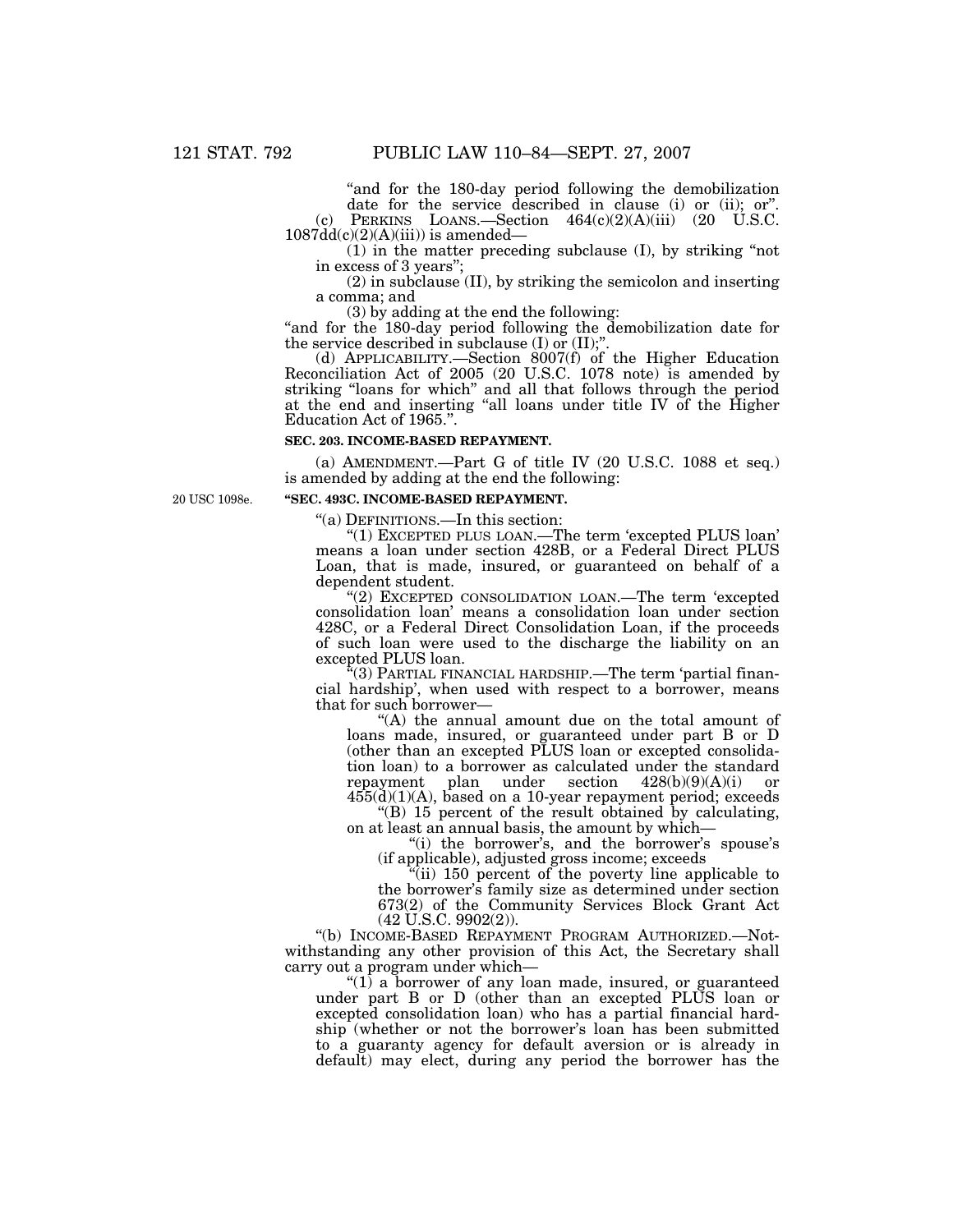partial financial hardship, to have the borrower's aggregate monthly payment for all such loans not exceed the result described in subsection  $(a)(3)(B)$  divided by 12;

" $(2)$  the holder of such a loan shall apply the borrower's monthly payment under this subsection first toward interest due on the loan, next toward any fees due on the loan, and then toward the principal of the loan;

" $(3)$  any interest due and not paid under paragraph  $(2)$ —

 $(A)$  shall, on subsidized loans, be paid by the Secretary for a period of not more than 3 years after the date of the borrower's election under paragraph (1), except that such period shall not include any period during which the borrower is in deferment due to an economic hardship described in section 435(o); and

''(B) be capitalized—

"(i) in the case of a subsidized loan, subject to subparagraph (A), at the time the borrower—

''(I) ends the election to make income-based repayment under this subsection; or

''(II) begins making payments of not less than the amount specified in paragraph  $(6)(A)$ ; or

"(ii) in the case of an unsubsidized loan, at the time the borrower—

''(I) ends the election to make income-based repayment under this subsection; or

''(II) begins making payments of not less than the amount specified in paragraph  $(6)(A)$ ;

" $(4)$  any principal due and not paid under paragraph  $(2)$ shall be deferred;

''(5) the amount of time the borrower makes monthly payments under paragraph (1) may exceed 10 years;

"(6) if the borrower no longer has a partial financial hardship or no longer wishes to continue the election under this subsection, then—

''(A) the maximum monthly payment required to be paid for all loans made to the borrower under part B or D (other than an excepted PLUS loan or excepted consolidation loan) shall not exceed the monthly amount calculated under section  $428(b)(9)(A)(i)$  or  $455(d)(1)(A)$ , based on a 10-year repayment period, when the borrower first made the election described in this subsection; and

''(B) the amount of time the borrower is permitted to repay such loans may exceed 10 years;

''(7) the Secretary shall repay or cancel any outstanding balance of principal and interest due on all loans made under part B or D (other than a loan under section 428B or a Federal Direct PLUS Loan) to a borrower who—

''(A) at any time, elected to participate in income-based repayment under paragraph (1); and

 $E(E)$  for a period of time prescribed by the Secretary, not to exceed  $25$  years, meets 1 or more of the following requirements—

''(i) has made reduced monthly payments under paragraph (1) or paragraph (6);

''(ii) has made monthly payments of not less than the monthly amount calculated under section  $428(b)(9)(A)(i)$  or  $455(d)(1)(A)$ , based on a 10-year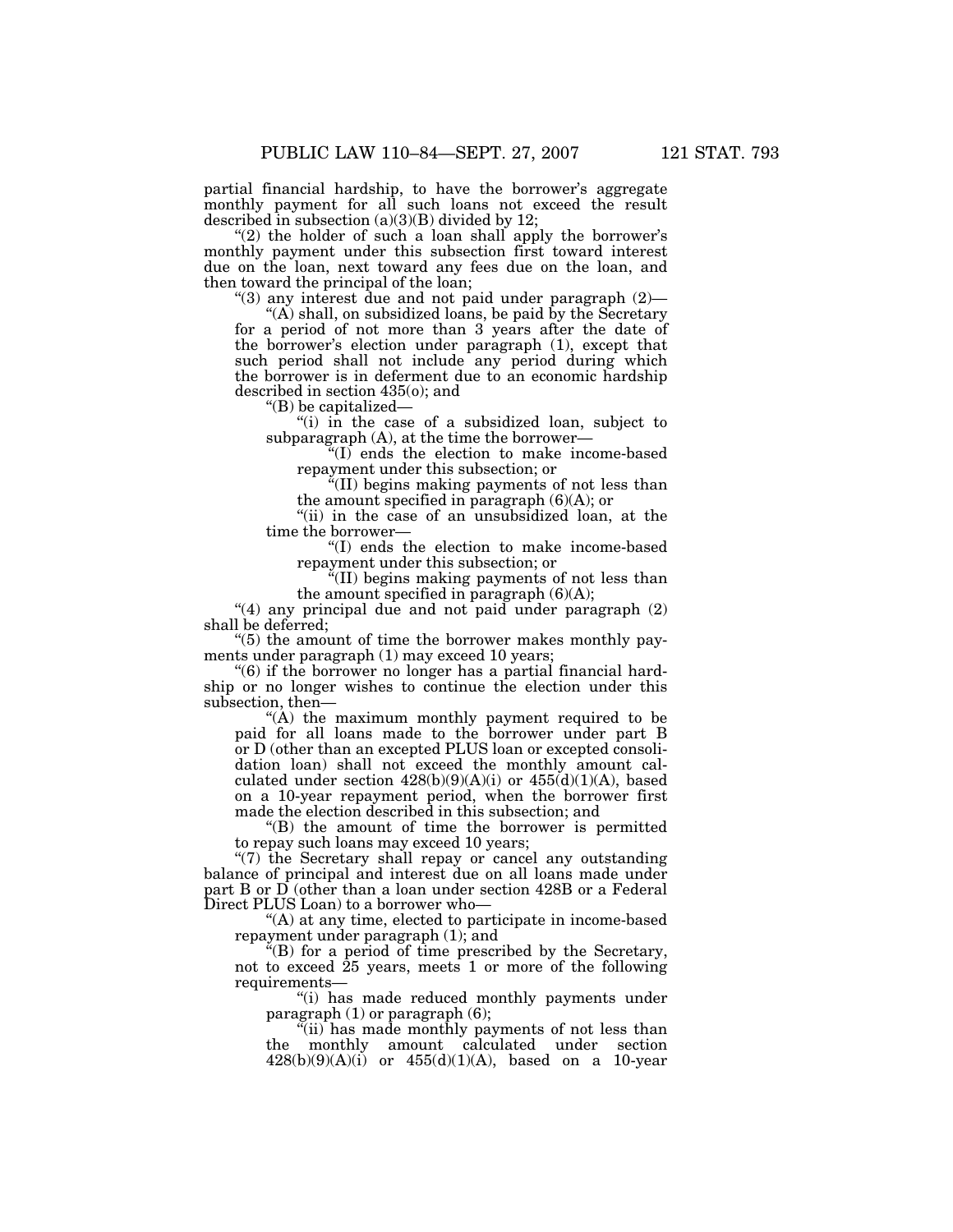repayment period, when the borrower first made the election described in this subsection;

''(iii) has made payments of not less than the payments required under a standard repayment plan under section  $428(b)(9)(A)(i)$  or  $455(d)(1)(A)$  with a repayment period of 10 years;

''(iv) has made payments under an income-contingent repayment plan under section 455(d)(1)(D); or

" $(v)$  has been in deferment due to an economic hardship described in section 435(o);

"(8) a borrower who is repaying a loan made under part B or D pursuant to income-based repayment may elect, at any time, to terminate repayment pursuant to income-based repayment and repay such loan under the standard repayment plan; and

''(9) the special allowance payment to a lender calculated under section 438(b)(2)(I), when calculated for a loan in repayment under this section, shall be calculated on the principal balance of the loan and on any accrued interest unpaid by the borrower in accordance with this section.

''(c) ELIGIBILITY DETERMINATIONS.—The Secretary shall establish procedures for annually determining the borrower's eligibility for income-based repayment, including verification of a borrower's annual income and the annual amount due on the total amount of loans made, insured, or guaranteed under part B or D (other than an excepted PLUS loan or excepted consolidation loan), and such other procedures as are necessary to effectively implement income-based repayment under this section. The Secretary shall consider, but is not limited to, the procedures established in accordance with section  $455(e)(1)$  or in connection with income sensitive repayment schedules under section  $428(b)(9)(A)(iii)$  or repayment schedules under section 428(b)(9)(A)(iii) or  $428C(b)(1)(E).$ ".

(b) CONFORMING AMENDMENTS.

(1) Section 428C (20 U.S.C. 1078–3) is amended—

 $(A)$  in subsection  $(a)(3)(B)(i)$ , by amending subclause (V) to read as follows:

 $\sqrt{\text{V}}$  an individual may obtain a subsequent consolidation loan under section 455(g) only—

''(aa) for the purposes of obtaining an income contingent repayment plan, and only if the loan has been submitted to the guaranty agency for default aversion; or

''(bb) for the purposes of using the public service loan forgiveness program under section 455(m).'';

(B) in the first sentence of subsection (b)(5), by inserting ''or chooses to obtain a consolidation loan for the purposes of using the public service loan forgiveness program offered under section  $455(m)$ ," after "from such a lender,''; and

(C) in the second sentence of such subsection, by inserting before the period the following: ", except that if a borrower intends to be eligible to use the public service loan forgiveness program under section 455(m), such loan shall be repaid using one of the repayment options described in section  $455(m)(1)(A)$ ".

Procedures.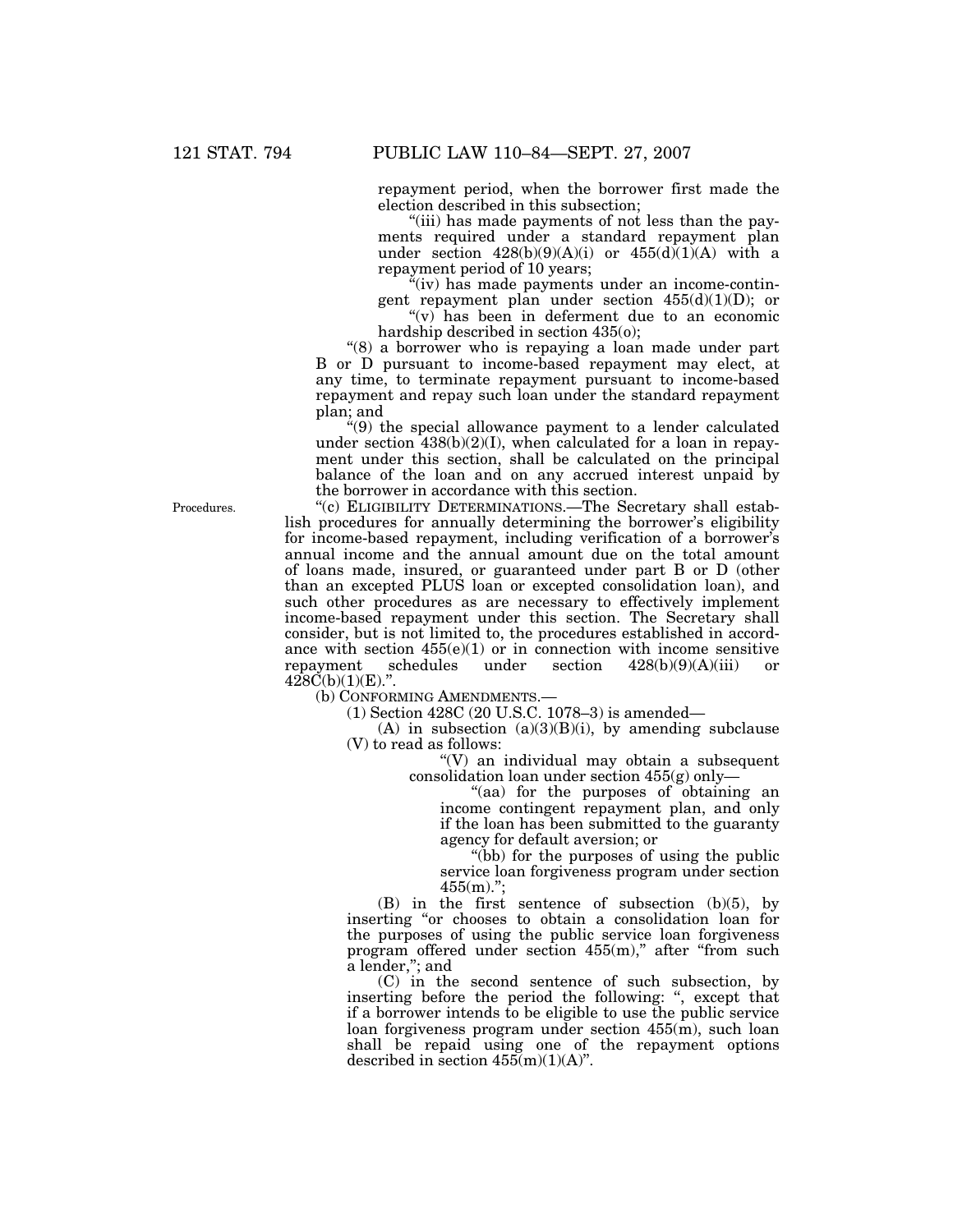(2) Section 428C (20 U.S.C. 1078–3) (as amended by paragraph (1) of this subsection) is amended—

(A) in subsection  $(a)(3)(B)(i)(V)(aa)$ —

(i) by striking ''an income contingent repayment plan,'' and inserting ''income contingent repayment or income-based repayment,''; and

(ii) by inserting "or if the loan is already in default" before the semicolon;

(B) in the first sentence of subsection (b)(5), by inserting "or income-based repayment terms" after "incomesensitive repayment terms''; and

(C) in the second sentence of such subsection, by inserting '', pursuant to income-based repayment under section 493C," after "part D of this title".

(3) Section  $455(d)(1)(D)$  (20 U.S.C.  $1087e(d)(1)(D)$ ) is amended by inserting ''made on behalf of a dependent student'' after "PLUS loan".

(c) EFFECTIVE DATE.—

(1) IN GENERAL.—Except as provided in paragraph (2), the amendments made by this section shall be effective on July 1, 2009.

(2) EXCEPTION.—The amendments made by subsection  $(b)(1)$  shall be effective on July 1, 2008.

## **SEC. 204. DEFERRAL OF LOAN REPAYMENT FOLLOWING ACTIVE DUTY.**

Part G of title IV is further amended by adding after section 493C (as added by section 203 of this Act) the following new section:

#### **''SEC. 493D. DEFERRAL OF LOAN REPAYMENT FOLLOWING ACTIVE**  20 USC 1098f. **DUTY.**

"(a) DEFERRAL OF LOAN REPAYMENT FOLLOWING ACTIVE DUTY.—In addition to any deferral of repayment of a loan made under this title pursuant to section  $428(b)(1)(M)(iii)$ ,  $455(f)(2)(C)$ , or 464(c)(2)(A)(iii), a borrower of a loan under this title who is a member of the National Guard or other reserve component of the Armed Forces of the United States, or a member of such Armed Forces in a retired status, is called or ordered to active duty, and is enrolled, or was enrolled within six months prior to the activation, in a program of instruction at an eligible institution, shall be eligible for a deferment during the 13 months following the conclusion of such service, except that a deferment under this subsection shall expire upon the borrower's return to enrolled student status.

"(b) ACTIVE DUTY.—Notwithstanding section  $481(d)$ , in this section, the term 'active duty' has the meaning given such term in section  $101(d)(1)$  of title 10, United States Code, except that such term—

''(1) does not include active duty for training or attendance at a service school; but

"(2) includes, in the case of members of the National Guard, active State duty.''.

#### **SEC. 205. MAXIMUM REPAYMENT PERIOD.**

Section 455(e) (20 U.S.C. 1087e(e)) is amended by adding at the end the following:

20 USC 1078–3 note.

National Guard. Armed Forces.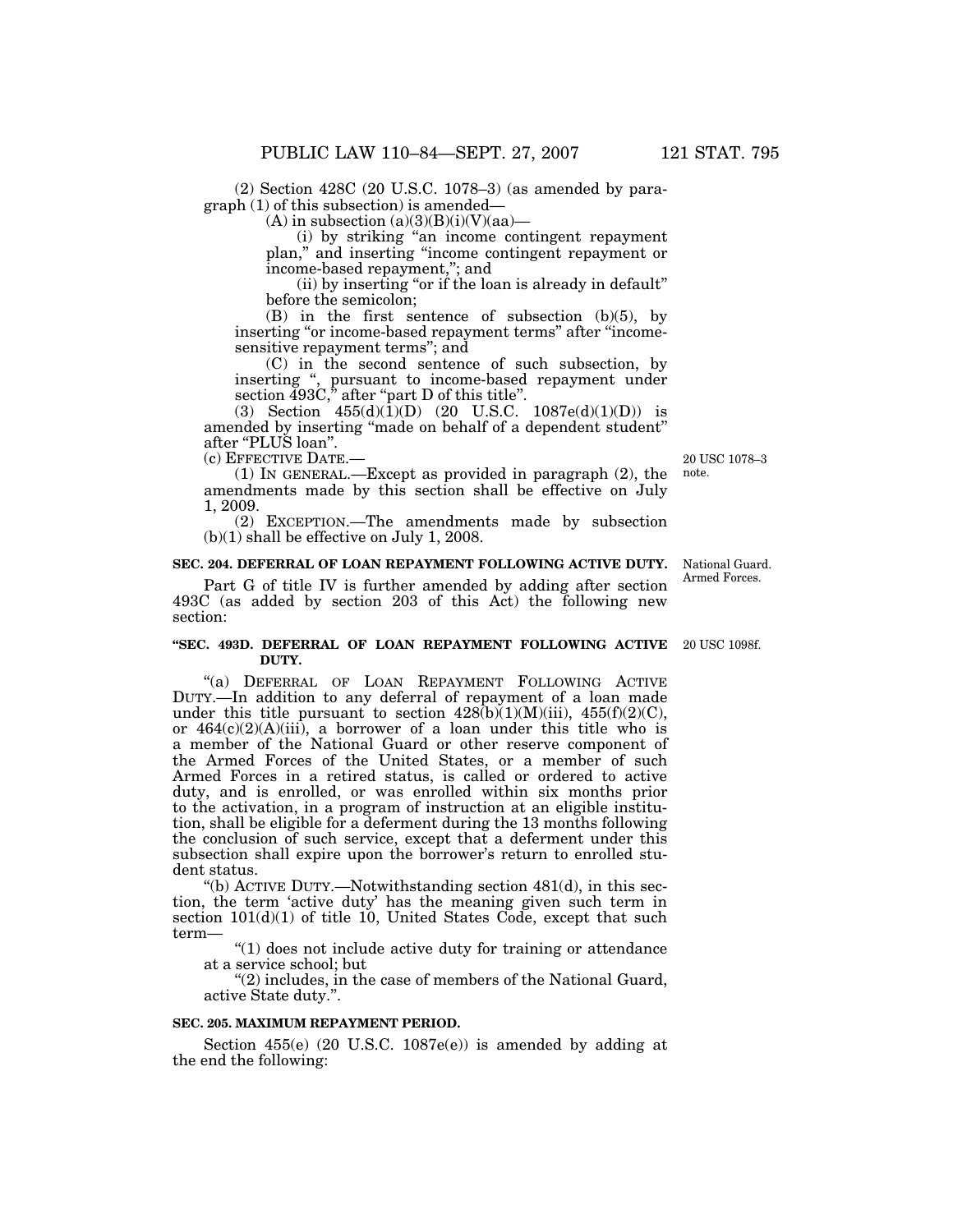"(7) MAXIMUM REPAYMENT PERIOD.—In calculating the extended period of time for which an income contingent repayment plan under this subsection may be in effect for a borrower, the Secretary shall include all time periods during which a borrower of loans under part B, part D, or part E-

" $(A)$  is not in default on any loan that is included in the income contingent repayment plan; and

 $'(B)(i)$  is in deferment due to an economic hardship described in section 435(o);

"(ii) makes monthly payments under paragraph  $(1)$ or  $(6)$  of section 493C(b);

"(iii) makes monthly payments of not less than the monthly amount calculated under section 428(b)(9)(A)(i) or subsection (d)(1)(A), based on a 10-year repayment period, when the borrower first made the election described in section  $493C(b)(1)$ ;

"(iv) makes payments of not less than the payments required under a standard repayment plan under section  $428(b)(9)(A)(i)$  or subsection  $(d)(1)(A)$  with a repayment period of 10 years; or

''(v) makes payments under an income contingent repayment plan under subsection  $(d)(1)(D)$ .".

# **TITLE III—FEDERAL FAMILY EDUCATION LOAN PROGRAM**

### **SEC. 301. GUARANTY AGENCY COLLECTION RETENTION.**

Clause (ii) of section  $428(c)(6)(A)$  (20 U.S.C. 1078(c)(6)(A)(ii)) is amended to read as follows:

Applicability.

"(ii) an amount equal to 24 percent of such payments for use in accordance with section 422B, except that—

''(I) beginning October 1, 2003 and ending September 30, 2007, this clause shall be applied by substituting '23 percent' for '24 percent'; and

''(II) beginning October 1, 2007, this clause shall be applied by substituting '16 percent' for '24 percent'.''.

#### **SEC. 302. ELIMINATION OF EXCEPTIONAL PERFORMER STATUS FOR LENDERS.**

(a) ELIMINATION OF STATUS.—Part B of title IV (20 U.S.C. 1071 et seq.) is amended by striking section 428I (20 U.S.C. 1078– 9).

(b) CONFORMING AMENDMENTS.—Part B of title IV is further amended—

 $(1)$  in section  $428(c)(1)(20$  U.S.C.  $1078(c)(1)$ —

(A) by striking subparagraph (D); and

(B) by redesignating subparagraphs (E) through (H) as subparagraphs (D) through (G), respectively; and

 $(2)$  in section  $\frac{1}{4}38(b)(5)$  (20 U.S.C. 1087–1(b)(5)), by striking the matter following subparagraph (B).

(c) EFFECTIVE DATE.—The amendments made by subsections (a) and (b) shall be effective on October 1, 2007, except that section 428I of the Higher Education Act of 1965 (as in effect on the day before the date of enactment of this Act) shall apply to eligible

Applicability. 20 USC 1078 note.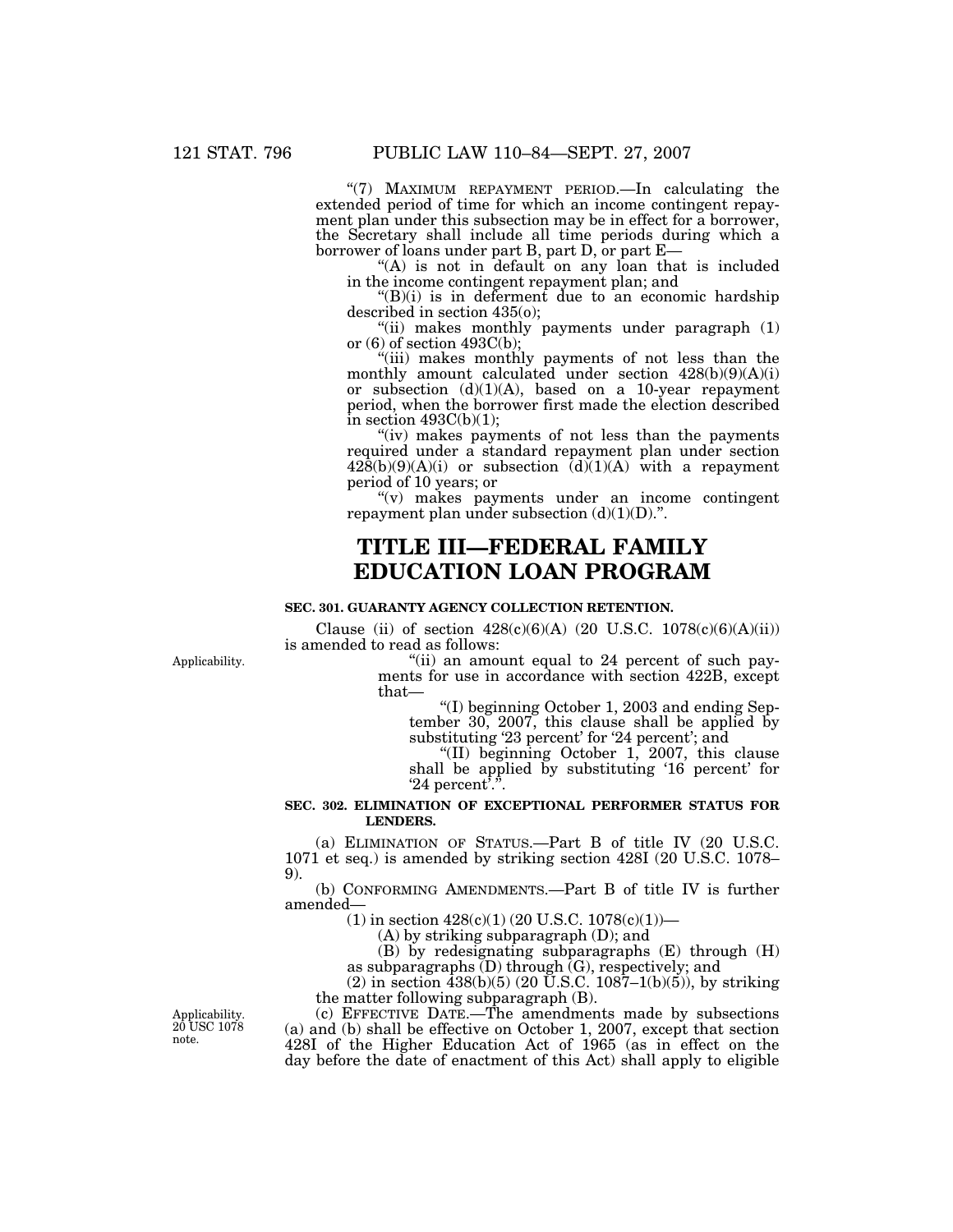lenders that received a designation under subsection (a) of such section prior to October 1, 2007, for the remainder of the year for which the designation was made.

#### **SEC. 303. REDUCTION OF LENDER INSURANCE PERCENTAGE.**

(a) AMENDMENT.—Subparagraph  $(G)$  of section  $428(b)(1)$   $(20)$ U.S.C.  $1078(b)(1)(G)$  is amended to read as follows:

''(G) insures 95 percent of the unpaid principal of loans insured under the program, except that—

"(i) such program shall insure 100 percent of the unpaid principal of loans made with funds advanced pursuant to section 428(j) or 439(q); and

''(ii) notwithstanding the preceding provisions of this subparagraph, such program shall insure 100 percent of the unpaid principal amount of exempt claims as defined in subsection  $(c)(1)(G)$ ;".

(b) EFFECTIVE DATE.—The amendment made by subsection (a) shall be effective on October 1, 2012, and shall apply with respect to loans made on or after such date.

#### **SEC. 304. DEFINITIONS.**

Section 435 (20 U.S.C. 1085) is amended—

 $(1)$  in subsection  $(o)(1)$ —

 $(A)$  in subparagraph  $(A)(ii)$ —

(i) by striking ''100 percent of the poverty line for a family of 2'' and inserting ''150 percent of the poverty line applicable to the borrower's family size''; and

(ii) by inserting "or" after the semicolon;

(B) by striking subparagraph (B); and

(C) by redesignating subparagraph (C) as subparagraph (B);

(2) in subsection (o)(2), by striking " $(1)(C)$ " and inserting " $(1)(B)$ "; and

(3) by adding at the end the following:<br>"(p) ELIGIBLE NOT-FOR-PROFIT HOLDER.—

"(1) DEFINITION.—Subject to the limitations in paragraph (2) and the prohibition in paragraph (3), the term 'eligible not-for-profit holder' means an eligible lender under subsection (d) (except for an eligible lender described in subsection  $(d)(1)(E)$  that requests a special allowance payment under section  $438(b)(2)(I)(vi)(II)$  or a payment under section 771 and that is—

"(A) a State, or a political subdivision, authority, agency, or other instrumentality thereof, including such entities that are eligible to issue bonds described in section 1.103–1 of title 26, Code of Federal Regulations, or section 144(b) of the Internal Revenue Code of 1986;

"(B) an entity described in section  $150(d)(2)$  of such Code that has not made the election described in section 150(d)(3) of such Code;

 $'(C)$  an entity described in section  $501(c)(3)$  of such Code; or

''(D) a trustee acting as an eligible lender on behalf of a State, political subdivision, authority, agency, instrumentality, or other entity described in subparagraph  $(A), (B),$  or  $(C).$ 

''(2) LIMITATIONS.—

20 USC 1078 note.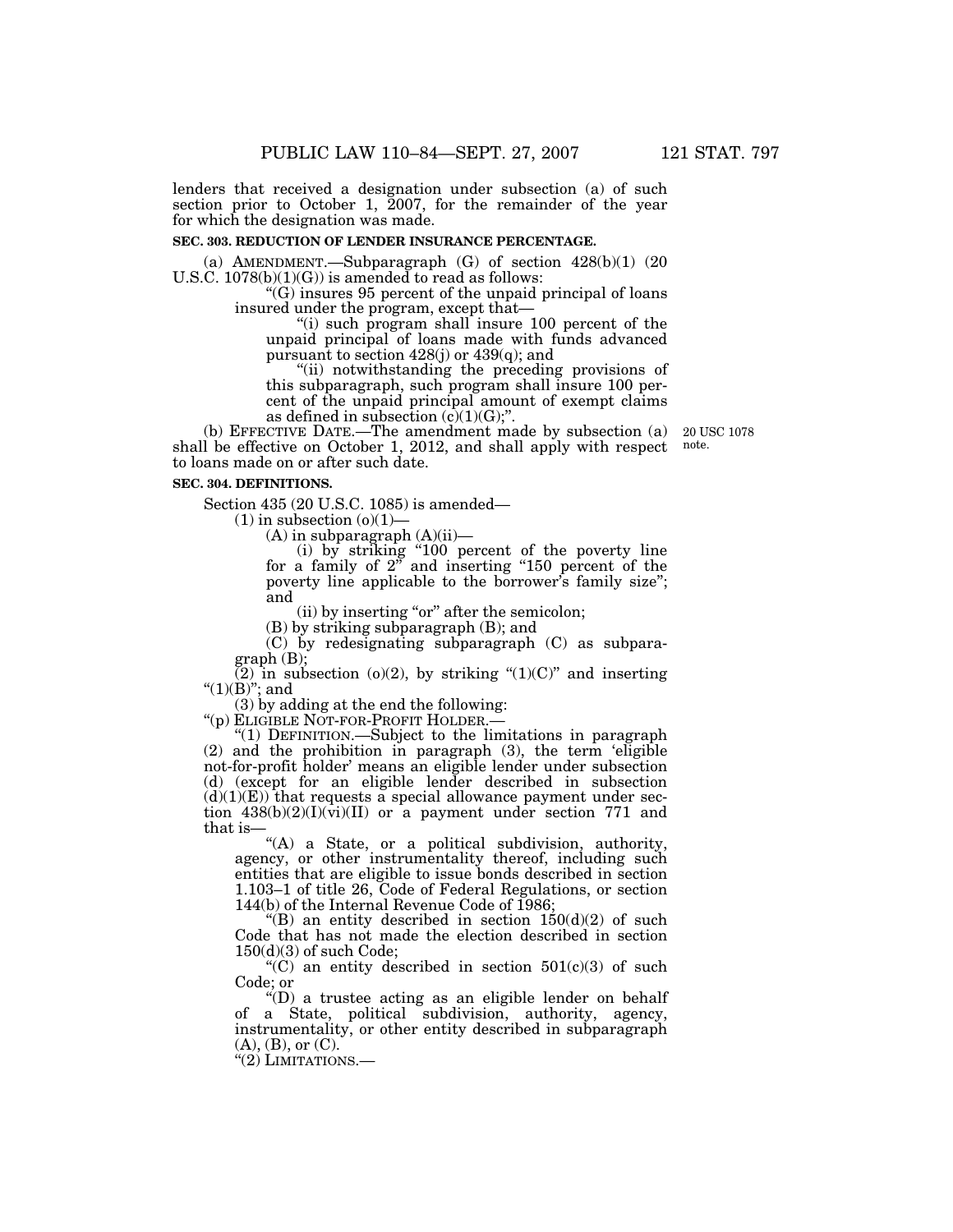''(A) EXISTING ON DATE OF ENACTMENT.— ''(i) IN GENERAL.—An eligible lender shall not be an eligible not-for-profit holder under this Act unless such lender—

''(I) was a State, political subdivision, authority, agency, instrumentality, or other entity described in paragraph  $(1)(A)$ ,  $(B)$ , or  $(C)$  that was, on the date of the enactment of the College Cost Reduction and Access Act, acting as an eligible lender under subsection (d) (other than an eligible lender described in subsection  $(d)(1)(E)$ ; or

''(II) is a trustee acting as an eligible lender under this Act on behalf of such a State, political subdivision, authority, agency, instrumentality, or other entity described in subclause (I) of this clause.

''(ii) EXCEPTION.—Notwithstanding clause (i), a State may elect, in accordance with regulations of the Secretary, to waive the requirements this subparagraph for a new not-for-profit holder determined by the State to be necessary to carry out a public purpose of such State, except that a State may not make such election with respect the requirements of clause (i)(II). ''(B) NO FOR-PROFIT OWNERSHIP OR CONTROL.—No polit-

ical subdivision, authority, agency, instrumentality, or other entity described in paragraph (1)(A), (B), or (C) shall be an eligible not-for-profit holder under this Act if such entity is owned or controlled, in whole or in part, by a for-profit entity.

''(C) SOLE OWNERSHIP OF LOANS AND INCOME.—No State, political subdivision, authority, agency, instrumentality, or other entity described in paragraph (1)(A), (B), or (C) shall be an eligible not-for-profit holder under this Act with respect to any loan, or income from any loan, unless the State, political subdivision, authority, agency, instrumentality, or other entity described in paragraph  $(1)(A)$ ,  $(B)$ , or  $(C)$  is the sole owner of the beneficial interest in such loan and the income from such loan.

''(D) TRUSTEE COMPENSATION LIMITATIONS.—A trustee described in paragraph (1)(D) shall not receive compensation as consideration for acting as an eligible lender on behalf of an entity described in described in paragraph (1)(A), (B), or (C) in excess of reasonable and customary fees.

''(E) RULE OF CONSTRUCTION.—For purposes of subparagraphs (B), (C), and (D) of this paragraph, a State, political subdivision, authority, agency, instrumentality, or other entity described in paragraph  $(1)(A)$ ,  $(B)$ , or  $(C)$  shall not—

"(i) be deemed to be owned or controlled, in whole or in part, by a for-profit entity, or

''(ii) lose its status as the sole owner of a beneficial interest in a loan and the income from a loan by that political subdivision, authority, agency. political subdivision, authority, agency, instrumentality, or other entity,

by granting a security interest in, or otherwise pledging as collateral, such loan, or the income from such loan,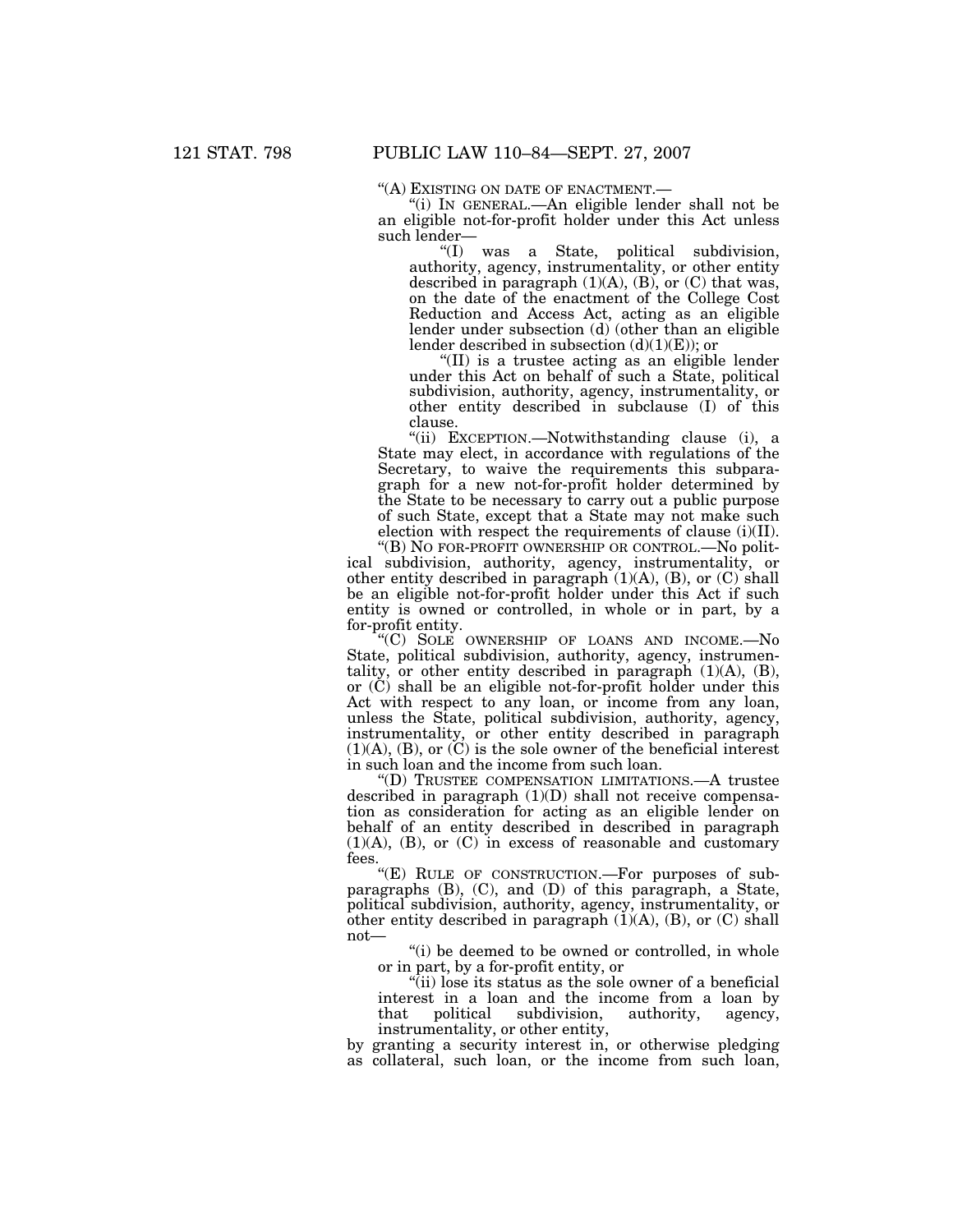to secure a debt obligation in the operation of an arrangement described in paragraph (1)(D).

"(3) PROHIBITION.—In the case of a loan for which the special allowance payment is calculated under section  $438(b)(2)(I)(vi)(II)$  and that is sold by the eligible not-for-profit holder holding the loan to an entity that is not an eligible not-for-profit holder under this Act, the special allowance payment for such loan shall, beginning on the date of the sale, no longer be calculated under section  $438(b)(2)(I)(vi)(II)$  and shall be calculated under section  $438(b)(2)(I)(vi)(I)$  instead.

"(4) REGULATIONS.—Not later than 1 year after the date Deadline. of enactment of the College Cost Reduction and Access Act, the Secretary shall promulgate regulations in accordance with the provisions of this subsection.''.

#### **SEC. 305. SPECIAL ALLOWANCES.**

(a) REDUCTION OF LENDER SPECIAL ALLOWANCE PAYMENTS.— Section 438(b)(2)(I) (20 U.S.C. 1087–1(b)(2)(I)) is amended—

(1) in clause (i), by striking ''clauses (ii), (iii), and (iv)'' and inserting "the following clauses";

 $(2)$  in clause  $(v)(III)$ , by striking "clauses  $(ii)$ ,  $(iii)$ , and  $(iv)$ " and inserting "clauses  $(ii)$ ,  $(iii)$ ,  $(iv)$ , and  $(vi)$ "; and

(3) by adding at the end the following:

"(vi) REDUCTION FOR LOANS DISBURSED ON OR AFTER OCTOBER 1, 2007.—With respect to a loan on which the applicable interest rate is determined under section 427A(l) and for which the first disbursement of principal is made on or after October 1, 2007, the special allowance payment computed pursuant to this subparagraph shall be computed—

" $(I)$  for loans held by an eligible lender not described in subclause (II)—

"(aa) by substituting '1.79 percent' for '2.34 percent' each place the term appears in this subparagraph;

''(bb) by substituting '1.19 percent' for '1.74 percent' in clause (ii);

"(cc) by substituting  $1.79$  percent' for  $2.64$ percent' in clause (iii); and

''(dd) by substituting '2.09 percent' for '2.64 percent' in clause (iv); and

''(II) for loans held by an eligible not-for-profit holder—

"(aa) by substituting '1.94 percent' for '2.34 percent' each place the term appears in this subparagraph;

''(bb) by substituting '1.34 percent' for '1.74 percent' in clause (ii);

"(cc) by substituting  $1.94$  percent' for  $2.64$ percent' in clause (iii); and

''(dd) by substituting '2.24 percent' for '2.64 percent' in clause (iv).''.

(b) INCREASED LOAN FEES FROM LENDERS.—Paragraph (2) of section  $438(d)$  (20 U.S.C. 1087-1(d)(2)) is amended to read as follows: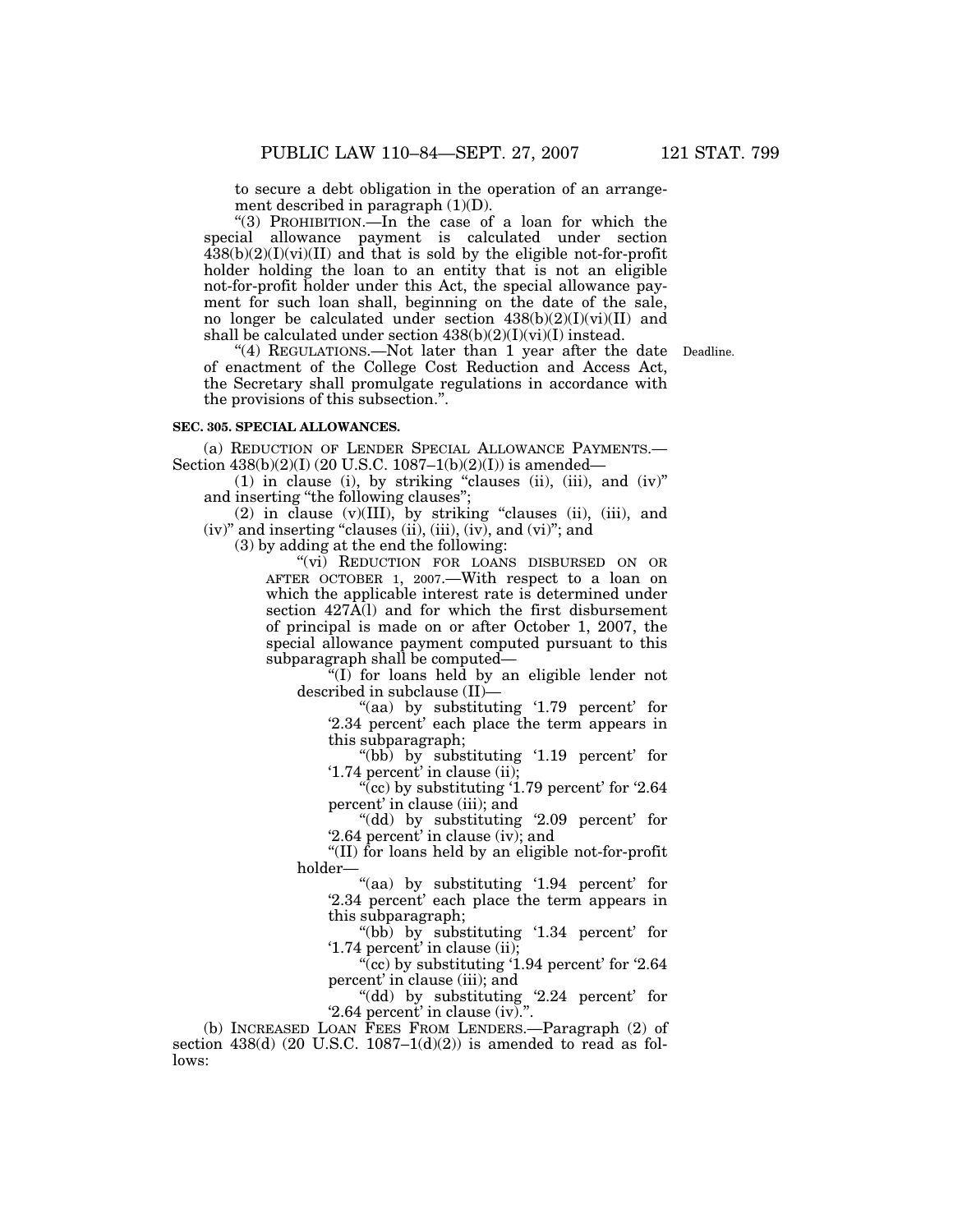"(2) AMOUNT OF LOAN FEES.—The amount of the loan fee which shall be deducted under paragraph  $(1)$ , but which may not be collected from the borrower, shall be equal to—

"(A) except as provided in subparagraph (B), 0.50 percent of the principal amount of the loan with respect to any loan under this part for which the first disbursement was made on or after October 1, 1993; and

''(B) 1.0 percent of the principal amount of the loan with respect to any loan under this part for which the first disbursement was made on or after October 1, 2007.''.

#### **SEC. 306. ACCOUNT MAINTENANCE FEES.**

Section 458(b) (20 U.S.C. 1087h(b)) is amended by striking ''0.10 percent'' and inserting ''0.06 percent''.

# **TITLE IV—LOAN FORGIVENESS**

### **SEC. 401. LOAN FORGIVENESS FOR PUBLIC SERVICE EMPLOYEES.**

Section 455 (20 U.S.C. 1087e) is further amended by adding at the end the following:

"(m) REPAYMENT PLAN FOR PUBLIC SERVICE EMPLOYEES.-

''(1) IN GENERAL.—The Secretary shall cancel the balance of interest and principal due, in accordance with paragraph (2), on any eligible Federal Direct Loan not in default for a borrower who—

"(A) has made 120 monthly payments on the eligible Federal Direct Loan after October 1, 2007, pursuant to any one or a combination of the following—

''(i) payments under an income-based repayment plan under section 493C;

''(ii) payments under a standard repayment plan under subsection  $(d)(1)(A)$ , based on a 10-year repayment period;

''(iii) monthly payments under a repayment plan under subsection  $\ddot{d}(1)$  or  $(g)$  of not less than the monthly amount calculated under subsection  $(d)(1)(A)$ , based on a 10-year repayment period; or

''(iv) payments under an income contingent repayment plan under subsection  $(d)(1)(D)$ ; and

 $\mathcal{L}(B)(i)$  is employed in a public service job at the time of such forgiveness; and

''(ii) has been employed in a public service job during the period in which the borrower makes each of the 120 payments described in subparagraph (A).

 $\sqrt[n]{(2)}$  LOAN CANCELLATION AMOUNT.—After the conclusion of the employment period described in paragraph (1), the Secretary shall cancel the obligation to repay the balance of principal and interest due as of the time of such cancellation, on the eligible Federal Direct Loans made to the borrower under this part.

''(3) DEFINITIONS.—In this subsection:

''(A) ELIGIBLE FEDERAL DIRECT LOAN.—The term 'eligible Federal Direct Loan' means a Federal Direct Stafford Loan, Federal Direct PLUS Loan, or Federal Direct Unsubsidized Stafford Loan, or a Federal Direct Consolidation Loan.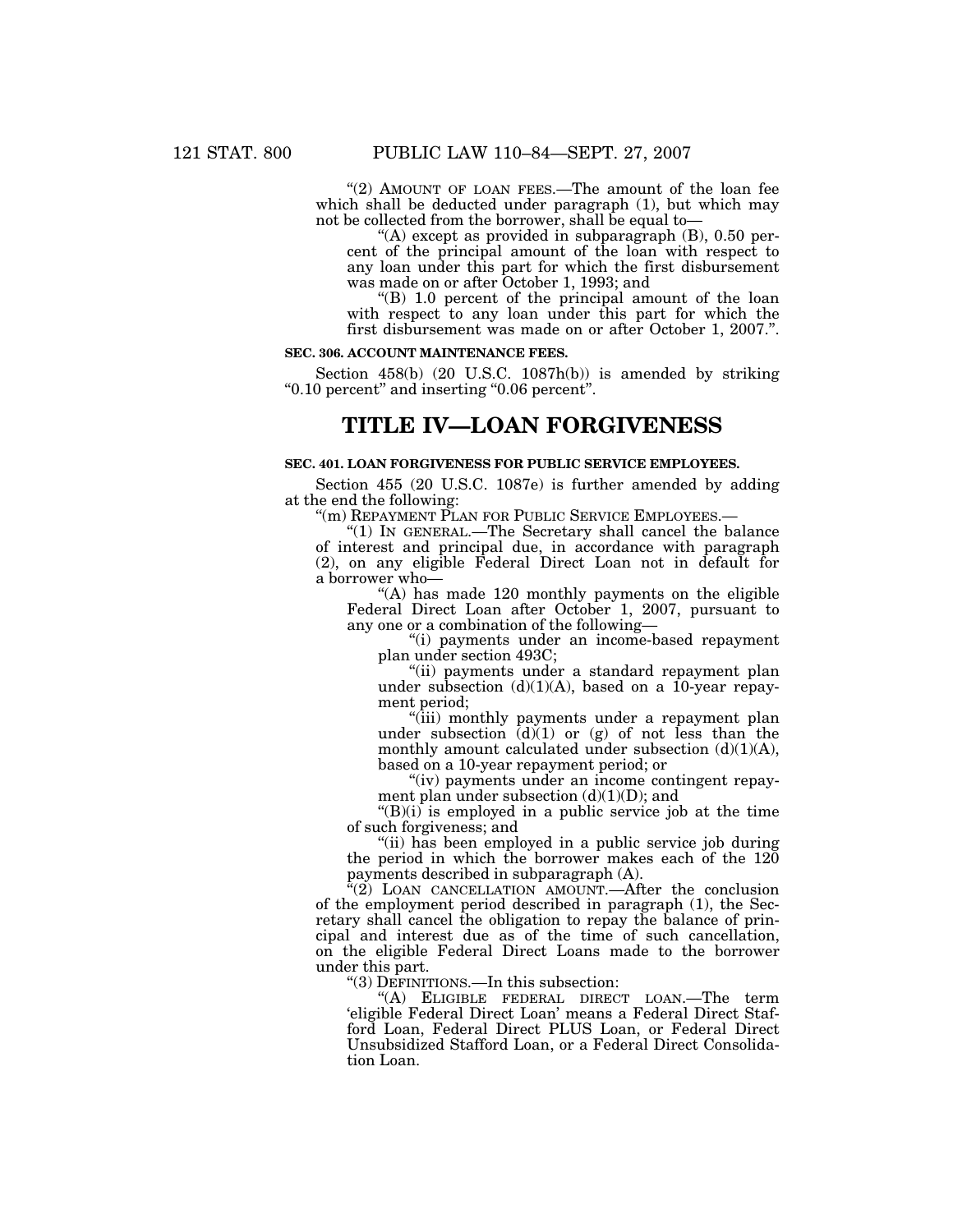''(B) PUBLIC SERVICE JOB.—The term 'public service job' means—

''(i) a full-time job in emergency management, government, military service, public safety, law enforcement, public health, public education (including early childhood education), social work in a public child or family service agency, public interest law services (including prosecution or public defense or legal advocacy in low-income communities at a nonprofit organization), public child care, public service for individuals with disabilities, public service for the elderly, public library sciences, school-based library sciences and other school-based services, or at an organization that is described in section 501(c)(3) of the Internal Revenue Code of 1986 and exempt from taxation under section 501(a) of such Code; or

"(ii) teaching as a full-time faculty member at a Tribal College or University as defined in section 316(b) and other faculty teaching in high-needs areas, as determined by the Secretary.''.

# **TITLE V—FEDERAL PERKINS LOANS**

## **SEC. 501. DISTRIBUTION OF LATE COLLECTIONS.**

Section 466(b) (20 U.S.C. 1087ff(b)) is amended by striking "March 31, 2012" and inserting "October 1, 2012".

# **TITLE VI—NEED ANALYSIS**

#### **SEC. 601. SUPPORT FOR WORKING STUDENTS.**

(a) DEPENDENT STUDENTS.—Subparagraph (D) of section  $475(g)(2)$  (20 U.S.C.  $1087oo(g)(2)(D)$ ) is amended to read as follows:

''(D) an income protection allowance of the following amount (or a successor amount prescribed by the Secretary under section 478)—

"(i) for academic year  $2009 - 2010$ , \$3,750;

 $"$ (ii) for academic year 2010–2011, \$4,500;

"(iii) for academic year  $2011-2012$ , \$5,250; and "(iv) for academic year 2012–2013,  $$6,000$ ;".

(b) INDEPENDENT STUDENTS WITHOUT DEPENDENTS OTHER THAN A SPOUSE.—Clause (iv) of section 476(b)(1)(A) (20 U.S.C.  $1087pp(b)(1)(A)$  is amended to read as follows:

> "(iv) an income protection allowance of the following amount (or a successor amount prescribed by the Secretary under section 478)—

''(I) for single or separated students, or married students where both are enrolled pursuant to subsection  $(a)(2)$ 

"(aa) for academic year 2009-2010, \$7,000;

"(bb) for academic year 2010-2011, \$7,780;

"(cc) for academic year 2011–2012, \$8,550; and

''(dd) for academic year 2012–2013, \$9,330; and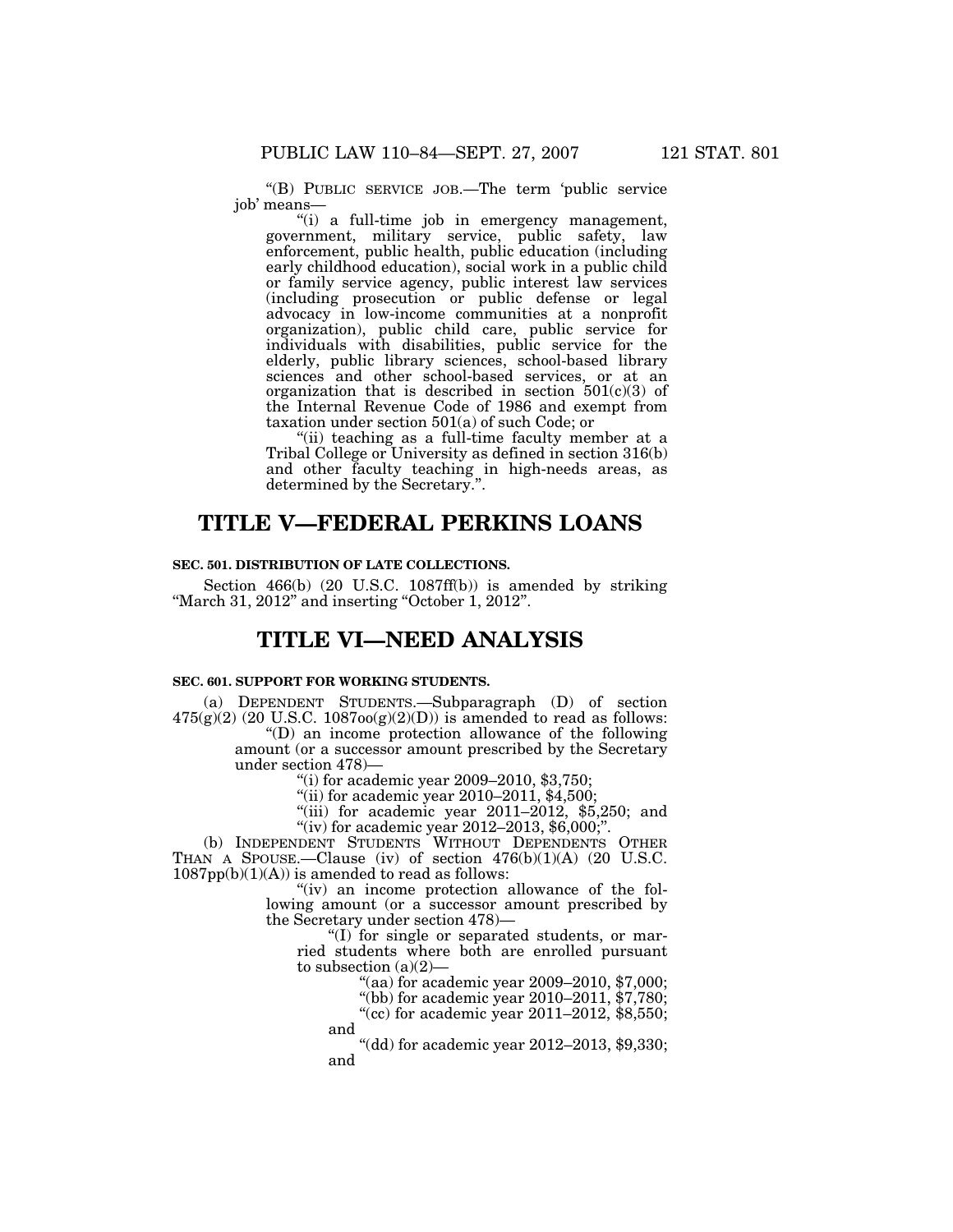''(II) for married students where 1 is enrolled pursuant to subsection (a)(2)—

|                |  | "(aa) for academic year $2009-2010$ , |
|----------------|--|---------------------------------------|
| \$11,220;      |  | "(bb) for academic year $2010-2011$ , |
| \$12,460;      |  |                                       |
|                |  | "(cc) for academic year $2011-2012$ , |
| $$13,710;$ and |  |                                       |
|                |  | "(dd) for academic year $2012-2013$ , |
| $+ - - - - -$  |  |                                       |

 $$14,960$ ;".

(c) INDEPENDENT STUDENTS WITH DEPENDENTS OTHER THAN A SPOUSE.—Paragraph (4) of section 477(b) (20 U.S.C. 1087qq(b)) is amended to read as follows:

"(4) INCOME PROTECTION ALLOWANCE.—The income protection allowance is determined by the tables described in subparagraphs (A) through (D) (or a successor table prescribed by the Secretary under section 478).

"(A) ACADEMIC YEAR 2009-2010. For academic year 2009–2010, the income protection allowance is determined by the following table:

| Family                              | Number in College                      |                                        |                              |                    |                 |                                          |
|-------------------------------------|----------------------------------------|----------------------------------------|------------------------------|--------------------|-----------------|------------------------------------------|
| Size<br>(including)<br>student)     | 1                                      | $\mathbf{2}$                           | 3                            | $\overline{4}$     | 5               | For each<br>addi-<br>tional<br>subtract: |
| $\overline{2}$<br>3<br>4<br>5       | \$17,720<br>22,060<br>27,250<br>32,150 | \$14,690<br>19,050<br>24,220<br>29,120 | \$16,020<br>21,210<br>26,100 | \$18,170<br>23,070 | \$20,060        |                                          |
| 6<br>For each<br>additional<br>add: | 37,600<br>4,240                        | 34,570<br>4,240                        | 31,570<br>4,240              | 28,520<br>4,240    | 25,520<br>4,240 | \$3,020                                  |

''Income Protection Allowance

''(B) ACADEMIC YEAR 2010–2011.—For academic year 2010–2011, the income protection allowance is determined by the following table:

''Income Protection Allowance

| Family<br>Size          | Number in College |              |          |                |          |                                          |  |  |
|-------------------------|-------------------|--------------|----------|----------------|----------|------------------------------------------|--|--|
| (including)<br>student) | 1                 | $\mathbf{2}$ | 3        | $\overline{4}$ | 5        | For each<br>addi-<br>tional<br>subtract: |  |  |
| 2                       | \$19,690          | \$16,330     |          |                |          |                                          |  |  |
| 3                       | 24,510            | 21,160       | \$17,800 |                |          |                                          |  |  |
| 4                       | 30,280            | 26,910       | 23,560   | \$20,190       |          |                                          |  |  |
| 5                       | 35,730            | 32,350       | 29,000   | 25,640         | \$22,290 |                                          |  |  |
| 6                       | 41,780            | 38,410       | 35,080   | 31,690         | 28,350   | \$3,350                                  |  |  |
| For each<br>additional  |                   |              |          |                |          |                                          |  |  |
| add:                    | 4.710             | 4.710        | 4,710    | 4,710          | 4,710    |                                          |  |  |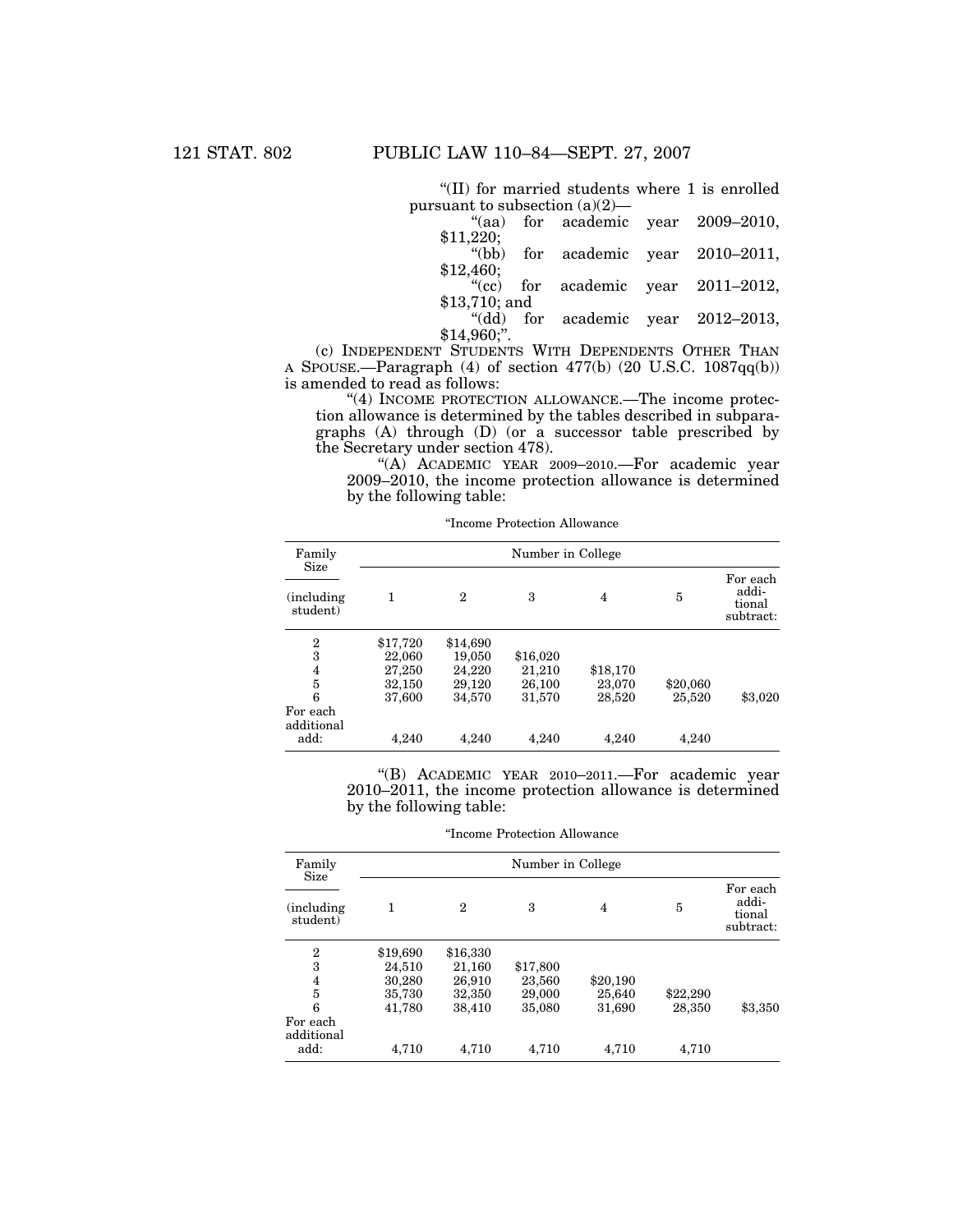''(C) ACADEMIC YEAR 2011–2012.—For academic year 2011–2012, the income protection allowance is determined by the following table:

| Family<br>Size                                                        | Number in College                                         |                                                           |                                                 |                                       |                             |                                          |  |
|-----------------------------------------------------------------------|-----------------------------------------------------------|-----------------------------------------------------------|-------------------------------------------------|---------------------------------------|-----------------------------|------------------------------------------|--|
| <i>(including)</i><br>student)                                        | 1                                                         | 2                                                         | 3                                               | 4                                     | 5                           | For each<br>addi-<br>tional<br>subtract: |  |
| $\frac{2}{3}$<br>$\frac{4}{5}$<br>6<br>For each<br>additional<br>add: | \$21,660<br>26,960<br>33,300<br>39,300<br>45,950<br>5,180 | \$17,960<br>23,280<br>29,600<br>35,590<br>42,250<br>5,180 | \$19,580<br>25,920<br>31,900<br>38,580<br>5,180 | \$22,210<br>28,200<br>34,860<br>5,180 | \$24,520<br>31,190<br>5,180 | \$3,690                                  |  |

''Income Protection Allowance

''(D) ACADEMIC YEAR 2012–2013.—For academic year 2012–2013, the income protection allowance is determined by the following table:

''Income Protection Allowance

| Family                                 | Number in College                      |                                        |                              |                    |          |                                          |  |
|----------------------------------------|----------------------------------------|----------------------------------------|------------------------------|--------------------|----------|------------------------------------------|--|
| Size<br><i>(including)</i><br>student) | 1                                      | 2                                      | 3                            | 4                  | 5        | For each<br>addi-<br>tional<br>subtract: |  |
| 2<br>3<br>$\frac{4}{5}$                | \$23,630<br>29,420<br>36,330<br>42,870 | \$19,590<br>25,400<br>32,300<br>38,820 | \$21,360<br>28,280<br>34,800 | \$24,230<br>30,770 | \$26,750 |                                          |  |
| 6<br>For each<br>additional            | 50,130                                 | 46,100                                 | 42,090                       | 38,030             | 34,020   | \$4,020                                  |  |
| add:                                   | 5,660                                  | 5,660                                  | 5,660                        | 5,660              | 5,660    | "                                        |  |

(d) UPDATED TABLES AND AMOUNTS.—Section 478(b) (20 U.S.C.  $1087rr(b)$ ) is amended—

(1) by striking paragraph (1) and inserting the following: "(1) REVISED TABLES.-

"(A) In GENERAL.—For each academic year after academic year 2008–2009, the Secretary shall publish in the Federal Register a revised table of income protection allowances for the purpose of sections  $475(c)(4)$  and  $477(b)(4)$ , subject to subparagraphs (B) and (C).

''(B) TABLE FOR INDEPENDENT STUDENTS.—

''(i) ACADEMIC YEARS 2009–2010 THROUGH 2012– 2013.—For each of the academic years 2009–2010 through 2012–2013, the Secretary shall not develop a revised table of income protection allowances under section 477(b)(4) and the table specified for such academic year under subparagraphs (A) through (D) of such section shall apply.

''(ii) OTHER ACADEMIC YEARS.—For each academic year after academic year 2012–2013, the Secretary

Federal Register, publication.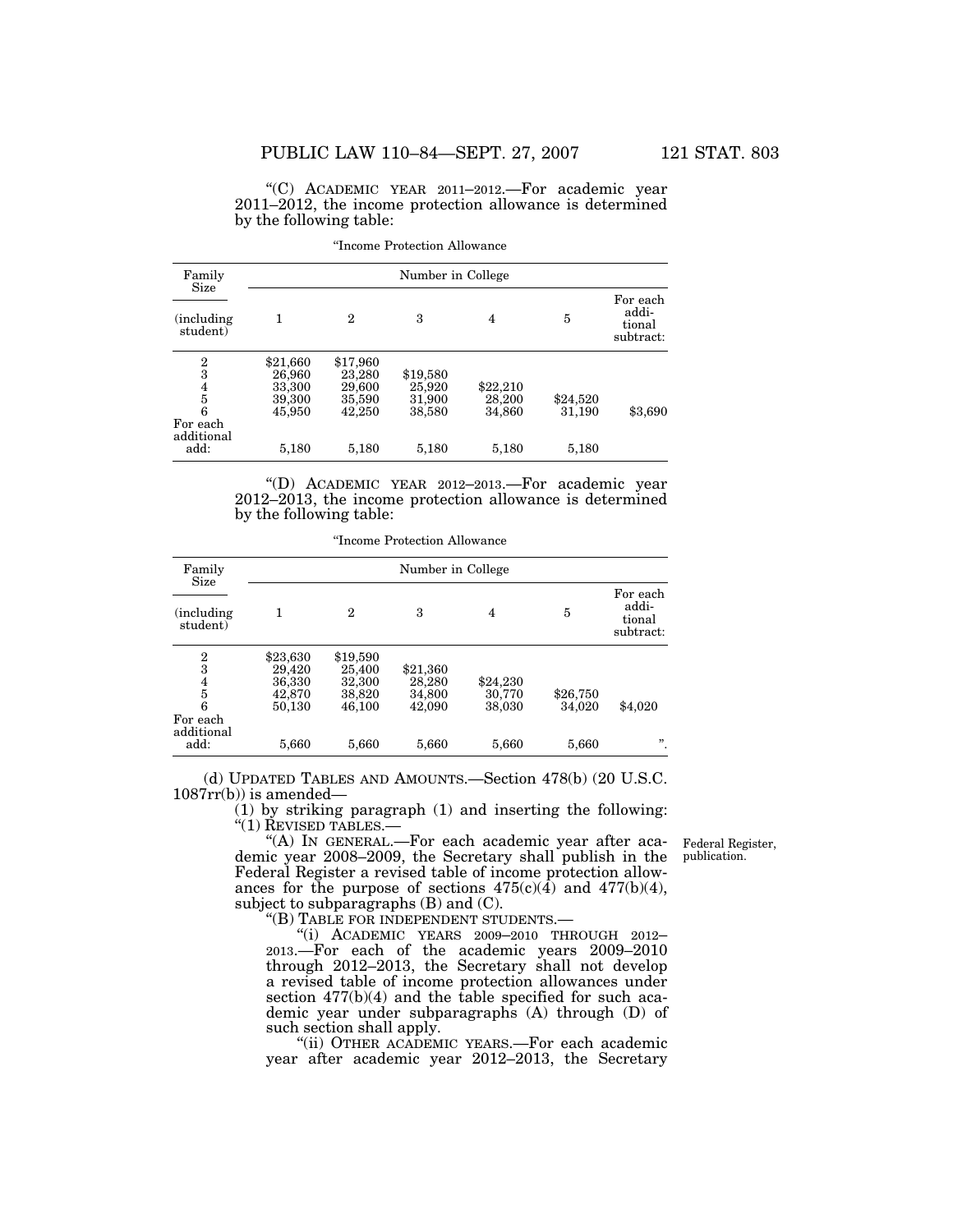shall develop the revised table of income protection allowances by increasing each of the dollar amounts contained in the table of income protection allowances under section  $477(b)(4)(D)$  by a percentage equal to the estimated percentage increase in the Consumer Price Index (as determined by the Secretary) between December 2011 and the December next preceding the beginning of such academic year, and rounding the result to the nearest \$10.

''(C) TABLE FOR PARENTS.—For each academic year after academic year 2008–2009, the Secretary shall develop the revised table of income protection allowances under section  $475(c)(4)$  by increasing each of the dollar amounts contained in the table by a percentage equal to the estimated percentage increase in the Consumer Price Index (as determined by the Secretary) between December 1992 and the December next preceding the beginning of such academic year, and rounding the result to the nearest \$10.''; and

(2) in paragraph (2), by striking ''shall be developed'' and all that follows through the period at the end and inserting ''shall be developed for each academic year after academic year 2012–2013, by increasing each of the dollar amounts contained in such section for academic year 2012–2013 by a percentage equal to the estimated percentage increase in the Consumer Price Index (as determined by the Secretary) between December 2011 and the December next preceding the beginning of such academic year, and rounding the result to the nearest \$10.''. (e) EFFECTIVE DATE.—The amendments made by this section shall be effective on July 1, 2009.

20 USC 1087oo note.

#### **SEC. 602. SIMPLIFIED NEEDS TEST AND AUTOMATIC ZERO IMPROVE-MENTS.**

(a) SIMPLIFIED NEEDS TEST.—Section 479 (20 U.S.C. 1087ss) is amended—

 $(1)$  in subsection  $(b)$ —

 $(A)$  in paragraph  $(1)(A)(i)$ —

 $(i)$  in subclause (II), by striking "or" after the semicolon;

(ii) by redesignating subclause (III) as subclause  $(IV):$ 

(iii) by inserting after subclause (II) the following: "(III) 1 of whom is a dislocated worker; or"; and

(iv) in subclause (IV) (as redesignated by clause  $(iii)$ , by striking "12-month" and inserting "24-month"; and

 $(B)$  in paragraph  $(1)(B)(i)$ —

 $(i)$  in subclause  $(II)$ , by striking "or" after the semicolon;

(ii) by redesignating subclause (III) as subclause (IV);

(iii) by inserting after subclause (II) the following: "(III) 1 of whom is a dislocated worker; or"; and

(iv) in subclause (IV) (as redesignated by clause (ii)), by striking "12-month" and inserting "24-month";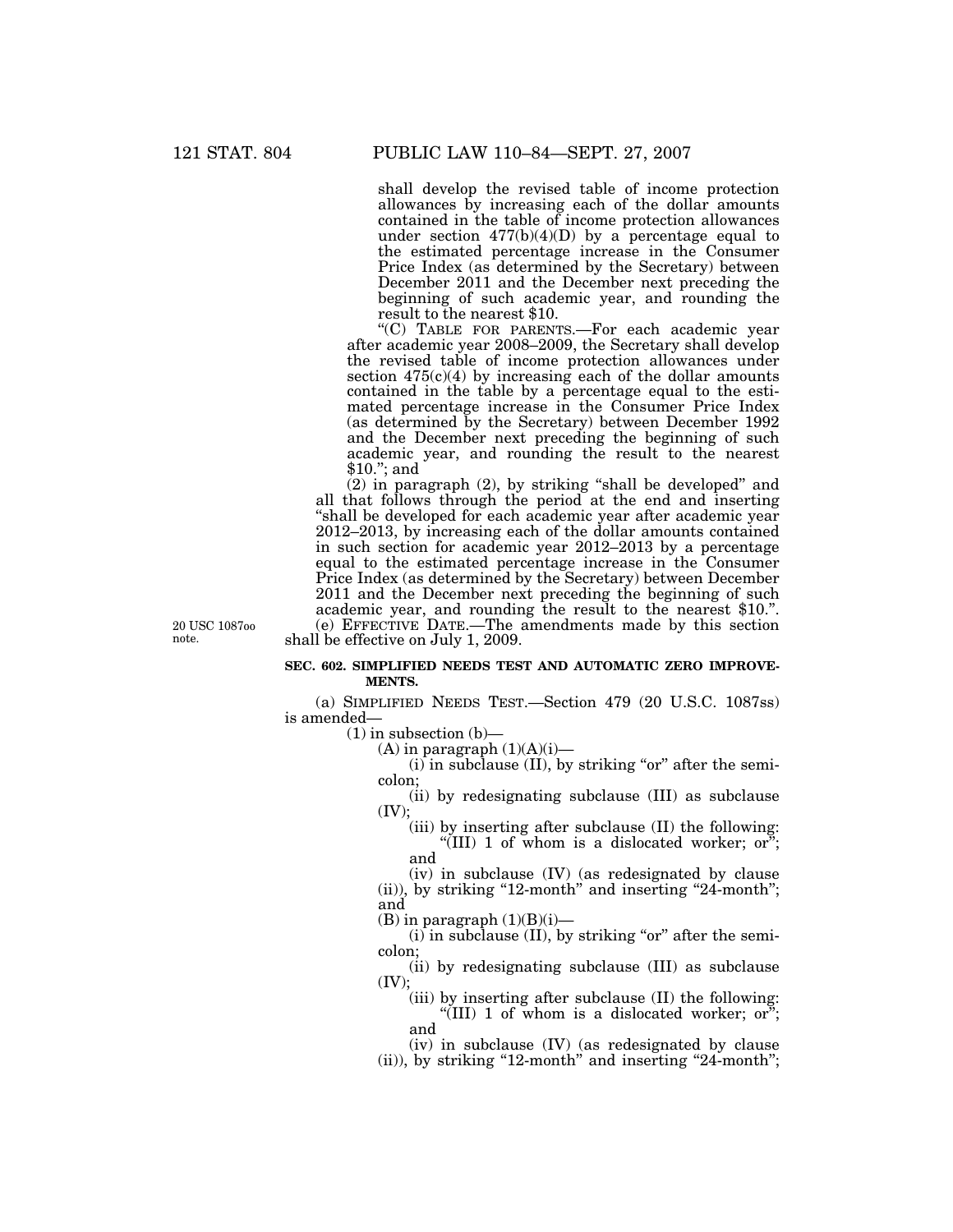$(2)$  in subsection  $(c)$ —

 $(A)$  in paragraph  $(1)$ —

 $(i)$  in subparagraph  $(A)$ —

 $(I)$  in clause (ii), by striking "or" after the semicolon;

(II) by redesignating clause (iii) as clause (iv);

(III) by inserting after clause (ii) the following:

"(iii) 1 of whom is a dislocated worker; or"; and (IV) in clause (iv) (as redesignated by sub-

clause  $(II)$ ), by striking "12-month" and inserting "24-month"; and

(ii) in subparagraph  $(B)$ , by striking "\$20,000" and inserting ''\$30,000''; and

(B) in paragraph (2)—

 $(i)$  in subparagraph  $(A)$ —

(I) in clause (ii), by striking "or" after the semicolon;

(II) by redesignating clause (iii) as clause (iv); (III) by inserting after clause (ii) the following:

"(iii) 1 of whom is a dislocated worker; or"; and (IV) in clause (iv) (as redesignated by sub-

clause (II)), by striking ''12-month'' and inserting "24-month"; and

(ii) in subparagraph  $(B)$ , by striking "\$20,000" and inserting ''\$30,000''; and

(C) in the flush matter following paragraph (2)(B), by adding at the end the following: ''The Secretary shall annually adjust the income level necessary to qualify an applicant for the zero expected family contribution. The income level shall be adjusted according to increases in the Consumer Price Index, as defined in section 478(f).''; and

 $(3)$  in subsection  $(d)$ —

(A) by redesignating paragraphs (1) through (6) as subparagraphs  $(A)$  through  $(F)$ , respectively and moving the margins of such subparagraphs 2 ems to the right; and

(B) by striking ''(d) DEFINITION'' and all that follows through ''the term'' and inserting the following:

''(d) DEFINITIONS.—In this section:

''(1) DISLOCATED WORKER.—The term 'dislocated worker' has the meaning given the term in section 101 of the Workforce Investment Act of 1998 (29 U.S.C. 2801).

''(2) MEANS-TESTED FEDERAL BENEFIT PROGRAM.—The term''.

(b) EFFECTIVE DATE.—The amendments made by this section shall be effective on July 1, 2009.

20 USC 1087ss note.

#### **SEC. 603. DISCRETION OF STUDENT FINANCIAL AID ADMINISTRATORS.**

(a) AMENDMENTS.—The third sentence of section 479A(a) (20 U.S.C.  $1087tt(a)$  is amended-

 $(1)$  by inserting "or an independent student" after "family member'';

(2) by inserting ''a family member who is a dislocated worker (as defined in section 101 of the Workforce Investment Act of 1998)," before "the number of parents"; and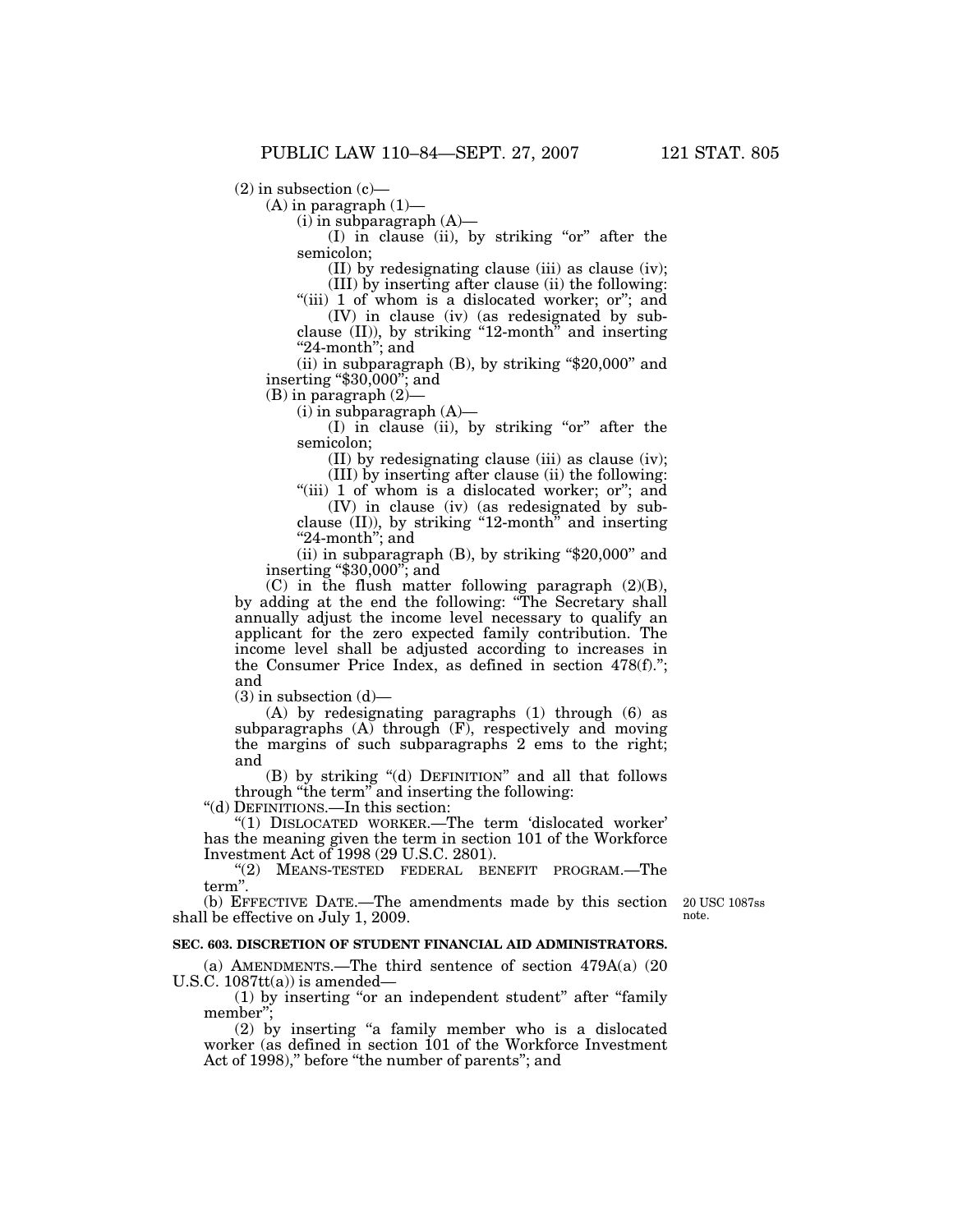(3) by inserting ''a change in housing status that results in an individual being homeless (as defined in section 103 of the McKinney-Vento Homeless Assistance Act),'' after ''under section 487,".

20 USC 1087tt note.

(b) EFFECTIVE DATE.—The amendments made by this section shall take effect on July 1, 2009.

#### **SEC. 604. DEFINITIONS.**

(a) IN GENERAL.—Section 480 (20 U.S.C. 1087vv) is amended—  $(1)$  in subsection  $(a)(2)$ 

(A) by striking ''and no portion'' and inserting ''no portion''; and

(B) by inserting ''and no distribution from any qualified education benefit described in subsection (f)(3) that is not subject to Federal income tax," after "1986,";

(2) by striking subsection (b) and inserting the following: ''(b) UNTAXED INCOME AND BENEFITS.—

''(1) The term 'untaxed income and benefits' means—

''(A) child support received;

''(B) workman's compensation;

 $C'$ ) veteran's benefits such as death pension, dependency, and indemnity compensation, but excluding veterans' education benefits as defined in subsection (c);

''(D) interest on tax-free bonds;

"(E) housing, food, and other allowances (excluding rent subsidies for low-income housing) for military, clergy, and others (including cash payments and cash value of benefits);

 $f(F)$  cash support or any money paid on the student's behalf, except, for dependent students, funds provided by the student's parents;

''(G) untaxed portion of pensions;

"(H) payments to individual retirement accounts and Keogh accounts excluded from income for Federal income tax purposes; and

''(I) any other untaxed income and benefits, such as Black Lung Benefits, Refugee Assistance, or railroad retirement benefits, or benefits received through participation in employment and training activities under title I of the Workforce Investment Act of 1998 (29 U.S.C. 2801 et seq.).

"(2) The term 'untaxed income and benefits' shall not include the amount of additional child tax credit claimed for Federal income tax purposes.'';

 $(3)$  in subsection  $(d)$ –

(A) by redesignating paragraphs (1), (2), (3) through (6), and  $(7)$  as subparagraphs  $(A)$ ,  $(B)$ ,  $(D)$  through  $(\tilde{G})$ , and (I), respectively, and indenting appropriately;

(B) by striking ''The term'' and inserting the following: ''(1) DEFINITION.—The term'';

(C) by striking subparagraph (B) (as redesignated by subparagraph  $(A)$  and inserting the following:

" $(B)$  is an orphan, in foster care, or a ward of the court, at any time when the individual is 13 years of age or older;

''(C) is an emancipated minor or is in legal guardianship as determined by a court of competent jurisdiction in the individual's State of legal residence;'';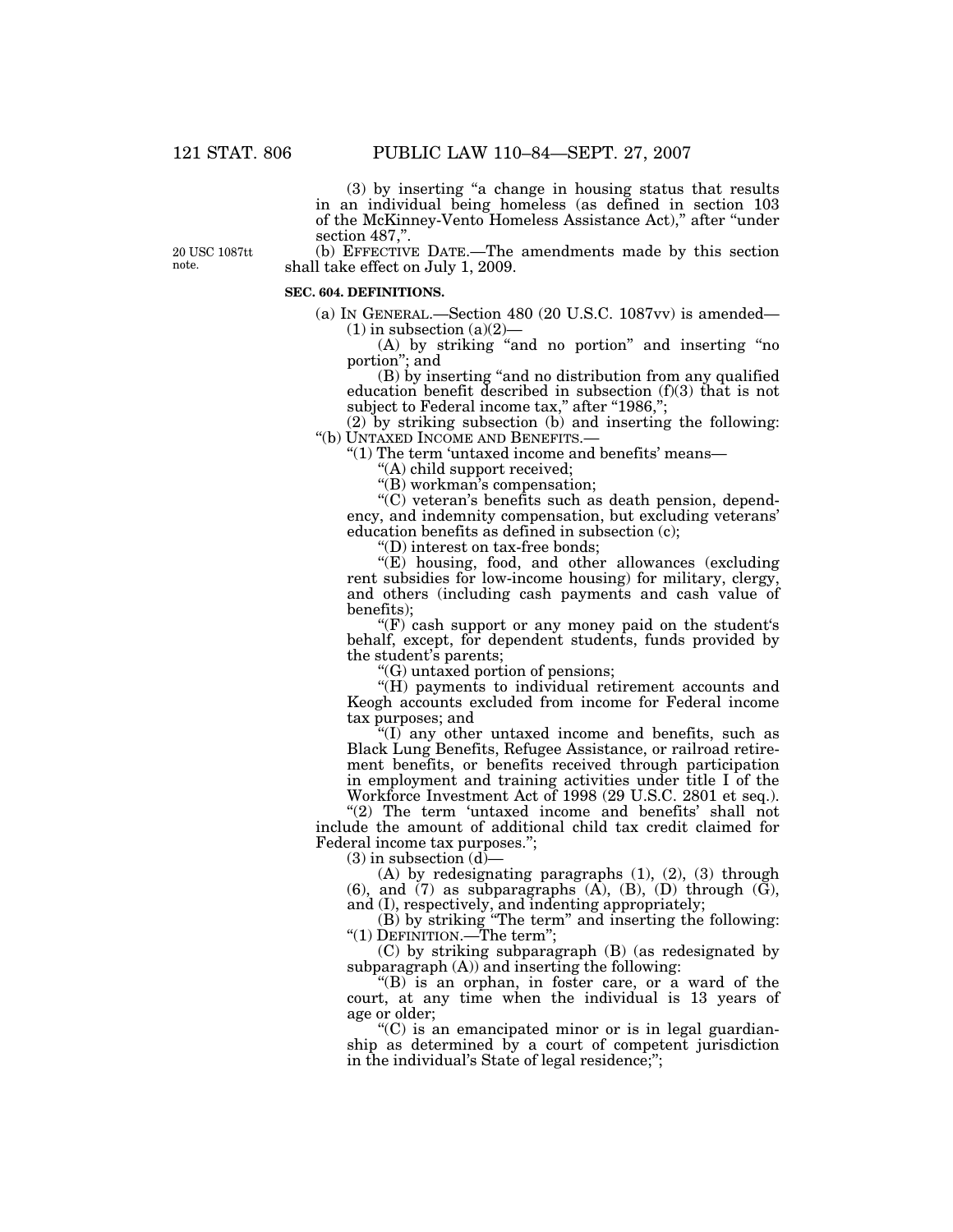(D) in subparagraph (G) (as redesignated by subpara $graph (A)$ , by striking "or" after the semicolon;

(E) by inserting after subparagraph (G) (as redesignated by subparagraph  $(A)$ ) the following:

 $H(H)$  has been verified during the school year in which the application is submitted as either an unaccompanied youth who is a homeless child or youth (as such terms are defined in section 725 of the McKinney-Vento Homeless Assistance Act), or as unaccompanied, at risk of homelessness, and self-supporting, by—

''(i) a local educational agency homeless liaison, designated pursuant to section  $722(g)(1)(J)(ii)$  of the McKinney-Vento Homeless Assistance Act;

"(ii) the director of a program funded under the Runaway and Homeless Youth Act or a designee of the director;

"(iii) the director of a program funded under subtitle B of title IV of the McKinney-Vento Homeless Assistance Act (relating to emergency shelter grants) or a designee of the director; or

"(iv) a financial aid administrator; or"; and

(F) by adding at the end the following:

"(2) SIMPLIFYING THE DEPENDENCY OVERRIDE PROCESS.-A financial aid administrator may make a determination of independence under paragraph (1)(I) based upon a documented determination of independence that was previously made by another financial aid administrator under such paragraph in the same award year.'';

 $(4)$  in subsection  $(e)$ —

 $(A)$  in paragraph  $(3)$ , by striking "and" after the semicolon;

(B) in paragraph (4), by striking the period at the end and inserting ''; and''; and

(C) by adding at the end the following:

''(5) special combat pay.'';

(5) in subsection (f), by striking paragraph (3) and inserting the following:

''(3) A qualified education benefit shall be considered an asset of—

 $\sqrt{\ }$ <sup>"</sup>(A) the student if the student is an independent student; or

''(B) the parent if the student is a dependent student, regardless of whether the owner of the account is the student or the parent.'';

 $(6)$  in subsection  $(i)$ —

 $(A)$  in paragraph  $(2)$ , by inserting ", or a distribution that is not includable in gross income under section 529 of such Code, under another prepaid tuition plan offered by a State, or under a Coverdell education savings account under section 530 of such Code," after "1986"; and

(B) by adding at the end the following:

"(4) Notwithstanding paragraph (1), special combat pay shall not be treated as estimated financial assistance for purposes of section 471(3).''; and

(7) by adding at the end the following: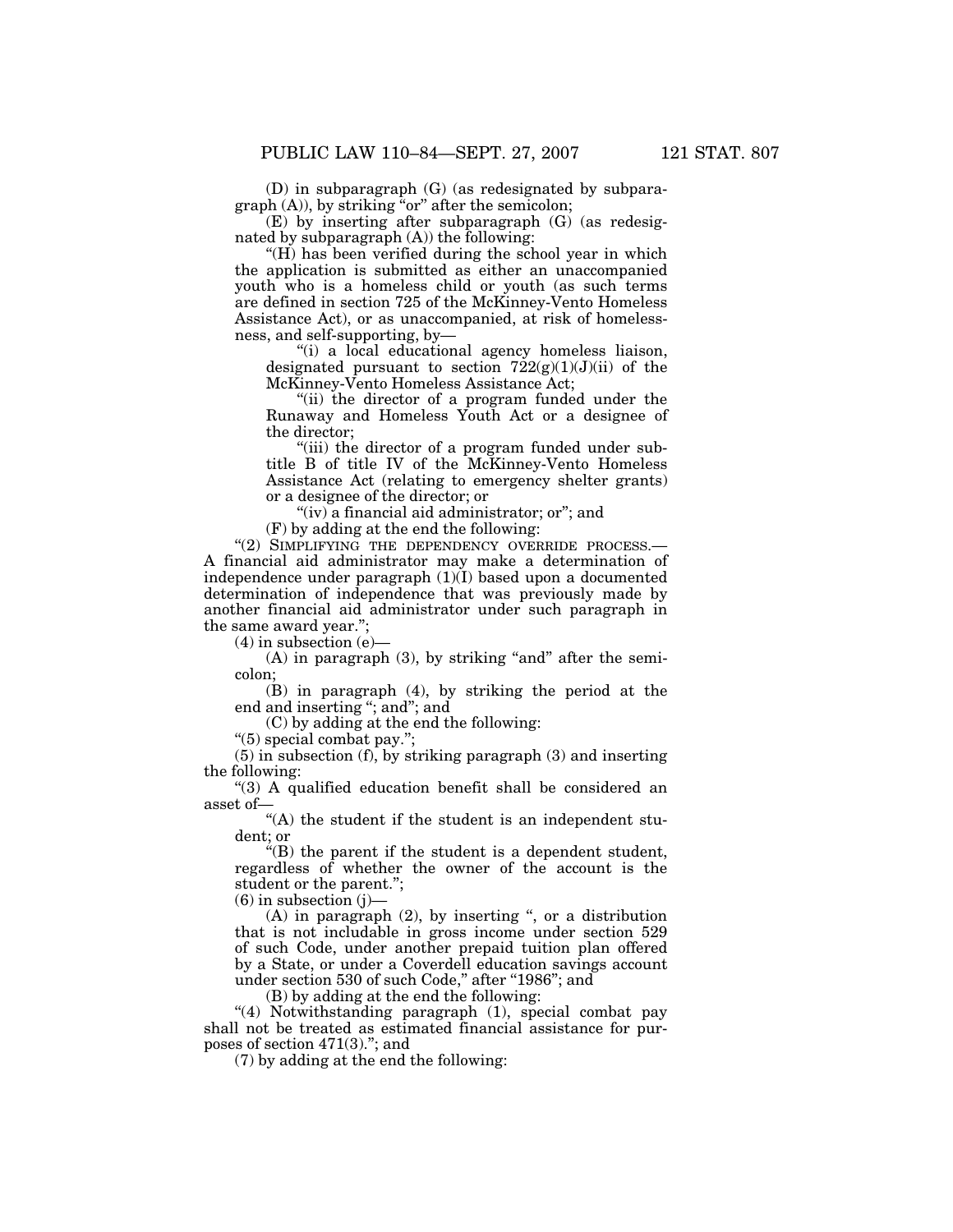''(n) SPECIAL COMBAT PAY.—The term 'special combat pay' means pay received by a member of the Armed Forces because of exposure to a hazardous situation."

20 USC 1087vv note.

(b) EFFECTIVE DATE.—The amendments made by this section shall be effective on July 1, 2009.

# **TITLE VII—COMPETITIVE LOAN AUCTION PILOT PROGRAM**

#### **SEC. 701. COMPETITIVE LOAN AUCTION PILOT PROGRAM.**

Title IV (20 U.S.C. 1070 et seq.) is further amended by adding at the end the following:

# **''PART I—COMPETITIVE LOAN AUCTION PILOT PROGRAM**

20 USC 1099d.

## **''SEC. 499. COMPETITIVE LOAN AUCTION PILOT PROGRAM.**

''(a) DEFINITIONS.—In this section:

''(1) ELIGIBLE FEDERAL PLUS LOAN.—The term 'eligible Federal PLUS Loan' means a loan described in section 428B made to a parent of a dependent student who is a new borrower on or after July 1, 2009.

"(2) ELIGIBLE LENDER.—The term 'eligible lender' has the meaning given the term in section 435.

''(b) PILOT PROGRAM.—The Secretary shall carry out a pilot program under which the Secretary establishes a mechanism for an auction of eligible Federal PLUS Loans in accordance with this subsection. The pilot program shall meet the following requirements:

"(1) PLANNING AND IMPLEMENTATION.-During the period beginning on the date of enactment of this section and ending on June 30, 2009, the Secretary shall plan and implement the pilot program under this subsection. During the planning and implementation, the Secretary shall consult with other Federal agencies with knowledge of, and experience with, auction programs, including the Federal Communication Commission and the Department of the Treasury.

''(2) ORIGINATION AND DISBURSEMENT; APPLICABILITY OF SECTION 428B.—Beginning on July 1, 2009, the Secretary shall arrange for the origination and disbursement of all eligible Federal PLUS Loans in accordance with the provisions of this subsection and the provisions of section 428B that are not inconsistent with this subsection.

"(3) LOAN ORIGINATION MECHANISM.—The Secretary shall establish a loan origination auction mechanism that meets the following requirements:

"(A) AUCTION FOR EACH STATE.—The Secretary administers an auction under this paragraph for each State, under which eligible lenders compete to originate eligible Federal PLUS Loans under this paragraph at all institutions of higher education within such State.

''(B) PREQUALIFICATION PROCESS.—The Secretary establishes a prequalification process for eligible lenders desiring to participate in an auction under this paragraph that contains, at a minimum—

Effective date. Termination date.

Effective date.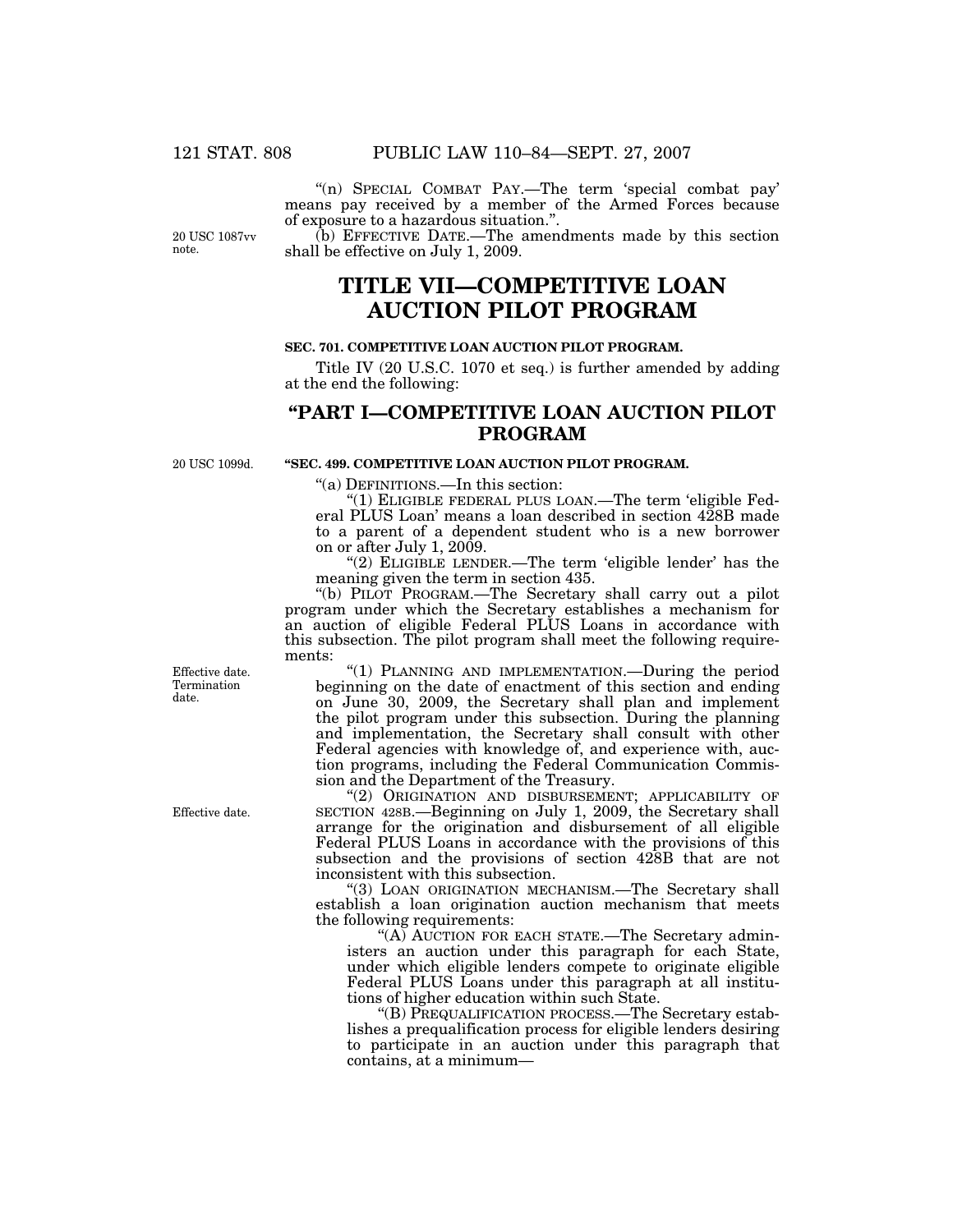''(i) a set of borrower benefits and servicing requirements each eligible lender shall meet in order to participate in such an auction; and

"(ii) an assessment of each such eligible lender's capacity, including capital capacity, to participate effectively.

''(C) TIMING AND ORIGINATION.—Each State auction takes place every 2 years, and the eligible lenders with the winning bids for the State are the only eligible lenders permitted to originate eligible Federal PLUS Loans made under this paragraph for the cohort of students at the institutions of higher education within the State until the students graduate from or leave the institutions of higher education.

''(D) BIDS.—Each eligible lender's bid consists of the amount of the special allowance payment (after the application of section  $\frac{438(b)(2)(I)(v)}{I}$  the eligible lender proposes to accept from the Secretary with respect to the eligible Federal PLUS Loans made under this paragraph in lieu of the amount determined under section  $4\overline{38(b)}(2)\overline{(1)}$ .

''(E) MAXIMUM BID.—The maximum bid allowable under this paragraph shall not exceed the amount of the special allowance payable on eligible Federal PLUS Loans made under this paragraph computed under section  $438(b)(2)(I)$  (other than clauses (ii), (iii), (iv), and (vi) of such section), except that for purposes of the computation under this subparagraph, section  $438(b)(2)(I)(I)(I\overline{I}I)$  shall be applied by substituting '1.79 percent' for '2.34 percent'.

''(F) WINNING BIDS.—The winning bids for each State auction shall be the 2 bids containing the lowest and the second lowest proposed special allowance payments, subject to subparagraph (E).

''(G) AGREEMENT WITH SECRETARY.—Each eligible lender having a winning bid under subparagraph (F) enters into an agreement with the Secretary under which the eligible lender—

''(i) agrees to originate eligible Federal PLUS Loans under this paragraph to each borrower who—

''(I) seeks an eligible Federal PLUS Loan under this paragraph to enable a dependent student to attend an institution of higher education within the State;

''(II) is eligible for an eligible Federal PLUS Loan; and

''(III) elects to borrow from the eligible lender; and

''(ii) agrees to accept a special allowance payment (after the application of section  $438(b)(2)(I)(v)$ ) from the Secretary with respect to the eligible Federal PLUS Loans originated under clause (i) in the amount proposed in the second lowest winning bid described in subparagraph (F) for the applicable State auction.

"(H) SEALED BIDS; CONFIDENTIALITY.—All bids are sealed and the Secretary keeps the bids confidential, including following the announcement of the winning bids.

''(I) ELIGIBLE LENDER OF LAST RESORT.—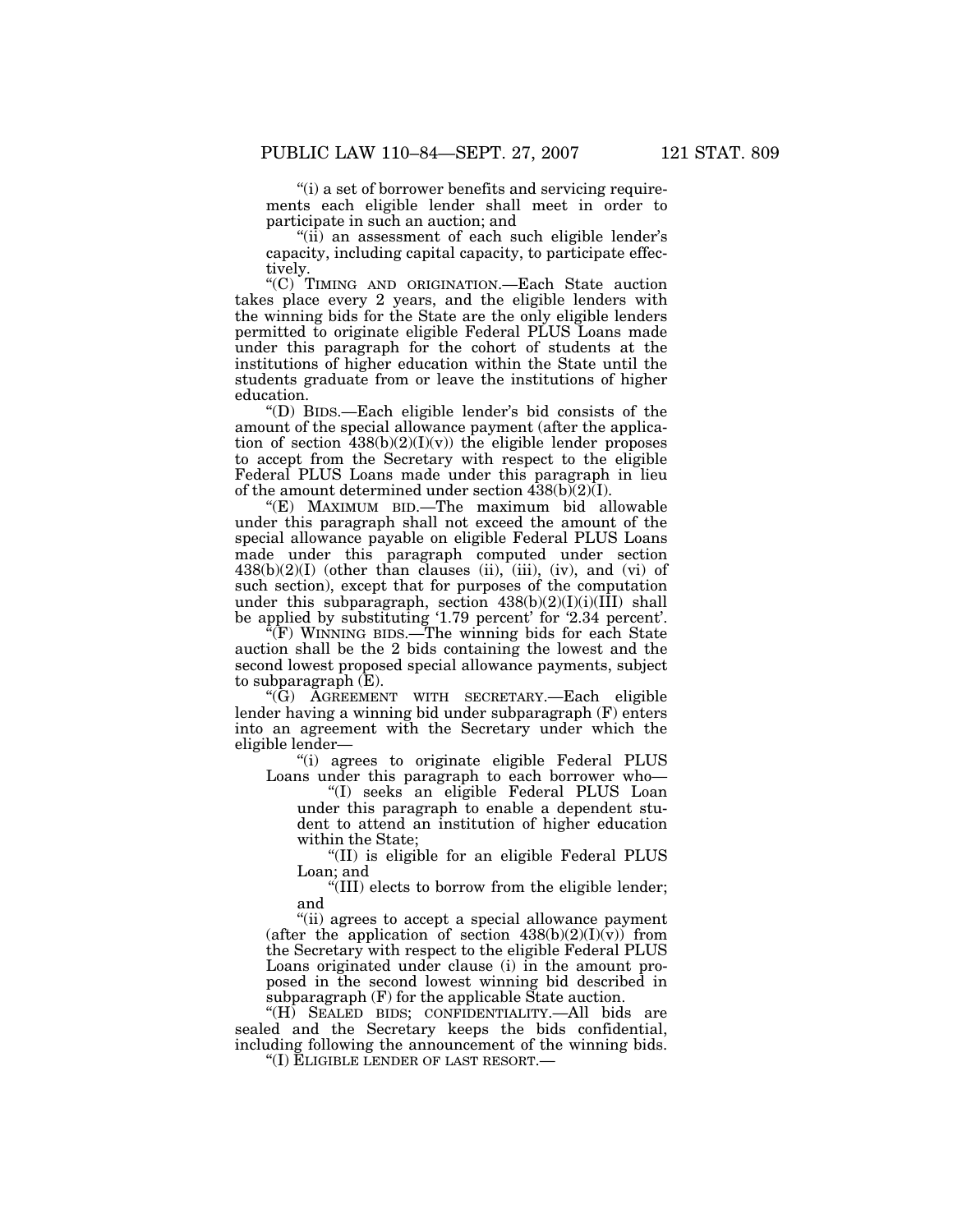''(i) IN GENERAL.—In the event that there is no winning bid under subparagraph (F), the students at the institutions of higher education within the State that was the subject of the auction shall be served by an eligible lender of last resort, as determined by the Secretary.

"(ii) DETERMINATION OF ELIGIBLE LENDER OF LAST RESORT.—Prior to the start of any auction under this paragraph, eligible lenders that desire to serve as an eligible lender of last resort shall submit an application to the Secretary at such time and in such manner as the Secretary may determine. Such application shall include an assurance that the eligible lender will meet the prequalification requirements described in subparagraph (B).

"(iii) GEOGRAPHIC LOCATION.—The Secretary shall identify an eligible lender of last resort for each State.

"(iv) NOTIFICATION TIMING.—The Secretary shall not identify any eligible lender of last resort until after the announcement of all the winning bids for a State auction for any year.

''(v) MAXIMUM SPECIAL ALLOWANCE.—The Secretary is authorized to set a special allowance payment that shall be payable to a lender of last resort for a State under this subparagraph, which special allowance payment shall be kept confidential, including following the announcement of winning bids. The Secretary shall set such special allowance payment so that it incurs the lowest possible cost to the Federal Government, taking into consideration the lowest bid that was submitted in an auction for such State and the lowest bid submitted in a similar State, as determined by the Secretary.

''(J) GUARANTEE AGAINST LOSSES.—The Secretary guarantees the eligible Federal PLUS Loans made under this paragraph against losses resulting from the default of a parent borrower in an amount equal to 99 percent of the unpaid principal and interest due on the loan.

''(K) LOAN FEES.—The Secretary shall not collect a loan fee under section 438(d) with respect to an eligible Federal Plus Loan originated under this paragraph.

''(L) CONSOLIDATION.—

''(i) IN GENERAL.—An eligible lender who is permitted to originate eligible Federal PLUS Loans for a borrower under this paragraph shall have the option to consolidate such loans into 1 loan.

''(ii) NOTIFICATION.—In the event a borrower with eligible Federal PLUS Loans made under this paragraph wishes to consolidate the loans, the borrower shall notify the eligible lender who originated the loans under this paragraph.

"(iii) LIMITATION ON ELIGIBLE LENDER OPTION TO CONSOLIDATE.—The option described in clause (i) shall not apply if—

''(I) the borrower includes in the notification in clause (ii) verification of consolidation terms and conditions offered by an eligible lender other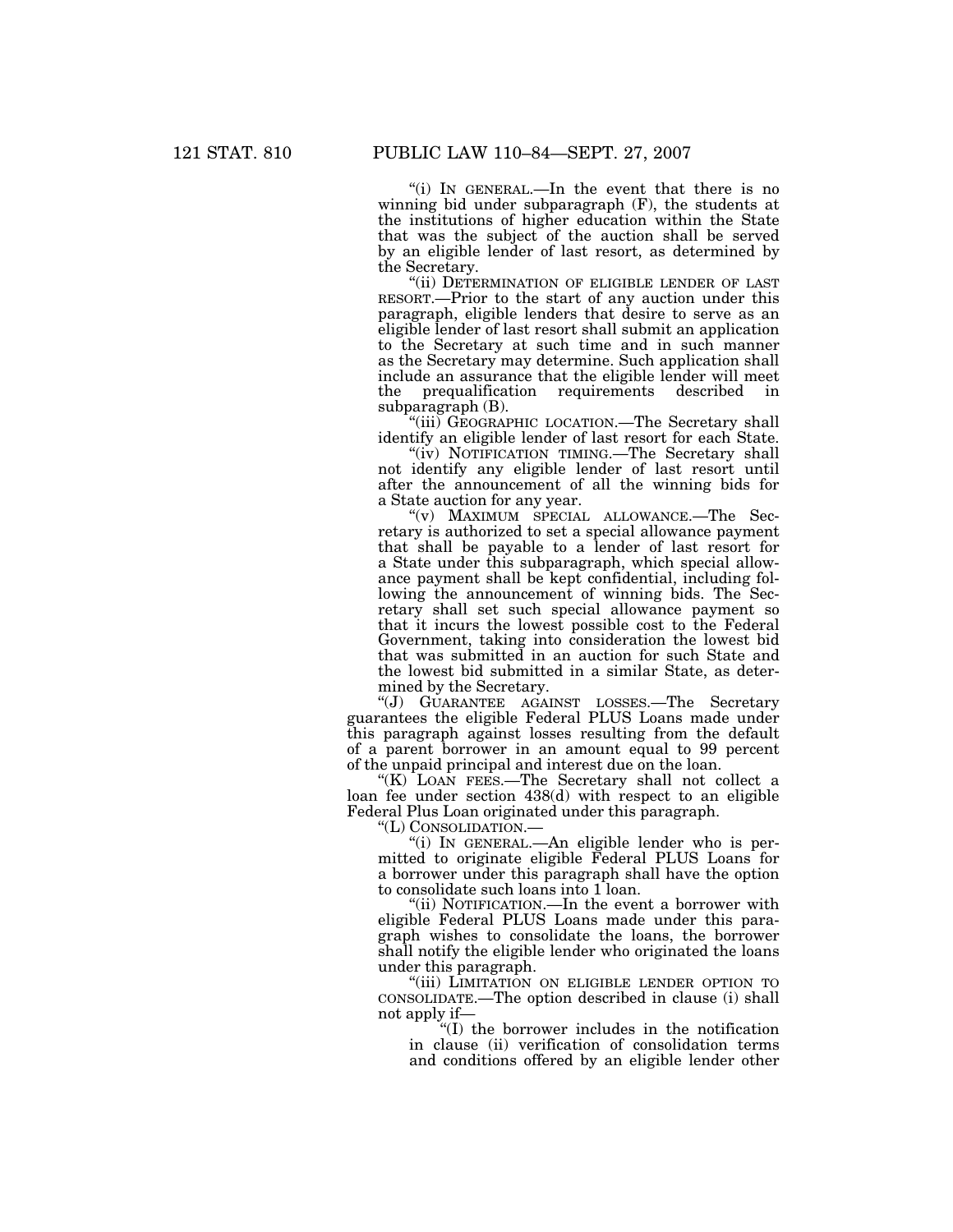than the eligible lender described in clause (i); and

"(II) not later than 10 days after receiving Deadline. such notification from the borrower, the eligible lender described in clause (i) does not agree to match such terms and conditions, or provide more favorable terms and conditions to such borrower than the offered terms and conditions described in subclause (I).

"(iv) CONSOLIDATION OF ADDITIONAL LOANS.—If a borrower has a Federal Direct PLUS Loan or a loan made on behalf of a dependent student under section 428B and seeks to consolidate such loan with an eligible Federal PLUS Loan made under this paragraph, then the eligible lender that originated the borrower's loan under this paragraph may include in the consolidation under this subparagraph a Federal Direct PLUS Loan or a loan made on behalf of a dependent student under section 428B, but only if—

''(I) in the case of a Federal Direct PLUS Loan, the eligible lender agrees, not later than 10 days after the borrower requests such consolidation from the lender, to match the consolidation terms and conditions that would otherwise be available to the borrower if the borrower consolidated such loans in the loan program under part D; or

"(II) in the case of a loan made on behalf Deadline. of a dependent student under section 428B, the eligible lender agrees, not later than 10 days after the borrower requests such consolidation from the lender, to match the consolidation terms and conditions offered by an eligible lender other than the eligible lender that originated the borrower's loans under this paragraph.

''(v) SPECIAL ALLOWANCE ON CONSOLIDATION LOANS THAT INCLUDE LOANS MADE UNDER THIS PARAGRAPH.— The applicable special allowance payment for loans consolidated under this paragraph shall be equal to the lesser of—

''(I) the weighted average of the special allowance payment on such loans, except that in calculating such weighted average the Secretary shall exclude any Federal Direct PLUS Loan included in the consolidation; or

''(II) the result of—

''(aa) the average of the bond equivalent rates of the quotes of the 3-month commercial paper (financial) rates in effect for each of the days in such quarter as reported by the Federal Reserve in Publication H–15 (or its successor) for such 3-month period; plus

''(bb) 1.59 percent.

"(vi) INTEREST PAYMENT REBATE FEE.—Any loan under section 428C consolidated under this paragraph shall not be subject to the interest payment rebate fee under section 428C(f).''.

Deadline.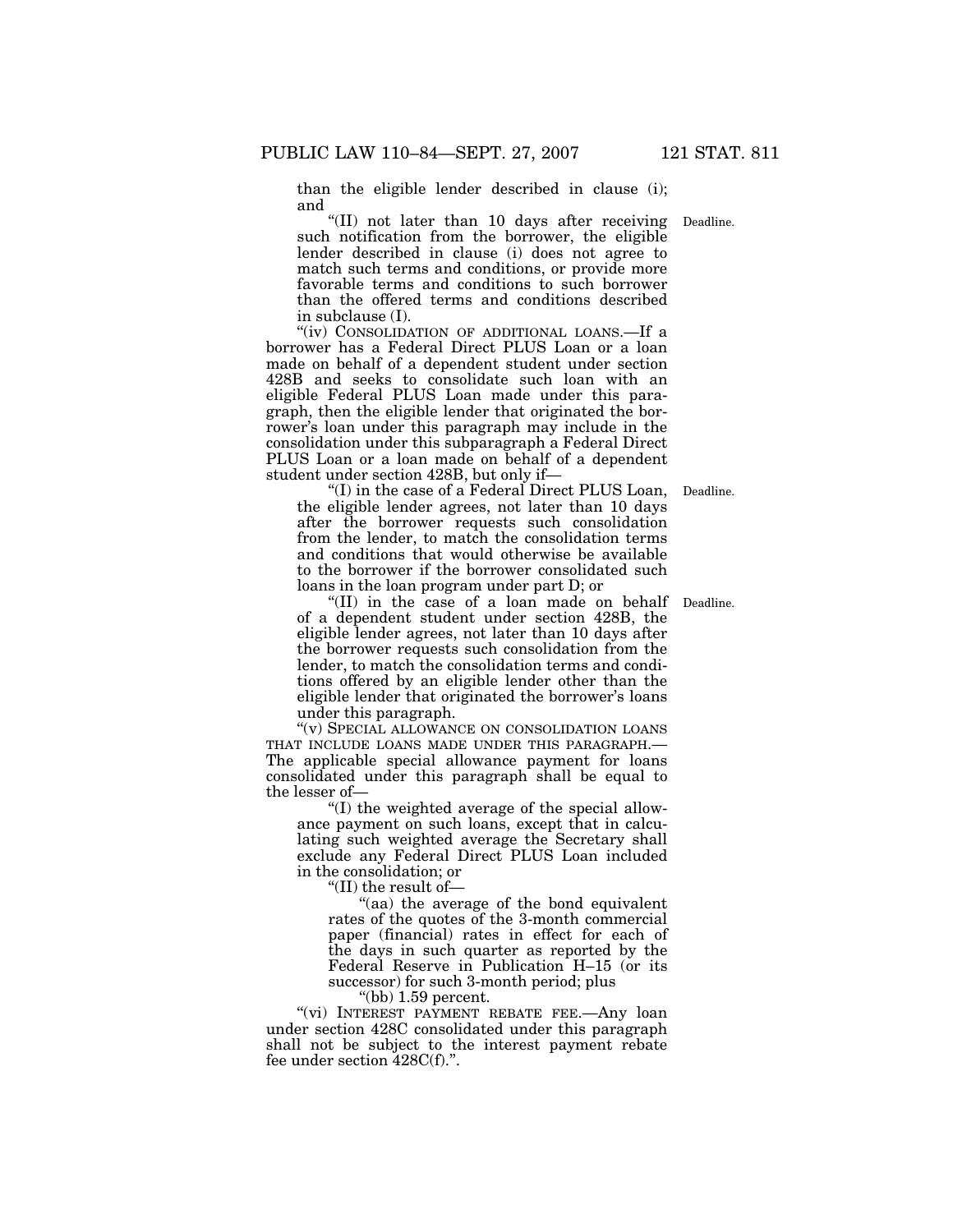# **TITLE VIII—PARTNERSHIP GRANTS**

#### **SEC. 801. COLLEGE ACCESS CHALLENGE GRANT PROGRAM.**

Title VII (20 U.S.C. 1133 et seq.) is amended by adding at the end the following new part:

# **''PART E—COLLEGE ACCESS CHALLENGE GRANT PROGRAM**

20 USC 1141.

### **''SEC. 771. COLLEGE ACCESS CHALLENGE GRANT PROGRAM.**

''(a) AUTHORIZATION AND APPROPRIATION.—There are authorized to be appropriated, and there are appropriated, to carry out this section \$66,000,000 for each of the fiscal years 2008 and 2009. The authority to award grants under this section shall expire at the end of fiscal year 2009.

''(b) PROGRAM AUTHORIZED.—

''(1) GRANTS AUTHORIZED.—From amounts appropriated under subsection (a), the Secretary shall award grants, from allotments under subsection (c), to States (and to philanthropic organization, as appropriate under paragraph (3)) having applications approved under subsection (d), to enable the State (or philanthropic organization) to pay the Federal share of the costs of carrying out the activities and services described in subsection (f).

''(2) FEDERAL SHARE; NON-FEDERAL SHARE.—

''(A) FEDERAL SHARE.—The amount of the Federal share under this section for a fiscal year shall be equal to 2⁄3 of the costs of the activities and services described in subsection (f) that are carried out under the grant.

''(B) NON-FEDERAL SHARE.—The amount of the non-Federal share under this section shall be equal to  $\frac{1}{3}$  of the costs of the activities and services described in subsection (f). The non-Federal share may be in cash or inkind, and may be provided from State resources, contributions from private organizations, or both.

''(3) REDUCTION FOR FAILURE TO PAY NON-FEDERAL SHARE.— If a State fails to provide the full non-Federal share required under this subsection, the Secretary shall reduce the amount of the grant payment under this section proportionately, and may award the proportionate reduction amount of the grant directly to a philanthropic organization, as defined in subsection (i), to carry out this section.

"(4) TEMPORARY INELIGIBILITY FOR SUBSEQUENT PAY-MENTS.—

''(A) IN GENERAL.—The Secretary shall determine a grantee to be temporarily ineligible to receive a grant payment under this section for a fiscal year if—

''(i) the grantee fails to submit an annual report pursuant to subsection (h) for the preceding fiscal year; or

"(ii) the Secretary determines, based on information in such annual report, that the grantee is not effectively meeting the conditions described under subsection (g) and the goals of the application under subsection  $(\overline{d})$ .

Expiration date.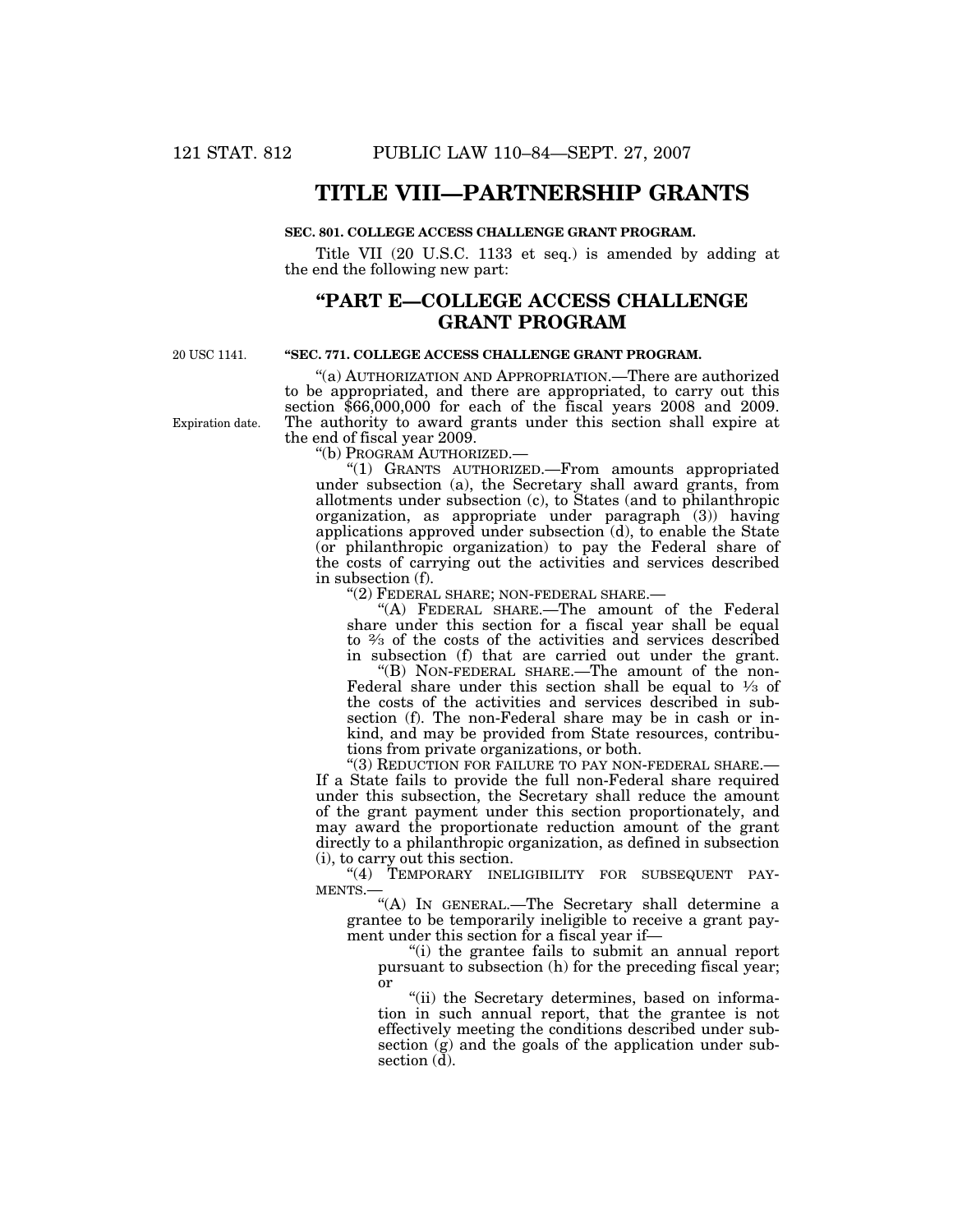''(B) REINSTATEMENT.—If the Secretary determines that a grantee is ineligible under subparagraph (A), the Secretary may enter into an agreement with the grantee setting forth the terms and conditions under which the grantee may regain eligibility to receive payments under this section.

''(c) DETERMINATION OF ALLOTMENT.—

"(1) AMOUNT OF ALLOTMENT. Subject to paragraph (2), in making grant payments to grantees under this section, the allotment to each grantee for a fiscal year shall be equal to the sum of—

"(A) the amount that bears the same relation to 50 percent of the amount appropriated under subsection (a) for such fiscal year as the number of residents in the State aged 5 through 17 who are living below the poverty line applicable to the resident's family size (as determined under section 673(2) of the Community Service Block Grant Act) bears to the total number of such residents in all States; and

" $(B)$  the amount that bears the same relation to 50 percent of the amount appropriated under subsection (a) for such fiscal year as the number of residents in the State aged 15 through 44 who are living below the poverty line applicable to the individual's family size (as determined under section 673(2) of the Community Service Block Grant Act) bears to the total number of such residents in all States.

''(2) MINIMUM AMOUNT.—The allotment for each State under this section for a fiscal year shall not be an amount that is less than 0.5 percent of the total amount appropriated under subsection (a) for such fiscal year.

''(d) SUBMISSION AND CONTENTS OF APPLICATION.—

" $(1)$  In GENERAL.—For each fiscal year for which a grantee desires a grant payment under subsection (b), the State agency with jurisdiction over higher education, or another agency designated by the Governor or chief executive of the State to administer the program under this section, or a philanthropic organization, in accordance with subsection  $(b)(3)$ , shall submit an application to the Secretary at such time, in such manner, and containing the information described in paragraph (2).

''(2) APPLICATION.—An application submitted under paragraph (1) shall include the following:

"(A) A description of the grantee's capacity to administer the grant under this section and report annually to the Secretary on the activities and services described in subsection (f).

''(B) A description of the grantee's plan for using the grant funds to meet the requirements of subsections (f) and (g), including plans for how the grantee will make special efforts to—

''(i) provide such benefits to students in the State that are underrepresented in postsecondary education; or

"(ii) in the case of a philanthropic organization that operates in more than one State, provide benefits to such students in each such State for which the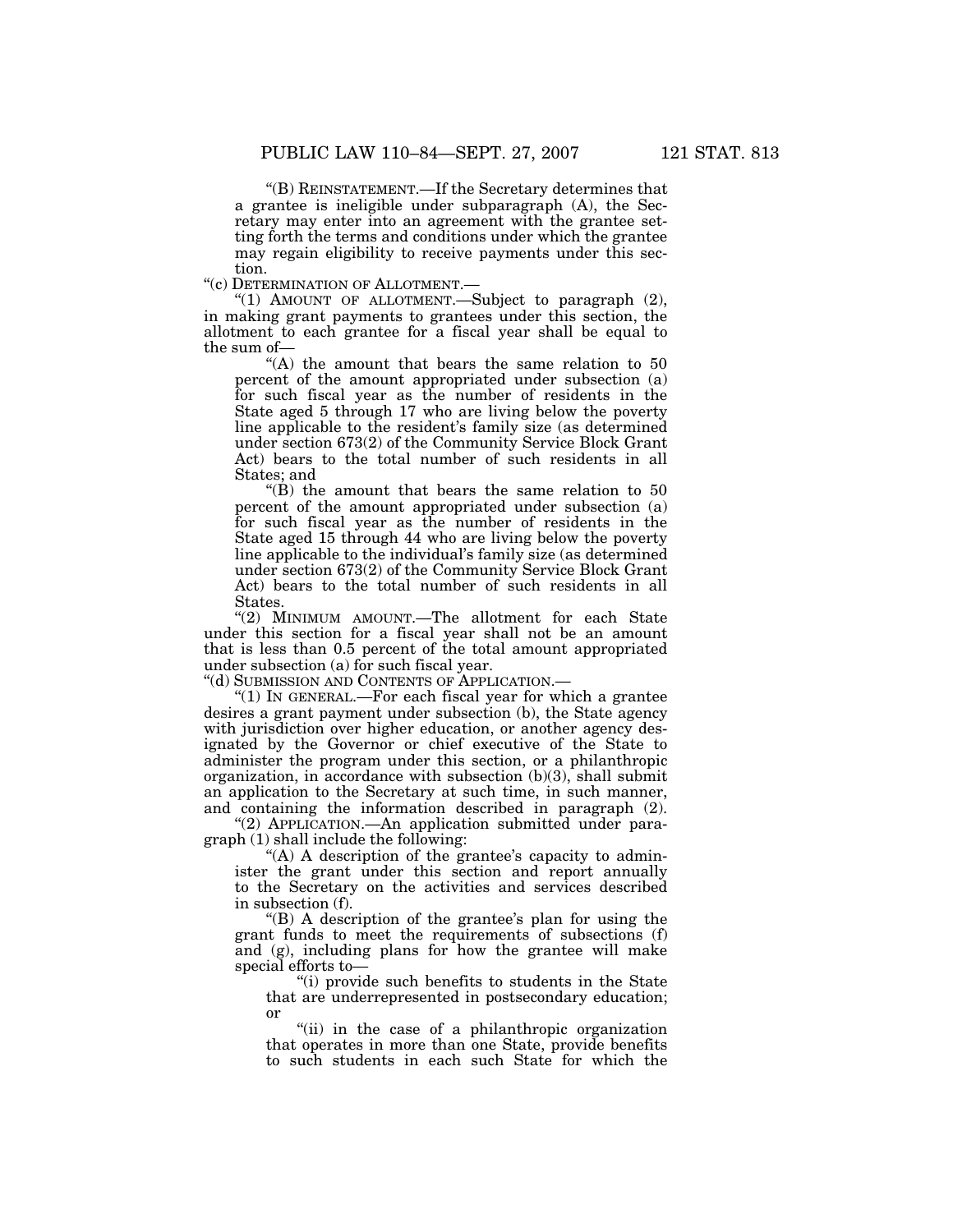philanthropic organization is receiving grant funds under this section.

''(C) A description of how the grantee will provide or coordinate the provision of the non-Federal share from State resources or private contributions.

''(D) A description of—

''(i) the structure that the grantee has in place to administer the activities and services described in subsection (f); or

''(ii) the plan to develop such administrative capacity.

''(e) SUBGRANTS TO NONPROFIT ORGANIZATIONS.—A State receiving a payment under this section may elect to make a subgrant to one or more nonprofit organizations in the State, including an eligible not-for-profit holder (as defined in section 435(p) of the Higher Education Act of 1965, as amended by section 303 of this Act), or a partnership of such organizations, to carry out activities or services described in subsection (f), if the nonprofit organization or partnership—

" $(1)$  was in existence on the day before the date of the enactment of this Act; and

 $''(2)$  as of such day, was participating in activities and services related to increasing access to higher education, such as those activities and services described in subsection (f). ''(f) ALLOWABLE USES.—

"(1) In GENERAL.—Subject to paragraph  $(3)$ , a grantee may use a grant payment under this section only for the following activities and services, pursuant to the conditions under subsection (g):

 $\hat{f}(A)$  Information for students and families regarding—

''(i) the benefits of a postsecondary education;

''(ii) postsecondary education opportunities;

''(iii) planning for postsecondary education; and

"(iv) career preparation.

''(B) Information on financing options for postsecondary education and activities that promote financial literacy and debt management among students and families.

''(C) Outreach activities for students who may be at risk of not enrolling in or completing postsecondary education.

''(D) Assistance in completion of the Free Application for Federal Student Aid or other common financial reporting form under section 483(a) of the Higher Education Act of 1965.

''(E) Need-based grant aid for students.

"(F) Professional development for guidance counselors at middle schools and secondary schools, and financial aid administrators and college admissions counselors at institutions of higher education, to improve such individuals' capacity to assist students and parents with—

''(i) understanding—

''(I) entrance requirements for admission to institutions of higher education; and

''(II) State eligibility requirements for Academic Competitiveness Grants or National SMART Grants under section 401A, and other financial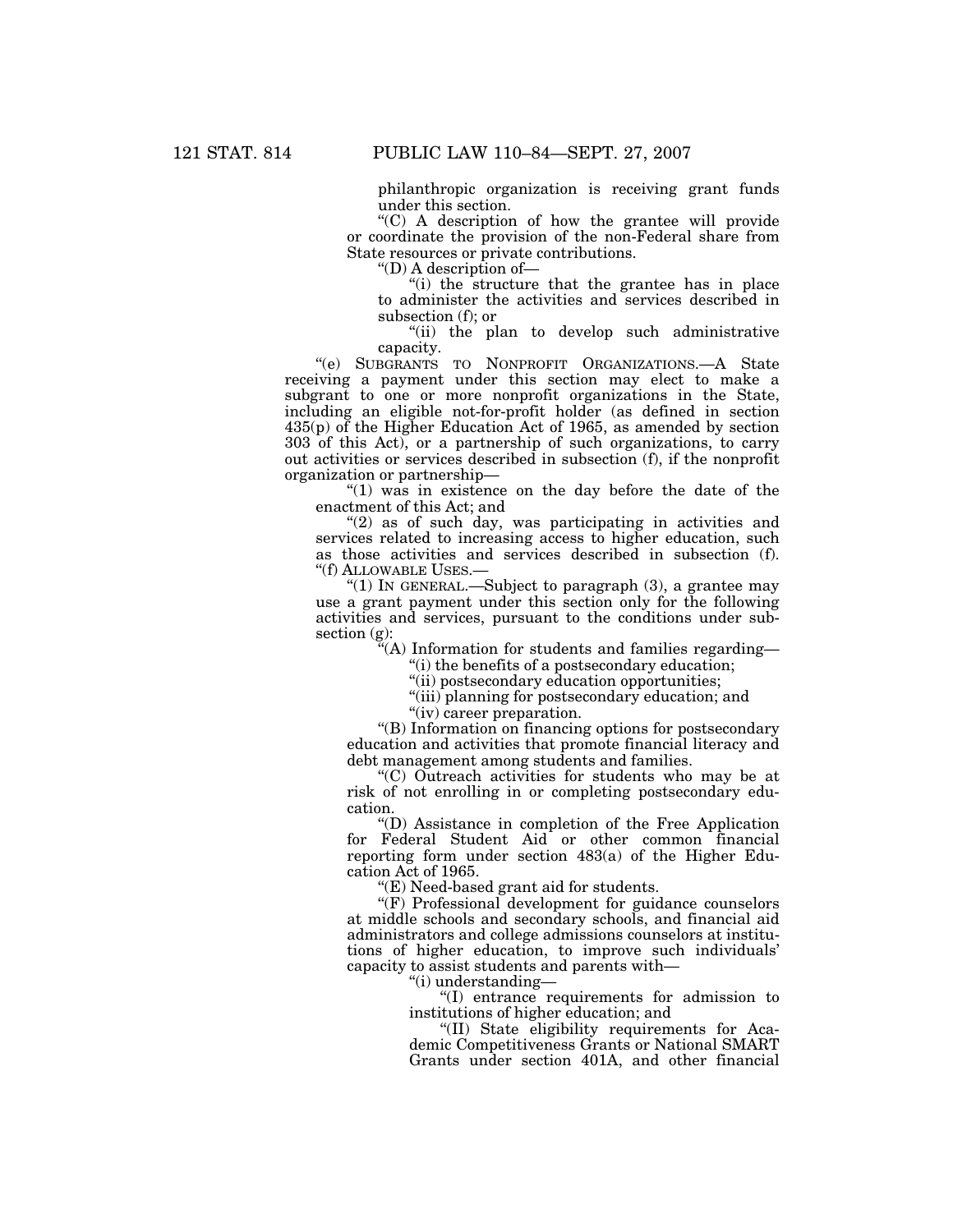assistance that is dependent upon a student's coursework;

"(ii) applying to institutions of higher education; ''(iii) applying for Federal student financial assistance and other State, local, and private student financial assistance and scholarships;

"(iv) activities that increase students' ability to successfully complete the coursework required for a postsecondary degree, including activities such as tutoring or mentoring; and

 $(v)$  activities to improve secondary school students' preparedness for postsecondary entrance examinations.

<sup>\*</sup>(G) Student loan cancellation or repayment (as applicable), or interest rate reductions, for borrowers who are employed in a high-need geographical area or a highneed profession in the State, as determined by the State. "(2) PROHIBITED USES.—Funds made available under this

section shall not be used to promote any lender's loans.

"(3) USE OF FUNDS FOR ADMINISTRATIVE PURPOSES.—A grantee may use not more than 6 percent of the total amount of the sum of the Federal share provided under this section and the non-Federal share required under this section for administrative purposes relating to the grant under this section. ''(g) SPECIAL CONDITIONS.—

"(1) AVAILABILITY TO STUDENTS AND FAMILIES.—A grantee receiving a grant payment under this section shall—

 $(A)$  make the activities and services described in subparagraphs  $(A)$  through  $(F)$  of subsection  $(f)(1)$  that are funded under the payment available to all qualifying students and families in the State;

''(B) allow students and families to participate in the activities and services without regard to—

''(i) the postsecondary institution in which the student enrolls;

"(ii) the type of student loan the student receives; ''(iii) the servicer of such loan; or

"(iv) the student's academic performance;

''(C) not charge any student or parent a fee or additional charge to participate in the activities or services; and

''(D) in the case of an activity providing grant aid, not require a student to meet any condition other than eligibility for Federal financial assistance under title IV of the Higher Education Act of 1965, except as provided for in the loan cancellation or repayment or interest rate reductions described in subsection  $(f)(1)(G)$ .

''(2) PRIORITY.—A grantee receiving a grant payment under this section shall, in carrying out any activity or service described in subsection  $(f)(1)$  with the grant funds, prioritize students and families who are living below the poverty line applicable to the individual's family size (as determined under section 673(2) of the Community Service Block Grant Act).

''(3) DISCLOSURES.—

''(A) ORGANIZATIONAL DISCLOSURES.—In the case of a State that has chosen to make a payment to an eligible not-for-profit holder in the State in accordance with subsection (e), the holder shall clearly and prominently indicate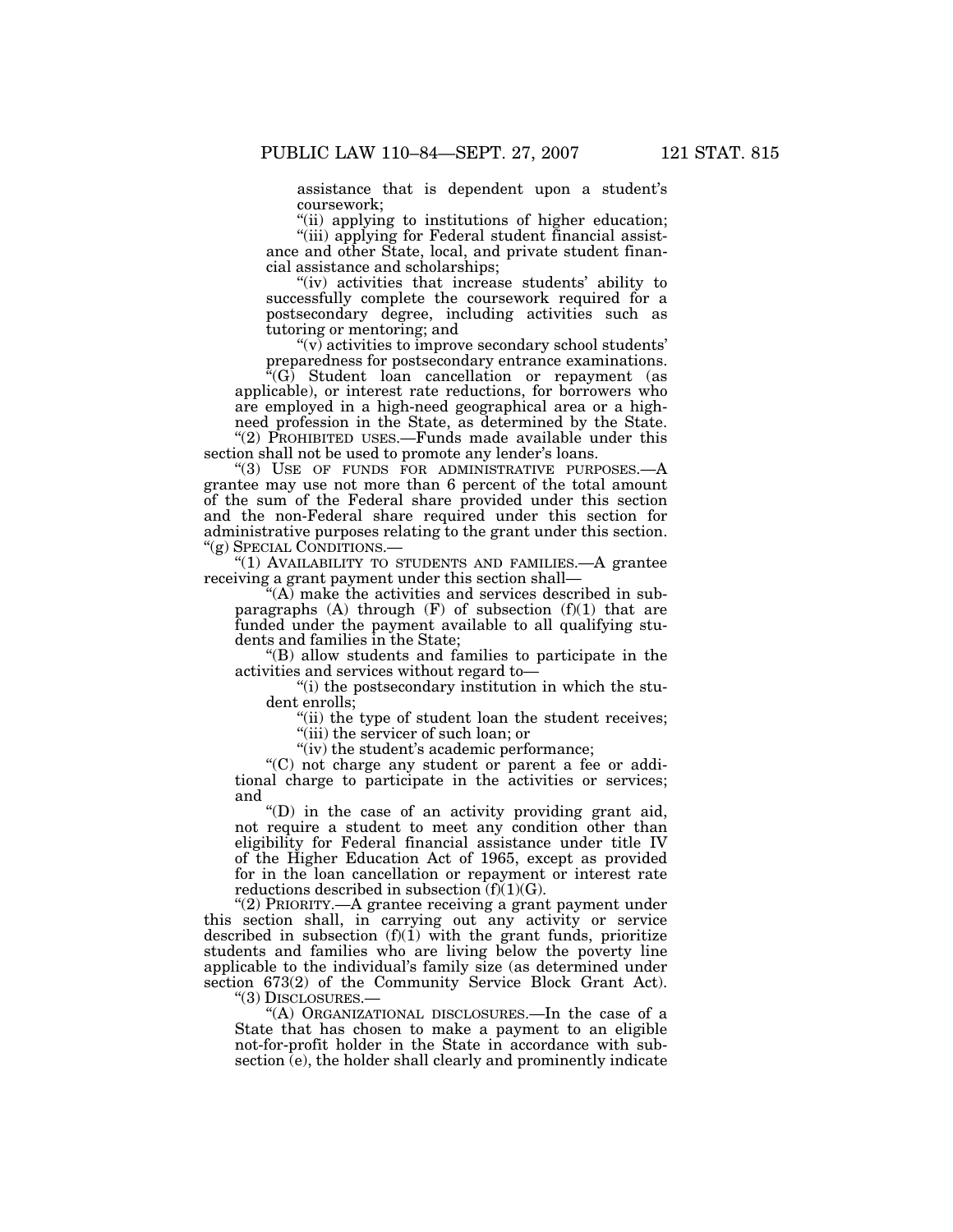the name of the holder and the nature of the holder's work in connection with any of the activities carried out, or any information or services provided, with such funds.

''(B) INFORMATIONAL DISCLOSURES.—Any information about financing options for higher education provided through an activity or service funded under this section shall—

''(i) include information to students and the students' parents of the availability of Federal, State, local, institutional, and other grants and loans for postsecondary education; and

"(ii) present information on financial assistance for postsecondary education that is not provided under title IV of the Higher Education Act of 1965 in a manner that is clearly distinct from information on student financial assistance under such title.

''(4) COORDINATION.—A grantee receiving a grant payment under this section shall attempt to coordinate the activities carried out with the grant payment with any existing activities that are similar to such activities, and with any other entities that support the existing activities in the State.

''(h) REPORT.—A grantee receiving a payment under this section shall prepare and submit an annual report to the Secretary on the activities and services carried out under this section, and on the implementation of such activities and services. The report shall include—

''(1) each activity or service that was provided to students and families over the course of the year;

 $''(2)$  the cost of providing each activity or service;

 $'(3)$  the number, and percentage, if feasible and applicable, of students who received each activity or service; and

"(4) the total contributions from private organizations included in the grantee's non-Federal share for the fiscal year. ''(i) DEFINITIONS.—In this section:

''(1) PHILANTHROPIC ORGANIZATION.—The term 'philanthropic organization' means a non-profit organization—

 $\sqrt{\hat{A}}$ ) that does not receive funds under title IV of the Higher Education Act of 1965 or under the Elementary and Secondary Education Act of 1965;

''(B) that is not a local educational agency or an institution of higher education;

''(C) that has a demonstrated record of dispersing grant aid to underserved populations to ensure access to, and participation in, higher education;

" $(D)$  that is affiliated with an eligible consortia (as defined in paragraph (2)) to carry out this section; and

''(E) the primary purpose of which is to provide financial aid and support services to students from underrepresented populations to increase the number of such students who enter and remain in college.

"(2) ELIGIBLE CONSORTIA.—The term 'eligible consortia' means a partnership of 2 or more entities that have agreed to work together to carry out this section that—

 $\H$ (A) includes—

''(i) a philanthropic organization, which serves as the manager of the consortia;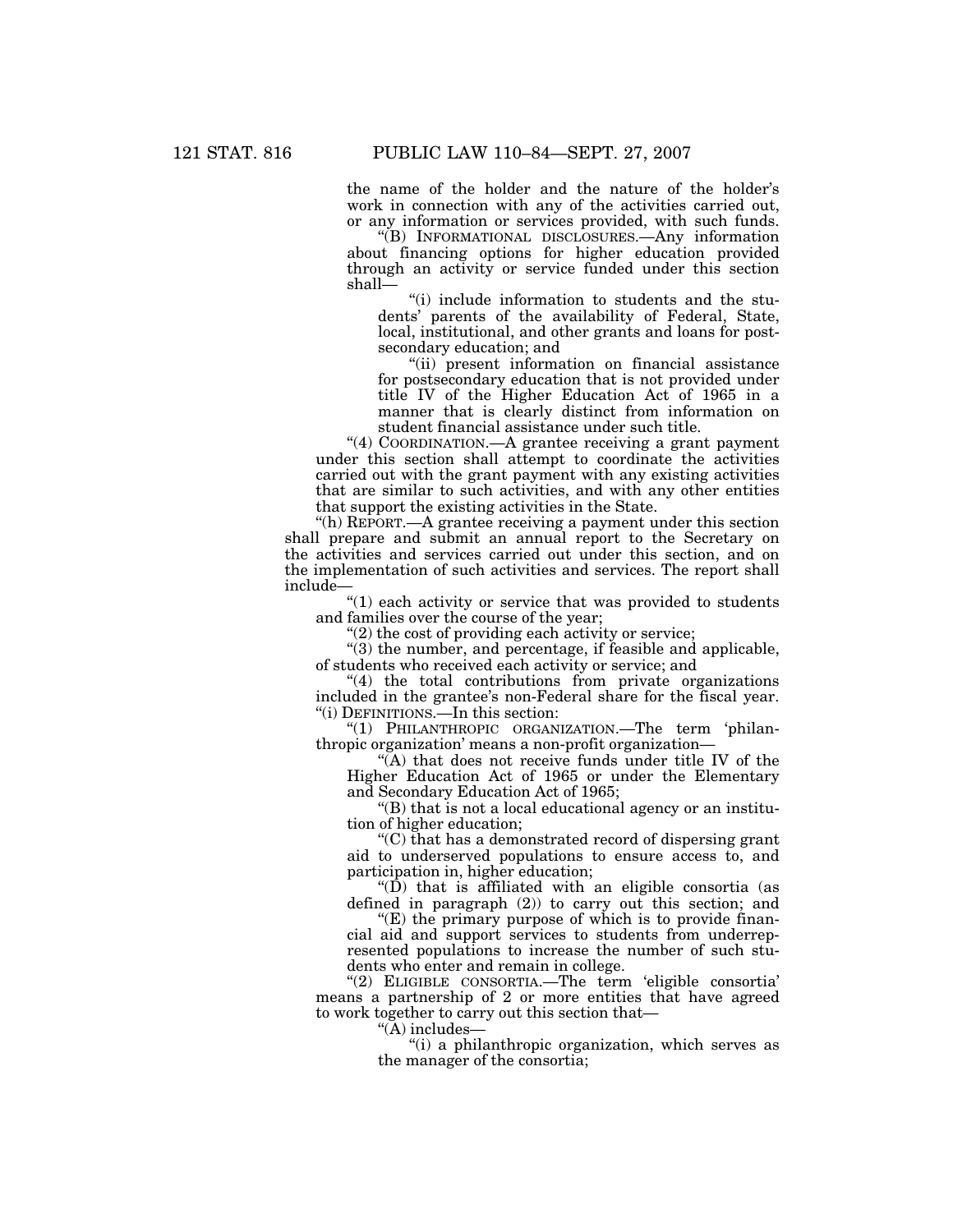''(ii) a State that demonstrates a commitment to ensuring the creation of a Statewide system to address the issues of early intervention and financial support for eligible students to enter and remain in college; and

''(iii) at the discretion of the philanthropic organization described in clause (i), additional partners, including other non-profit organizations, government entities (including local municipalities, school districts, cities, and counties), institutions of higher education, and other public or private programs that provide mentoring or outreach programs; and

''(B) conducts activities to assist students with entering and remaining in college, which may include—

''(i) providing need-based grants to students;

"(ii) providing early notification to low-income students of their potential eligibility for Federal financial aid (which may include assisting students and families with filling out FAFSA forms), as well as other financial aid and other support available from the eligible consortia;

''(iii) encouraging increased student participation in higher education through mentoring or outreach programs; and

''(iv) conducting marketing and outreach efforts that are designed to—

''(I) encourage full participation of students in the activities of the consortia that carry out this section; and

''(II) provide the communities impacted by the activities of the consortia with a general knowledge about the efforts of the consortia.

''(3) GRANTEE.—The term 'grantee' means—

''(A) a State awarded a grant under this section; or  $\sqrt{\text{B}}$ ) with respect to such a State that has failed to meet the non-Federal share requirement of subsection (b), a philanthropic organization awarded the proportionate reduction amount of such a grant under subsection (b)(3).".

#### **SEC. 802. INVESTMENT IN HISTORICALLY BLACK COLLEGES AND UNIVERSITIES AND MINORITY-SERVING INSTITUTIONS.**

Title IV (20 U.S.C. 1070 et seq.) is further amended by adding after part I (as added by section 701 of this Act) the following new part:

# **''PART J—STRENGTHENING HISTORICALLY BLACK COLLEGES AND UNIVERSITIES AND OTHER MINORITY-SERVING INSTITUTIONS**

#### **''SEC. 499A. INVESTMENT IN HISTORICALLY BLACK COLLEGES AND**  20 USC 1099e. **UNIVERSITIES AND OTHER MINORITY-SERVING INSTITU-TIONS.**

''(a) ELIGIBLE INSTITUTION.—An institution of higher education is eligible to receive funds from the amounts made available under this section if such institution is—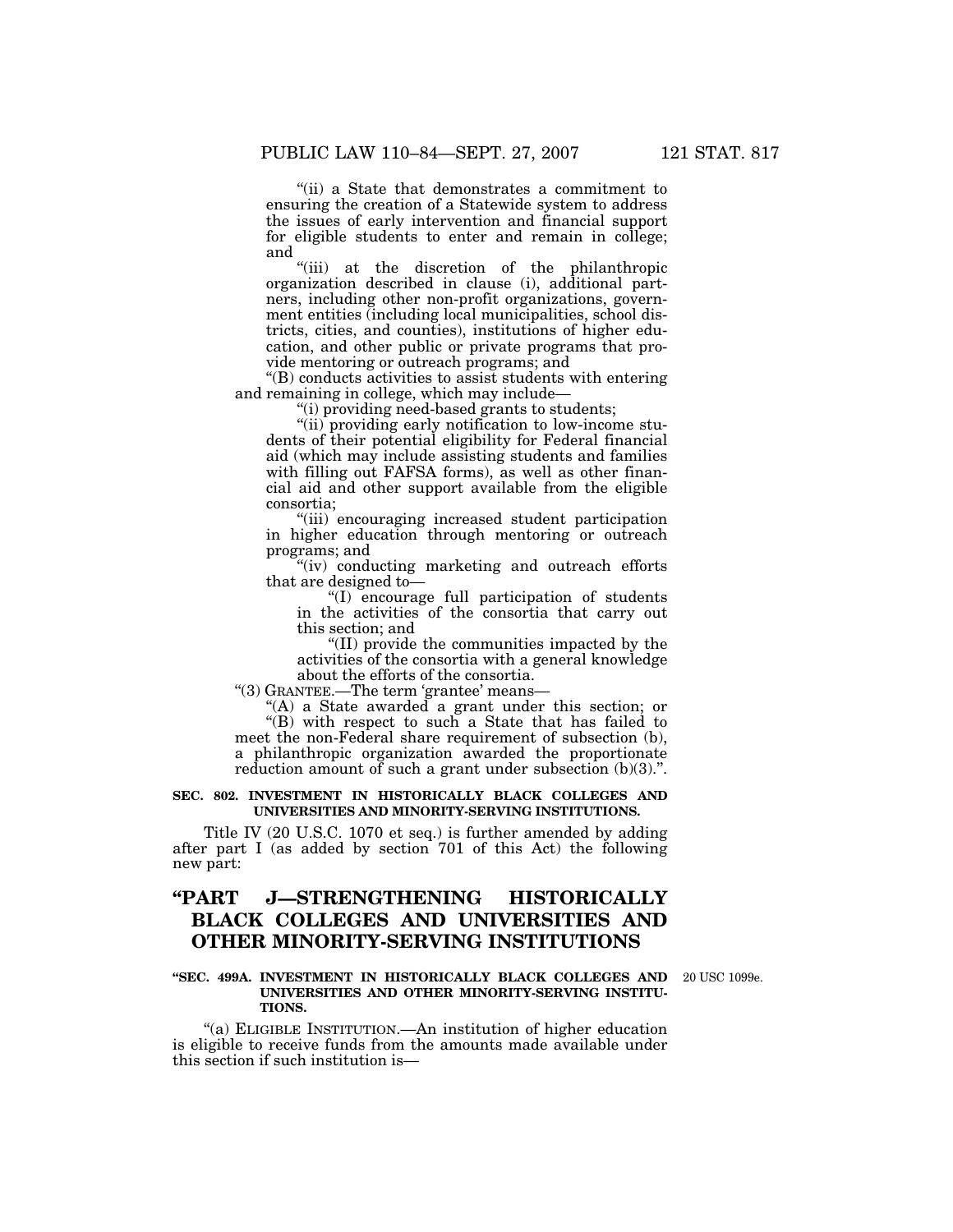"(1) a part B institution (as defined in section 322 (20 U.S.C. 1061));

"(2) a Hispanic-serving institution (as defined in section 502 (20 U.S.C. 1101a));

''(3) a Tribal College or University (as defined in section 316 (20 U.S.C. 1059c));

"(4) an Alaska Native-serving institution or a Native Hawaiian-serving institution (as defined in section 317(b) (20  $U.S.C. 1059d(b))$ ;

''(5) a Predominantly Black Institution (as defined in subsection (c));

''(6) an Asian American and Native American Pacific Islander-serving institution (as defined in subsection (c)); or

''(7) a Native American-serving nontribal institution (as defined in subsection (c)).

"(b) NEW INVESTMENT OF FUNDS.-

" $(1)$  In GENERAL.—There shall be available to the Secretary to carry out this section, from funds not otherwise appropriated, \$255,000,000 for each of the fiscal years 2008 and 2009. The authority to award grants under this section shall expire at the end of fiscal year 2009.

''(2) ALLOCATION AND ALLOTMENT.—

''(A) IN GENERAL.—Of the amounts made available under paragraph (1) for each fiscal year—

" $(i)$  \$100,000,000 shall be available for allocation under subparagraph (B);

"(ii)  $\$100,000,000$  shall be available for allocation under subparagraph (C); and

"(iii)  $$55,000,000$  shall be available for allocation under subparagraph (D).

''(B) HSI STEM AND ARTICULATION PROGRAMS.—The amount made available for allocation under this subparagraph by subparagraph (A)(i) for any fiscal year shall be available for Hispanic-serving Institutions for activities described in section 503, with a priority given to applications that propose—

 $\sqrt[4]{i}$  to increase the number of Hispanic and other low income students attaining degrees in the fields of science, technology, engineering, or mathematics; and

''(ii) to develop model transfer and articulation agreements between 2-year Hispanic-serving institutions and 4-year institutions in such fields.

''(C) ALLOCATION AND ALLOTMENT HBCUS AND PBIS.— From the amount made available for allocation under this subparagraph by subparagraph  $(A)(ii)$  for any fiscal year—

 $'(i)$  85 percent shall be available to eligible institutions described in subsection  $(a)(1)$  and shall be made available as grants under section 323 and allotted among such institutions under section 324, treating such amount, plus the amount appropriated for such fiscal year in a regular or supplemental appropriation Act to carry out part B of title III, as the amount appropriated to carry out part B of title III for purposes of allotments under section 324, for use by such institutions with a priority for—

Expiration date.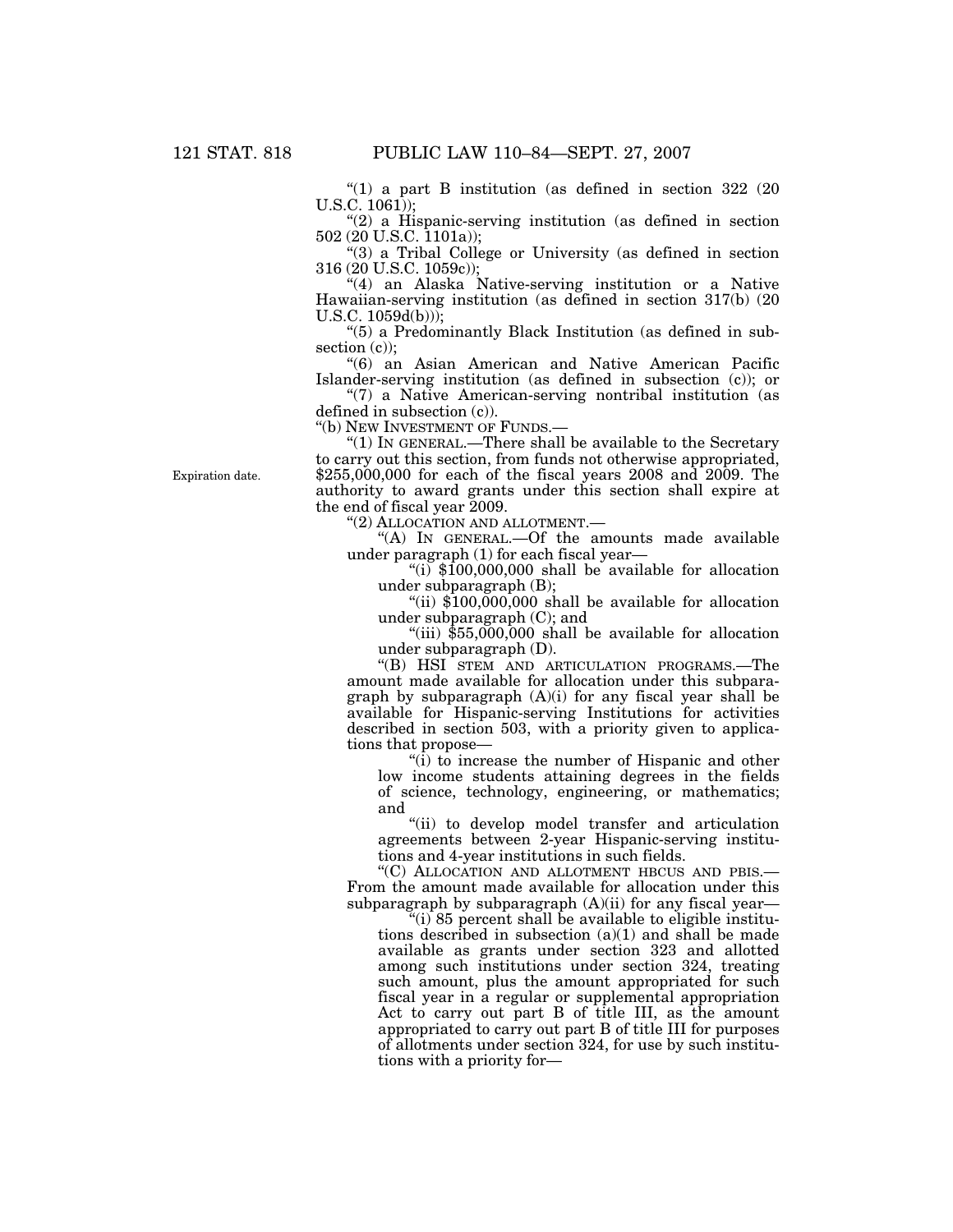''(I) activities described in paragraphs (1), (2), (4), (5), and (10) of section 323(a); and

''(II) other activities, consistent with the institution's comprehensive plan and designed to increase the institution's capacity to prepare students for careers in the physical or natural sciences, mathematics, computer science or information technology or sciences, engineering, language instruction in the less-commonly taught languages or international affairs, or nursing or allied health professions; and

"(ii) 15 percent shall be available to eligible institutions described in subsection (a)(5) and shall be available for a competitive grant program to award 25 grants of \$600,000 annually for programs in any of the following areas:

''(I) science, technology, engineering, or mathematics (STEM);

''(II) health education;

''(III) internationalization or globalization;

''(IV) teacher preparation; or

''(V) improving educational outcomes of African American males.

''(D) ALLOCATION AND ALLOTMENT TO OTHER MINORITY-SERVING INSTITUTIONS.—From the amount made available for allocation under this subparagraph by subparagraph  $(A)(iii)$  for any fiscal year-

"(i)  $$30,000,000$  for such fiscal year shall be available to eligible institutions described in subsection (a)(3) and shall be made available as grants under section 316, treating such \$30,000,000 as part of the amount appropriated for such fiscal year in a regular or supplemental appropriation Act to carry out such section, and using such \$30,000,000 for purposes described in subsection (c) of such section;

"(ii) \$15,000,000 for such fiscal year shall be available to eligible institutions described in subsection (a)(4) and shall be made available as grants under section 317, treating such \$15,000,000 as part of the amount appropriated for such fiscal year in a regular or supplemental appropriation Act to carry out such section and using such \$15,000,000 for purposes described in subsection (c) of such section;

"(iii) \$5,000,000 for such fiscal year shall be available to eligible institutions described in subsection  $(a)(6)$  for activities described in section 311 $(c)$ ; and

"(iv)  $$5,000,000$  for such fiscal year shall be available to eligible institutions described in subsection  $(a)(7)$ —

''(I) to plan, develop, undertake, and carry out activities to improve and expand such institutions' capacity to serve Native Americans, which may include—

''(aa) the purchase, rental, or lease of scientific or laboratory equipment for educational purposes, including instructional and research purposes;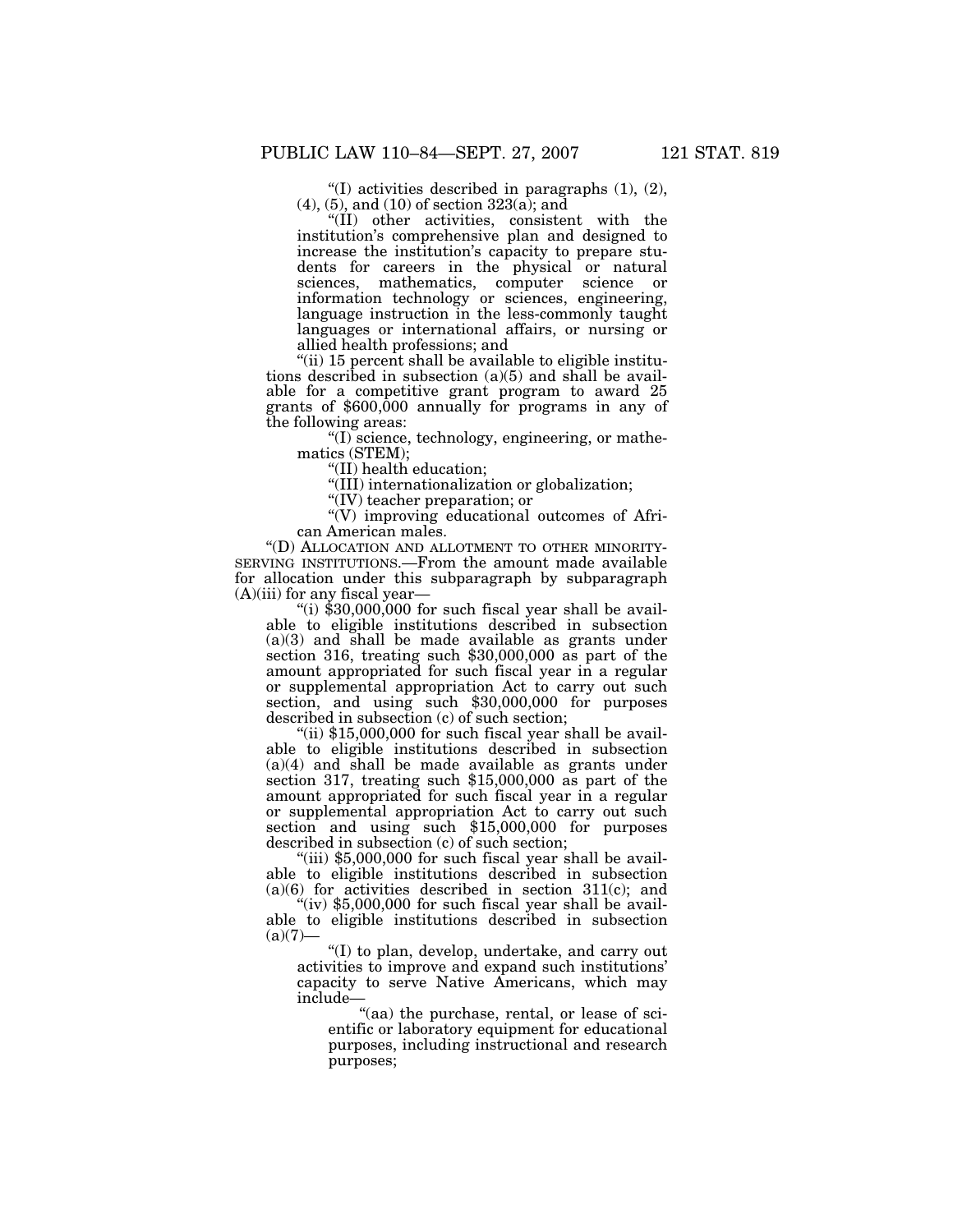''(bb) renovation and improvement in classroom, library, laboratory, and other instructional facilities;

"(cc) support of faculty exchanges, faculty development, and faculty fellowships to assist faculty in attaining advanced degrees in the faculty's field of instruction;

''(dd) curriculum development and academic instruction;

''(ee) the purchase of library books, periodicals, microfilm, and other educational materials;

''(ff) funds and administrative management, and acquisition of equipment for use in strengthening funds management;

''(gg) the joint use of facilities such as laboratories and libraries; and

"(hh) academic tutoring and counseling programs and student support services; and<br>"(II) to which the diagonal support services; and

 $\mathcal{E}(\mathbf{II})$  to which the Secretary, to the extent possible and consistent with a competitive process under which such grants are awarded, allocates funds under this clause to ensure maximum and equitable distribution among all such eligible institutions.

"(c) DEFINITIONS.-

"(1) ASIAN AMERICAN.—The term 'Asian American' has the meaning given the term 'Asian' in the Office of Management and Budget's Standards for Maintaining, Collecting, and Presenting Federal Data on Race and Ethnicity as published on October 30, 1997 (62 Fed. Reg. 58789).

''(2) ASIAN AMERICAN AND NATIVE AMERICAN PACIFIC ISLANDER-SERVING INSTITUTION.—The term 'Asian American and Native American Pacific Islander-serving institution' means an institution of higher education that—

 $(4)$  is an eligible institution under section 312(b); and ''(B) at the time of application, has an enrollment of

undergraduate students that is at least 10 percent Asian American and Native American Pacific Islander students.

"(3) ENROLLMENT OF NEEDY STUDENTS.-The term 'enrollment of needy students' means the enrollment at an institution of higher education with respect to which not less than 50 percent of the undergraduate students enrolled in an academic program leading to a degree—

 $(A)$  in the second fiscal year preceding the fiscal year for which the determination is made, were Federal Pell Grant recipients for such year;

''(B) come from families that receive benefits under a means-tested Federal benefit program (as defined in para $graph (5)$ ;

''(C) attended a public or nonprofit private secondary school—

"(i) that is in the school district of a local educational agency that was eligible for assistance under part A of title I of the Elementary and Secondary Education Act of 1965 for any year during which the student attended such secondary school; and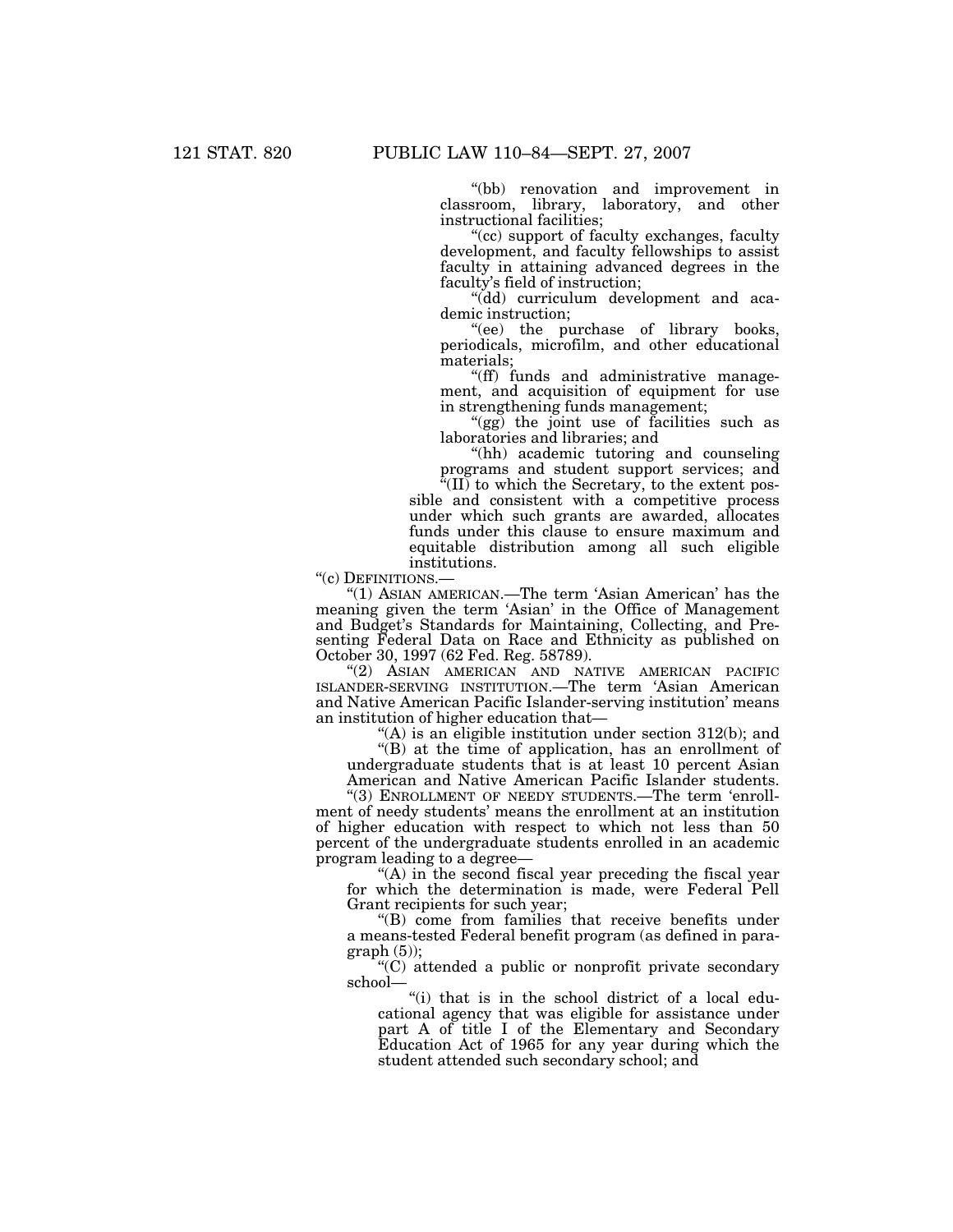"(ii) which for the purpose of this paragraph and for that year was determined by the Secretary (pursuant to regulations and after consultation with the State educational agency of the State in which the school is located) to be a school in which the enrollment of children counted under a measure of poverty described in section  $1113(a)(5)$  of such Act exceeds 30 percent of the total enrollment of such school; or

" $(D)$  are first-generation college students (as that term is defined in section  $402A(g)$ , and a majority of such firstgeneration college students are low-income individuals.

''(4) LOW-INCOME INDIVIDUAL.—The term 'low-income individual' has the meaning given such term in section 402A(g).

''(5) MEANS-TESTED FEDERAL BENEFIT PROGRAM.—The term 'means-tested Federal benefit program' means a program of the Federal Government, other than a program under title IV, in which eligibility for the programs' benefits or the amount of such benefits are determined on the basis of income or resources of the individual or family seeking the benefit.

"(6) NATIVE AMERICAN.—The term 'Native American' means an individual who is of a tribe, people, or culture that is indigenous to the United States.

(7) NATIVE AMERICAN PACIFIC ISLANDER.—The term 'Native American Pacific Islander' means any descendant of the aboriginal people of any island in the Pacific Ocean that is a territory or possession of the United States.

''(8) NATIVE AMERICAN-SERVING NONTRIBAL INSTITUTION.— The term 'Native American-serving nontribal institution' means an institution of higher education that—

''(A) at the time of application—

''(i) has an enrollment of undergraduate students that is not less than 10 percent Native American students; and

"(ii) is not a Tribal College or University (as defined in section 316); and

''(B) submits to the Secretary such enrollment data as may be necessary to demonstrate that the institution is described in subparagraph (A), along with such other information and data as the Secretary may by regulation require.

''(9) PREDOMINANTLY BLACK INSTITUTION.—The term 'Predominantly Black institution' means an institution of higher education that—

''(A) has an enrollment of needy students as defined by paragraph (3);

 $\degree$ (B) has an average educational and general expenditure which is low, per full-time equivalent undergraduate student in comparison with the average educational and general expenditure per full-time equivalent undergraduate student of institutions of higher education that offer similar instruction, except that the Secretary may apply the waiver requirements described in section 392(b) to this subparagraph in the same manner as the Secretary applies the waiver requirements to section  $312(b)(1)(B)$ ;

''(C) has an enrollment of undergraduate students—

''(i) that is at least 40 percent Black American students;